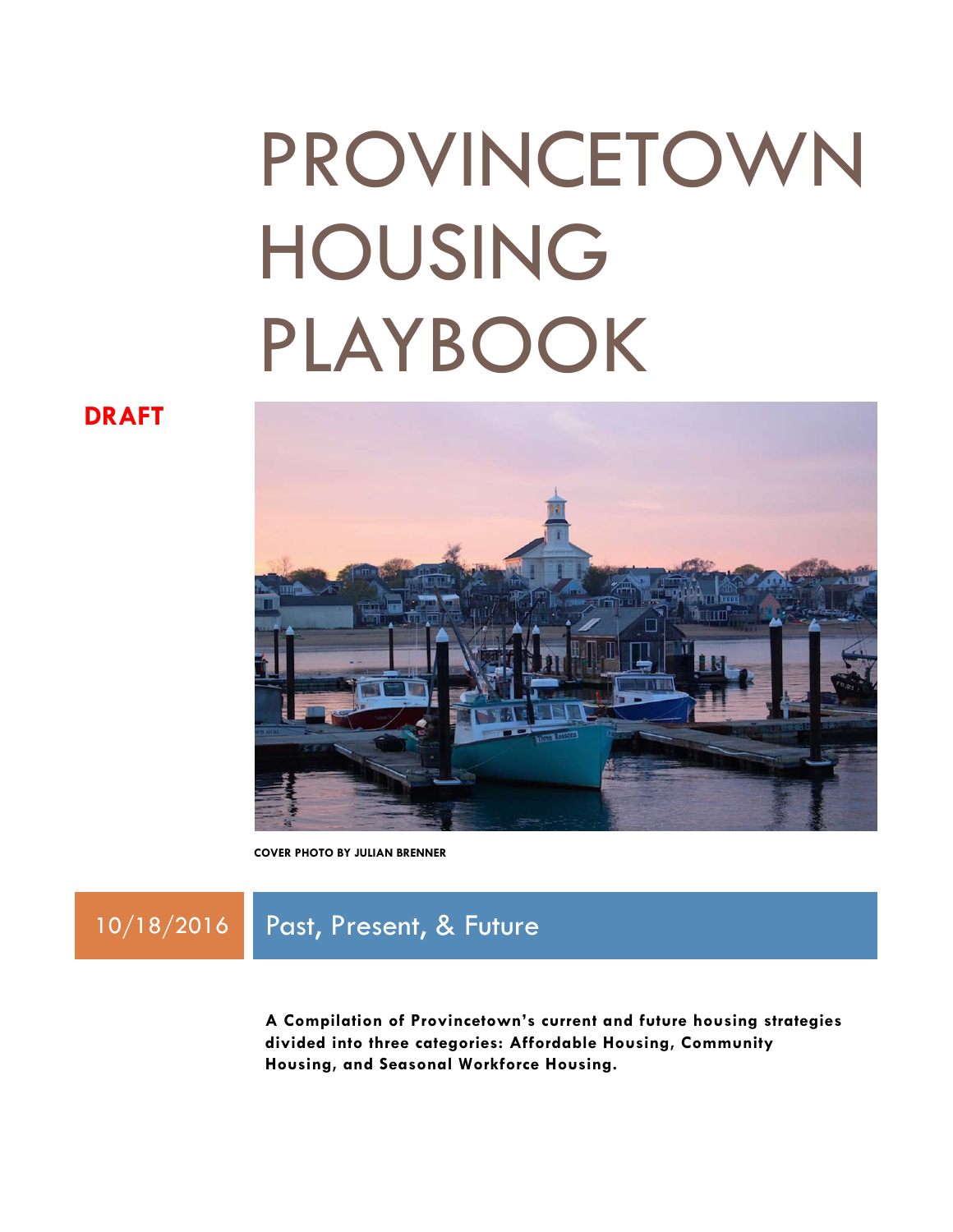## Provincetown Housing Playbook

### **PAST, PRESENT, & FUTURE**

### PROVINCETOWN HOUSING PLAYBOOK PREPARED BY:

**Town Manager David B. Panagore Assistant Town Manager David Gardner Community Housing Specialist Michelle Jarusiewicz Town Planner Gloria McPherson** 

### **EXECUTIVE SUMMARY**

**In this Second Edition of the Housing Playbook, revisions include updates on activity since the March 2016 version, such as Town Meeting actions and FY 2016 income limits, new sections including Housing Basics, a list of acronyms, and a "How about…" idea section. We anticipate updating the Playbook as needed to reflect the evolution of our housing efforts.** 

### **The Problem**

Since 1997, the Town of Provincetown has been actively tackling the need for stable housing for the people that live and work here. Given the increase in home prices over the last twenty years, housing is priced outside the reach of the majority of residents, with Provincetown median household income at  $$43,272$ <sup>1</sup> and the median price of a single family home reaching above \$790,0002, there are housing needs at all local income levels. The general rule is that housing costs [including utilities] should be no more than a third of income. So for a household with \$43,272 income, maximum housing & utility costs would be \$1,190 per month. The Provincetown median household income of \$43,272 could afford to purchase a home at approximately \$125,000; an income of about \$100,000 could purchase a home at approximately \$350,000.

The needs are great and cross the spectrum of incomes. Lack of stable housing has a severe impact on our community character and our future viability. We have witnessed the outmigration of many of our year-round residents and families which has led to the closing of our high school and loss of our year-round population by 14% from 2000 to 2010. 3

As we struggle to maintain and grow our local economy, it is imperative that we concurrently strengthen our housing options. Without housing,

l

### **PURPOSE:**

"The motivation to undertake the following Housing Actions comes out of a deep-felt desire to sustain Provincetown as a thriving year-round community that provides safe, secure and affordable housing for year-round and seasonal residents who work in town, for businesses looking for the stable population and housing base needed to expand the community's year round economy, for families hoping to raise their children here, and for seniors hoping to stay in the community as they age."

John Ryan, Housing Action Plan

<sup>1</sup> US Census Bureau American Community Survey 5-year estimates 2010-2014

<sup>2</sup> Zillow …

<sup>3</sup> US Census: 2000 - 3,431; 2010 - 2,942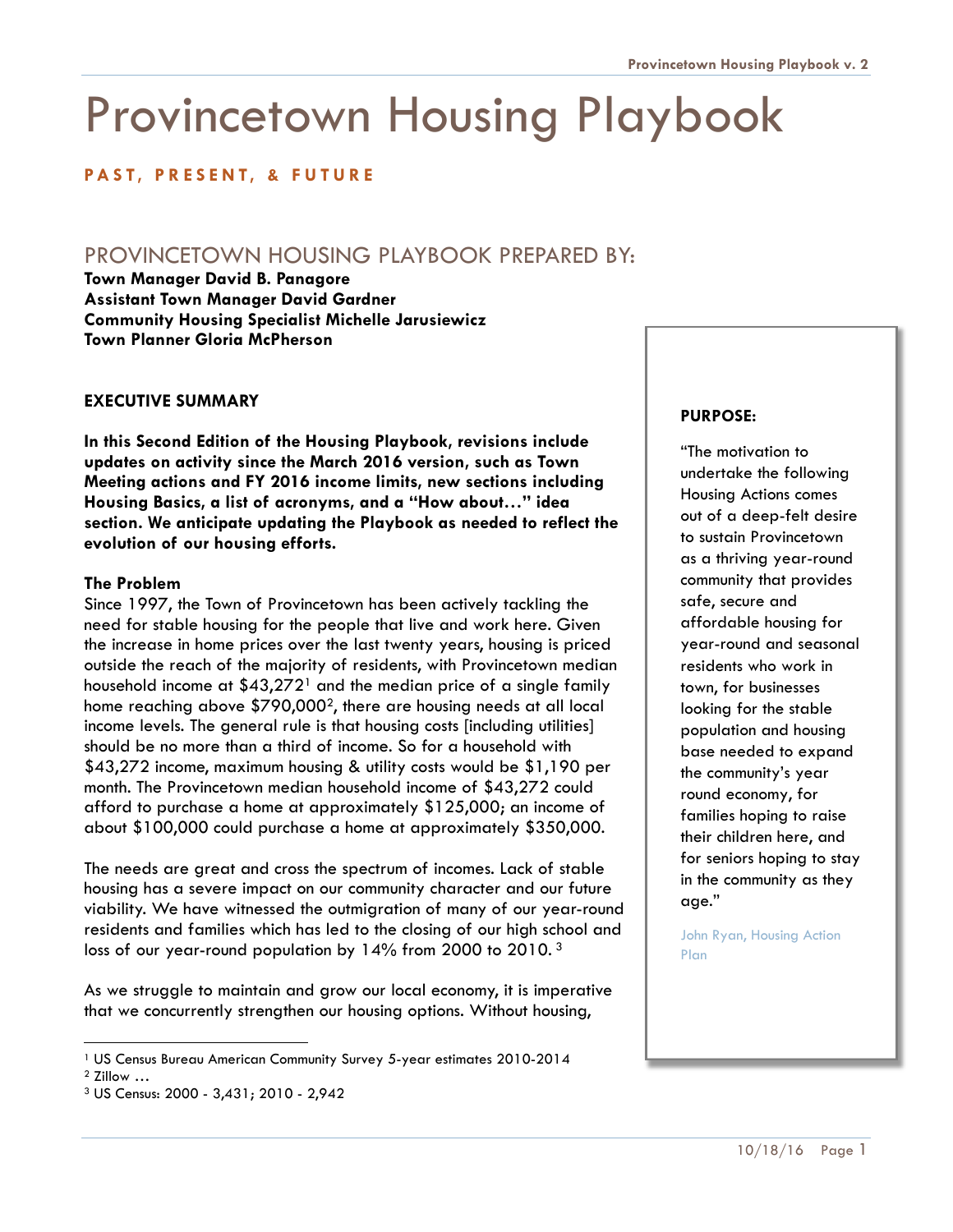there are no workers; without workers there is no economy. Because our economy is primarily touristbased, seasonal worker housing is also a problem. Without a diverse population, there is no Provincetown as we know and love. Provincetown's needs go beyond the traditional categories of affordable housing and reach up into the middle income brackets. Much of our workforce is positioned above the conventional affordable income limits, thereby excluding them from the otherwise available state and federal subsidy programs. As a result, the middle class segment of our workforce, along with the lower income segment, is being and has been squeezed out of Town. Over the last five years, there has been a 13.3% decline in the average number of employed residents,<sup>4</sup> while the average number of local jobs stayed the same. This almost certainly means that an increasing number of workers are commuting to Provincetown from other communities on the Cape. This problem starts local, becomes regional, and without a long term consistent and persistent program, will permanently alter, and potentially eliminate as we know it, community life on the Outer Cape.

We have identified three categories of housing need that must be addressed effectively in order for Provincetown to support and expand its economy and retain a viable year-round population: Affordable, Community and Seasonal. Because the housing need problem extends across all levels of affordability and seasonality, no single project, or type of project, will be able to meet all the housing needs of the community. The Town needs to take a comprehensive approach, including multiple smaller projects which collectively can begin to address the need.

### **The Consequences**

In simplest terms, if the status quo continues and the loss of viable housing options for all income levels is left unchecked, the year round community will continue to shrink and potentially even eventually effectively disappear. With a shrinking local population, the Town will feel not only a community impact, but a financial one as well. The cost of converting from a volunteer to a fully paid fire department is just one example, while businesses will need to factor in the cost of importing their workforce each day. The identity and local culture that lies at the heart of the way of life in Provincetown, its economy, and even tourism will be fundamentally altered. The unique characteristics of Provincetown's restricted land base, its low-wage seasonal economy, and the attractiveness of its housing for seasonal use, are steadily eroding

**Provincetown lost 489 households from 2000 to 2010!** 

**US Census: 2000 3,431; 2010 2,942** 

### **The Goal**

**To implement a consistent, robust and aggressive housing program that builds on the efforts outlined in the Community Housing Action Plan, expanding it to include three categories of housing: 1) Affordable Housing, 2) Community Housing, and 3) Seasonal Workforce Housing.** 

the Town's capacity to sustain itself on a year-round basis.

This Housing Playbook begins our work on a more comprehensive approach. It's a roadmap that builds upon the existing data and the work (238 units so far) that has already been accomplished. It

establishes a one stop reference for all the programs, efforts and financial sources and tools currently available. It takes into consideration new opportunities, public and private properties and new initiatives identified since the 2014 Housing Summit.

Organizationally, this Playbook is divided into three main sections (1) Affordable Housing, (2) Community Housing and (3) Seasonal Worker Housing. In each section we attempt to comprehensively cover the topic

 4 MA DWD, 12/13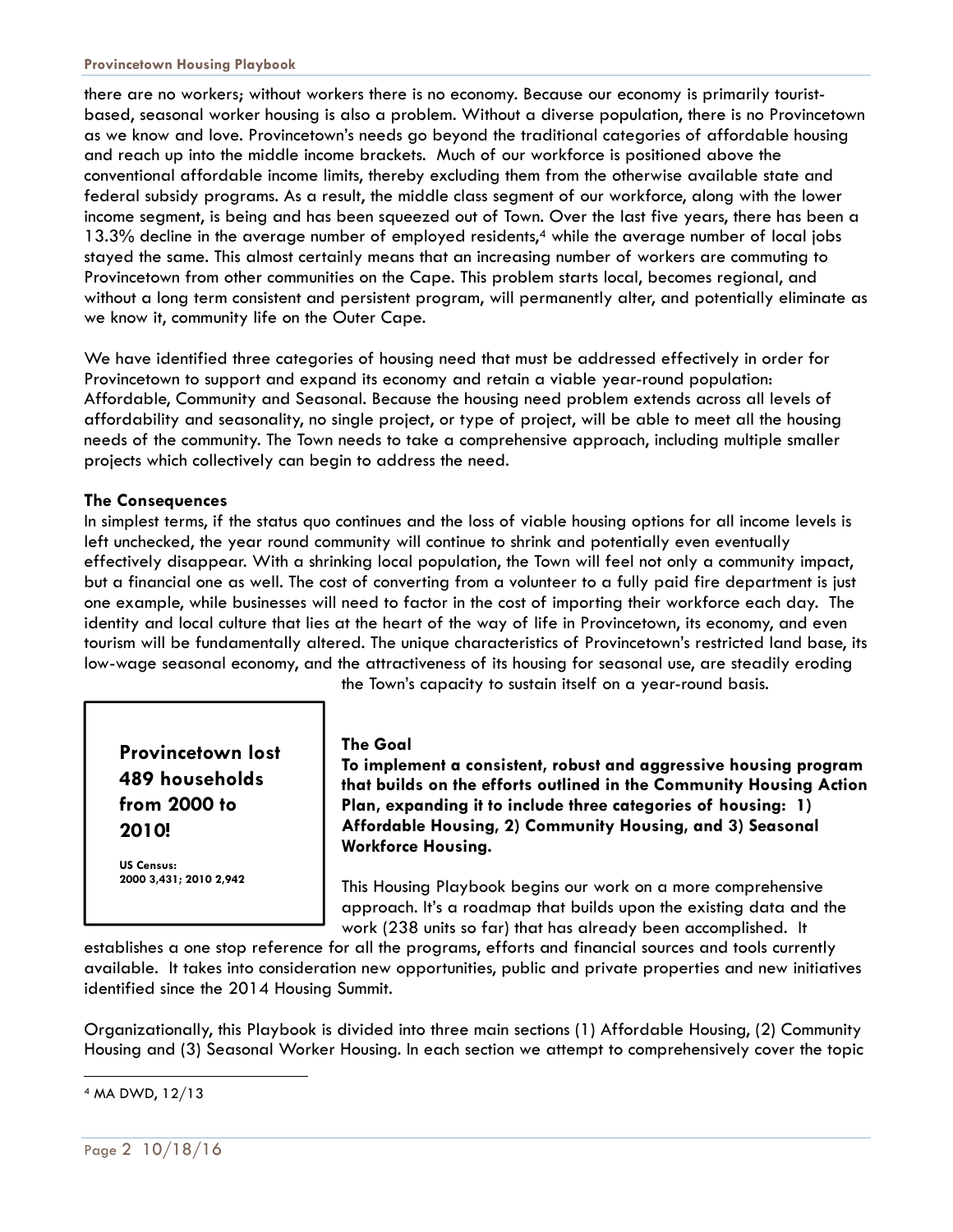for Provincetown. We then identify the current real estate opportunities. Finally, we lay out recommended action steps.

With significant support from the Provincetown community, the Town has developed an expansive toolbox that addresses some of the housing needs in the community. While the various programs and approaches described in this Housing Playbook will continue to allow the Town to work toward protecting the vitality and sustainability of the community, the Town must remain flexible in adopting new tools and seizing new opportunities as they arise.

While the Town continues to promote housing for all incomes and all household sizes in order to encourage and retain families and our year round workforce, the highest demand has consistently been for onebedroom units for single person households. This is reflected in the January 2016 applications received for Stable Path, where 58 of 104 (56%) applications submitted were from single person households, although there were only 5 one-bedroom/efficiency units available out of a total of 23 units. Currently, 70 of 91 (77%) of the households on the waitlist at Province Landing are for one-bedroom affordable units.

As reflected in the chart below, of the 238 deed restricted units we have, 225 of those are Affordable Housing units and only 13 have been Community Housing units. As housing prices have steadily risen, outstripping the ability of anyone on a median income to secure housing, this has steadily pushed the need for housing at below market prices up into higher income levels. The production of Community Housing can respond to this need and will require a focused effort on par with our affordable housing production, while recognizing that as of today the overwhelming number of programs and financial tools available are for Affordable rather than Community Housing.

|                | $\frac{1}{2}$ |           |             |           |       |  |  |
|----------------|---------------|-----------|-------------|-----------|-------|--|--|
|                | 40B SHI       |           | Non-40B SHI |           | Total |  |  |
|                | Affordable    | Community | Affordable  | Community |       |  |  |
| <b>Rentals</b> | 170           | 5         | 9           | 0         | 184   |  |  |
|                |               |           |             |           |       |  |  |
| Ownership      | 35            | 0         | 11          | 8         | 54    |  |  |
|                |               |           |             |           |       |  |  |
| <b>Totals:</b> | 205           | 5         | 20          | 8         | 238   |  |  |

### **Existing Deed Restricted Units**

### **The Requirements**

While there are many operational, legislative, and financial actions that need to be taken, it is important to keep in mind, we need three things that are necessary in order to build and accelerate our program: (1) land, (2) money, and (3) willing development partners.

Regarding the first requirement, the Real Estate Opportunities Section looks at some of the limited pool of currently potential development sites, both public and private. On the second requirement, each section of this Playbook lays out the available financing and financial incentives currently available, while in the action steps, the call for identifying new sources and retargeting existing sources is and must be a priority. On the third, in order to cultivate the Town's relationships with developers, financers and other partners,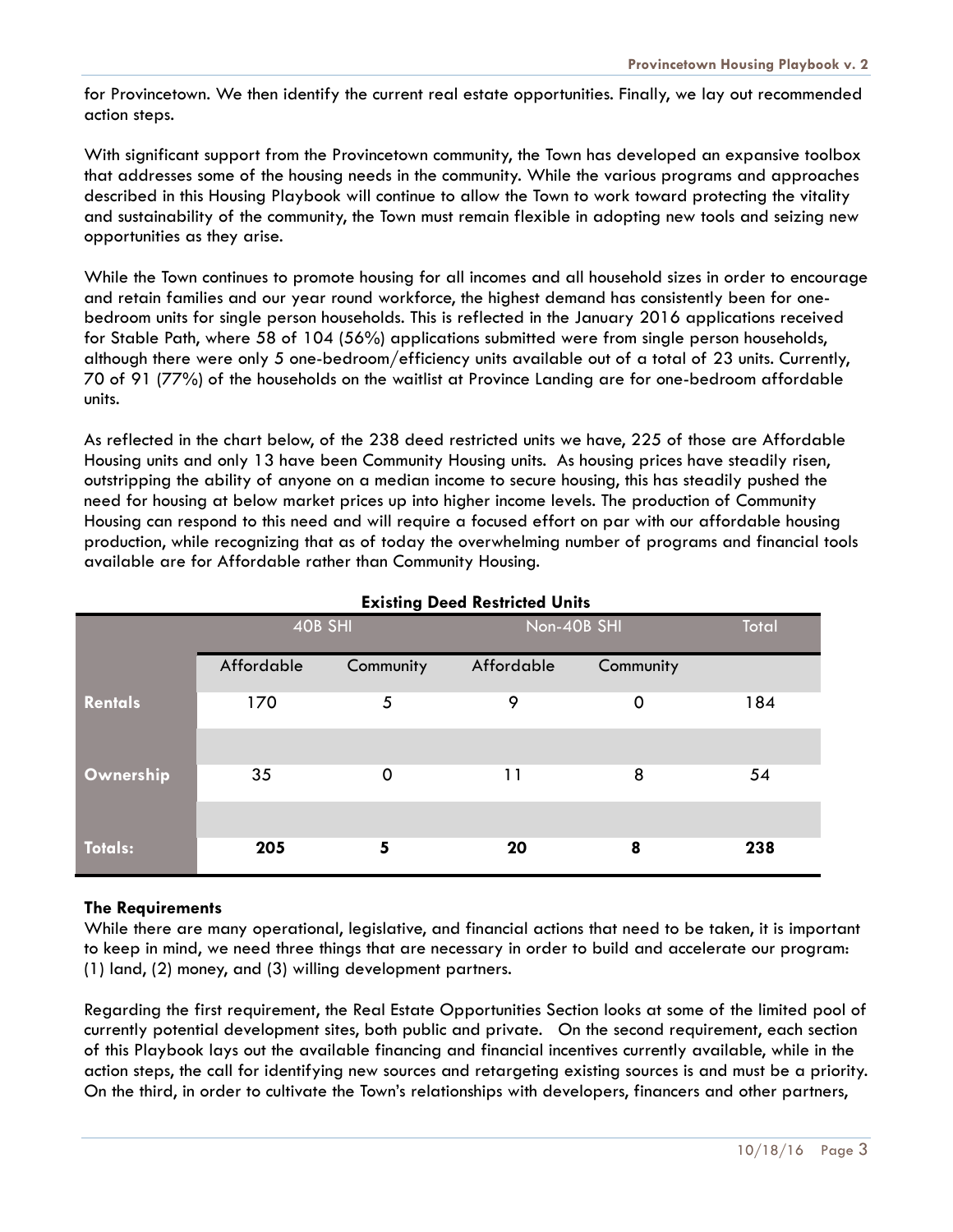we need to improve our collaboration and expand the services the Town can offer, so that we handle more of the public process and bureaucracy surrounding the development of below market units in our Housing Office, which otherwise has been an impediment.

It is fully anticipated that all of these potential activities will be regularly evaluated and assessed to ensure they meet our future needs and the available resources. Principal among these activities is the establishment of more precise data and analysis-backed target numbers for the production of affordable and community housing units, while recognizing that each housing category needs more units than we are currently producing. This Playbook is a resource and a common baseline for a productive on-going community conversation. This Playbook lays out what we have, and identifies what we do not, our gaps in information, finance and effort. While we are building on existing efforts, we all recognize that they have not been enough to truly change direction. We recognize it has taken decades for Provincetown's housing market to get where it is, and it will take a concerted effort to change the direction.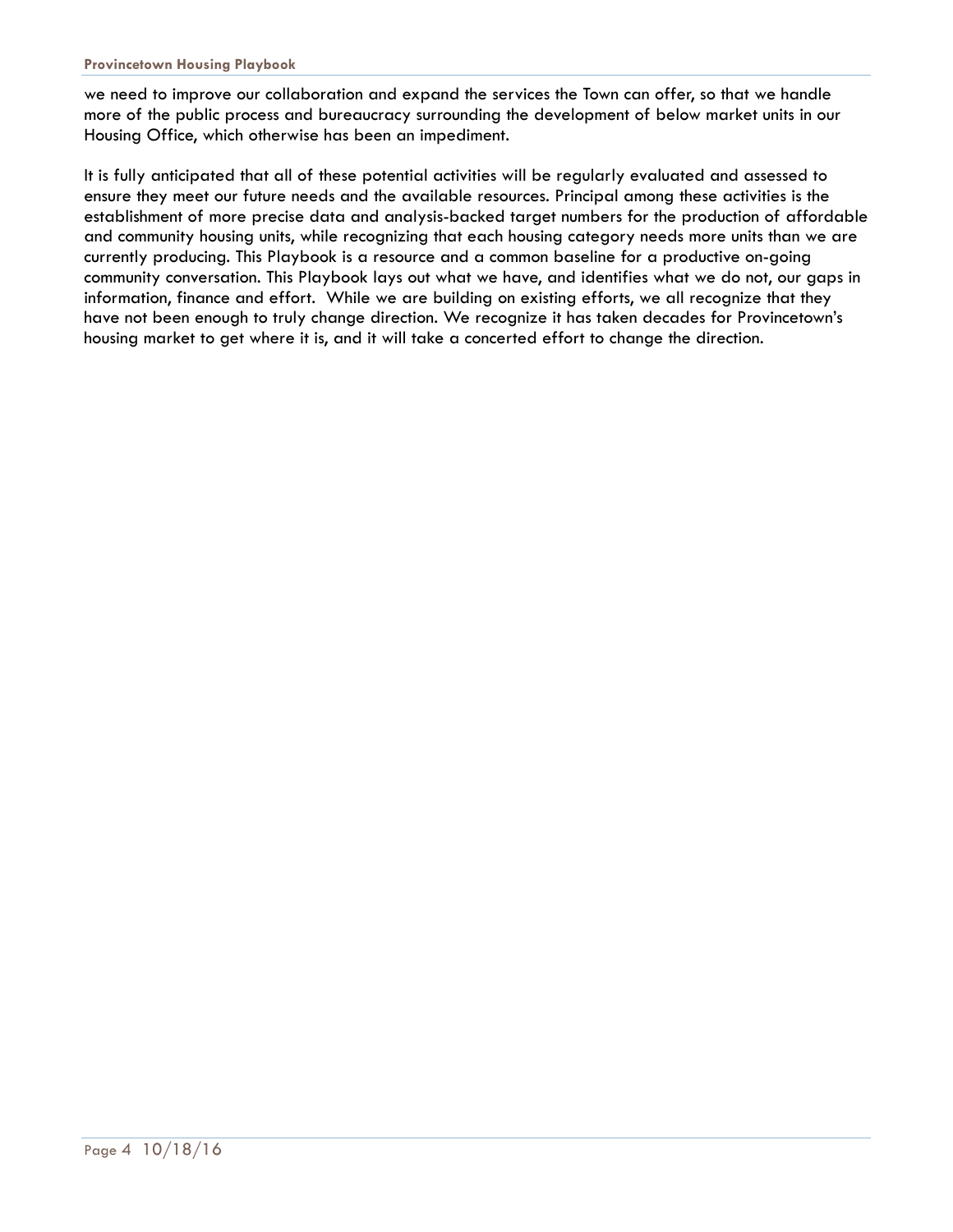### **Urban Land Institute: Technical Assistance Panel Report**

### **ULI Report Highlights**

At the Town's invitation, the Urban Land Institute [ULI] brought 12 regional experts in the interdisciplinary fields of real estate, design, housing, and finance to Provincetown on June 8 & 9, 2016. Their technical assistance focused on the VFW site, the former Community Center, and the pending legislation for the Year-Round Rental Trust while also considering efforts to create a more year-round economy. The ULI Team took a comprehensive look at our housing development process to develop recommendations and realistic options to bring forward.

The ULI Team had some clear takeaways:

- The dearth of affordable housing has a negative impact on our year-round economy and on our tourism business.
- Provincetown residents & leaders have a strong commitment to finding ways to address the housing crisis.
- Solving the problem will take time & persistence and long-term commitment is needed.

Short-Term Recommendations:

- $\triangleright$  Improve communication with deliberative communication strategy combined with an online platform to get reliable information out. A suggestion included the online platform *CoUrbanize*.
- $\triangleright$  Make the Housing Playbook more accessible
- $\triangleright$  Ongoing education: remind public about the close relationship between housing & health of local economy.
- $\triangleright$  Dispose of the 2 town-owned properties to support affordable housing production. One scenario for the VFW has 29 two-bedroom cottages and a 2-story workforce housing development at the former Community Center. Consider combining both in single RFP to make more attractive to developers.
- $\triangleright$  Support the Housing Authority expansion.
- $\triangleright$  Push-ahead with the proposed Year-round Rental Trust.
- $\triangleright$  Assist businesses that wish to team up on larger project for workers at number of establishments.
- $\triangleright$  Inclusionary zoning try again. Consider units of for-sale housing at 120% & 150% AMI for less of an impact on smaller developments.

#### Long-term Recommendations:

- $\cdot \cdot$  Expand the economy consider arts campus in winter/spring
- Master Plan identifying parcels for housing development and increased density;
- Consider overlay district to spur development under certain guidelines
- Assess the use of the accessory dwelling unit by-law.
- Consider making artist studio live/work space.
- Consider conversion of upper floors of commercial buildings converted into apartments.

*"The danger is letting the perfect get in the way of the good."*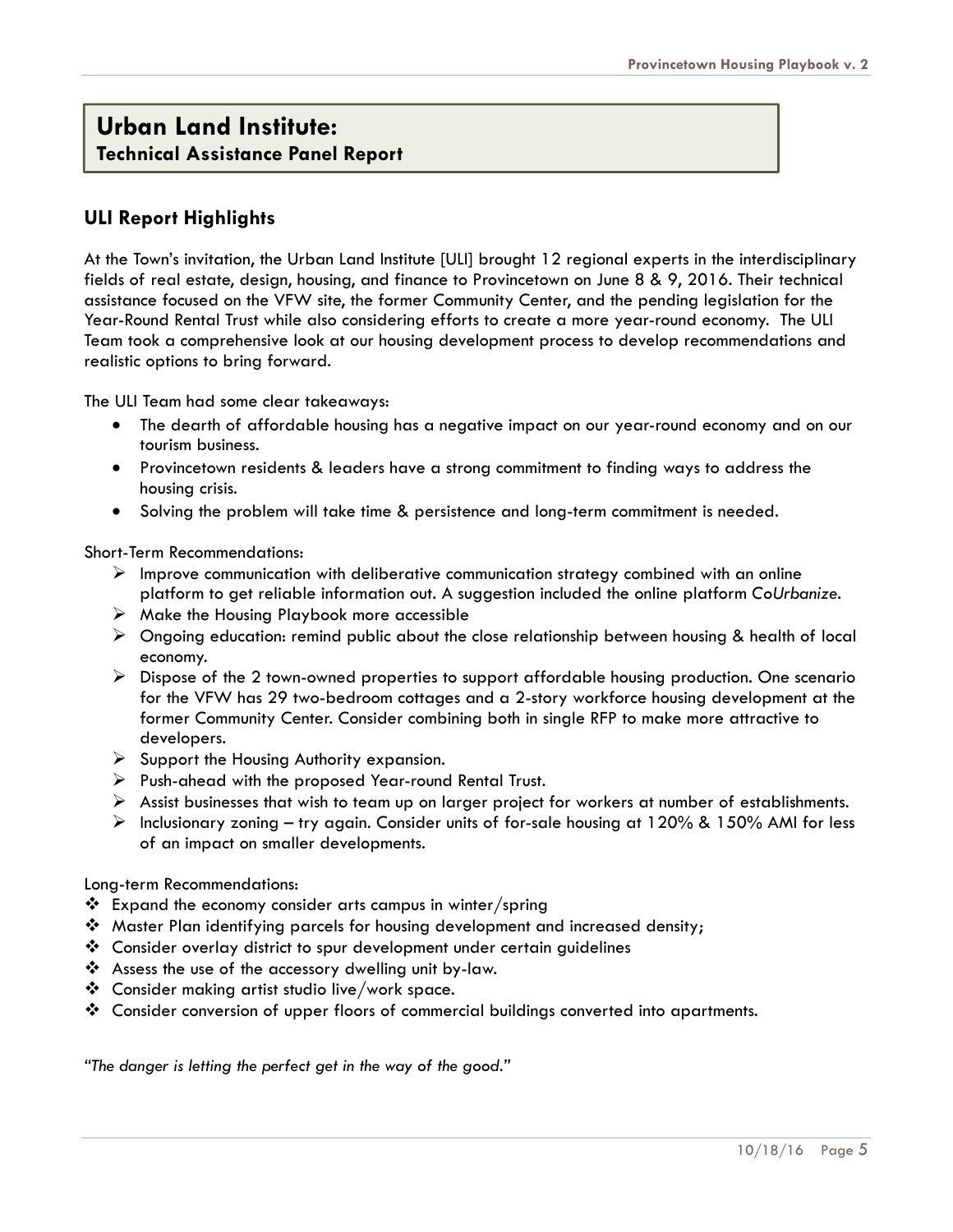### **HOUSING BASICS: Acronyms, Local Preference, Fair Housing Laws, Tenant Selection, & Waitlists**

It is not unusual for a community to want to construct and create housing for its own members. While typically new developments are allowed some local preference at initial rent-up [usually up to 70%], applicants may come from anywhere. But at the end of the day, the reality in Provincetown is that greater than 90% of the actual tenants typically would qualify under our local preference policy. Housing Development is extremely complex and governed with regulations including both federal and state Fair Housing Laws. There are privacy and confidentiality rules that apply to the tenants that prohibit the Developer from releasing all information to the public.

### **Local Preference**:

The Board of Selectmen adopted a Local Preference Policy on 11/24/2008 providing for the maximum preference allowed by law. Typically this is 70% of the units at the initial rent-up or sale and must be approved by the state. Eligibility for local preference includes current year-round residents [no time limit], current households with children in the Provincetown schools, and current employees of the Town and Provincetown businesses.

### **Fair Housing Laws:**

The Fair Housing Act [Title VIII of the Civil Rights Act of 1968] prohibits discrimination for housing related transactions on the basis of race, color, national origin, religion, sex, disability, and familial status. In addition to the federally protected classes, Massachusetts, under MGL c. 151B, includes marital status, age, sexual orientation, gender identity, military status, receipt of public assistance and/or housing subsidy, genetic information, and ancestry. Other laws also play a role including the American with Disabilities Act and Section 504 of the Rehabilitation Act of 1972. Municipalities are obligated to evaluate their rules, policies, and actions to not only ensure against discriminatory effects but to also affirmatively further fair housing. It is important to note that even when a practice or policy isn't intended to discriminate or limit housing opportunities, it may have a discriminatory effect. With each development, the Tenant Selection Plan requires broad Affirmative Marketing and Outreach that meets these criteria and makes additional effort to reach people who might not typically be aware of the housing opportunity.

### **Tenant Selection for Rental Properties:**

THE PLAN - All 40B developments and developments that receive state and federal funds must develop a comprehensive tenant selection plan

ADU: Accessory Dwelling Unit AHTF: Affordable Housing Trust Fund AMI: Area Median Income BOS: Board of Selectmen CBH: Community Based Housing CDP: Lower Cape Community Development Partnership CHAPA: Citizens' Housing and Planning Association CHC: Community Housing Council CHR: Community Housing Resource CPA: Community Preservation Act CPC: Community Preservation **Committee** DART: Design and Resiliency Team DHCD: Dept. of Housing & Community Development DOR: Dept. of Revenue HA: Housing Authority HAC: Housing Assistance Corporation of Cape Cod HAC: Housing Appeals Committee HECH: Harwich Ecumenical Council for the Homeless, Inc. HH: Household HPC: Homeless Prevention Council HS: Housing Specialist HUD: U.S. Dept. of Housing & Urban Development IFB: Invitation for Bids LIHTC: Low Income Housing Tax **Credit** LIP/LAU: Local Initiative Program/Local Action Unit MCDBG: Mass. Community Development Block Grant MHP: Mass. Housing Partnership QAP: Qualified Allocation Plan RFP: Request for Proposal SHI: Subsidized Housing Inventory TM: Town Manager ULI: Urban Land Institute USDA: US Dept. of Agriculture YRHT: Year-Round Rental Housing Trust 40B: State statute that provides accelerated permitting process, allows developer to override restrictive zoning, and requires a minimum of 20-25% restricted

affordable units.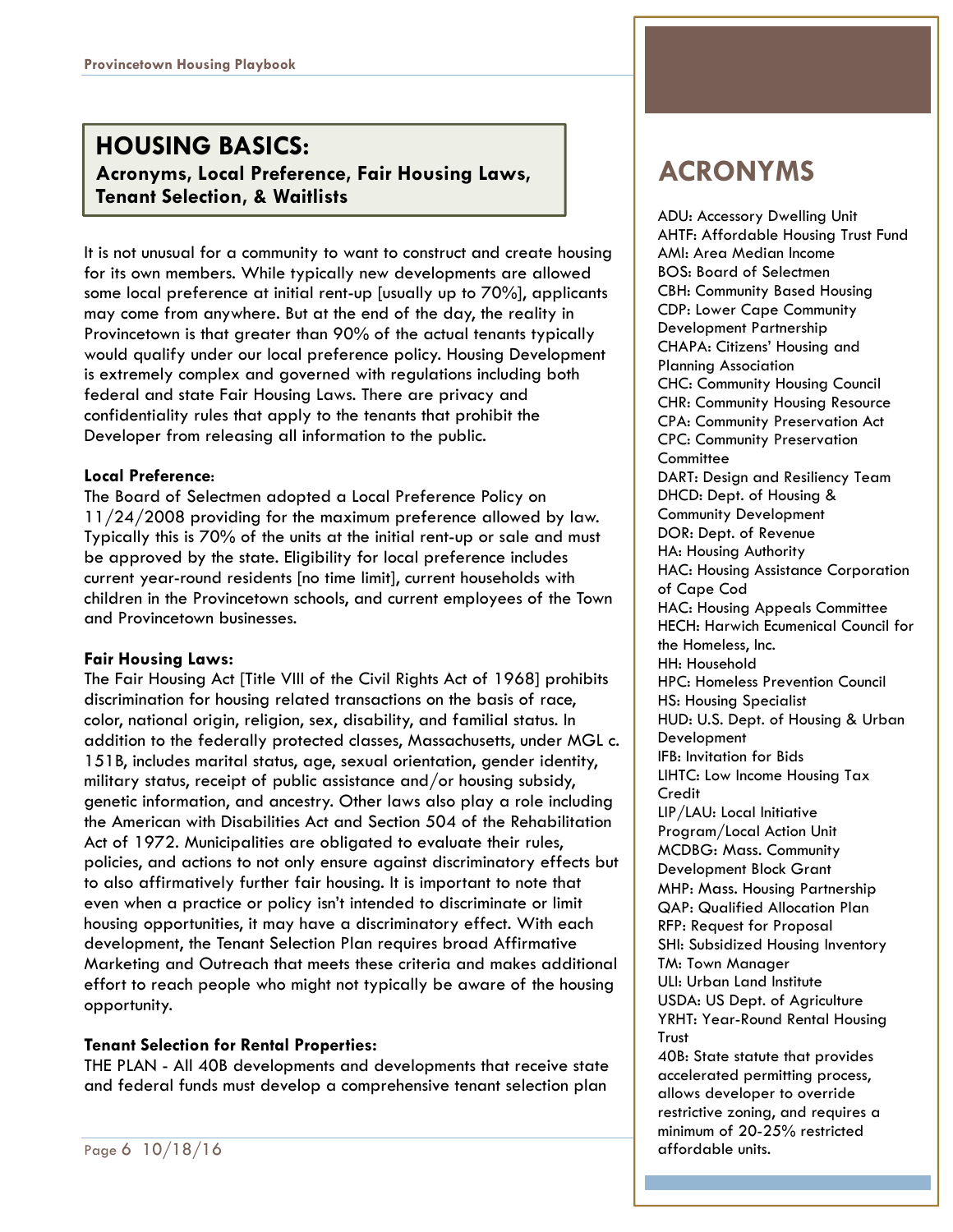that complies with the Fair Housing Laws and is approved by the subsidizing entities. Typically this involves significant marketing and outreach, approved advertisements, threshold requirements such as maximum & minimum incomes, asset limits, household size, timelines for advertising and applications, application review process, and a lottery.

THE APPLICATION - There is a strict due date for the submission of complete applications. Complete applications typically include a multi-page form, income tax returns, bank statements, asset statements, pay stubs, and other documentation. The developer performs initial review of eligibility.

THE LOTTERY - Lotteries are done in public places such as Town Hall or the Veterans Memorial Community Center. Applicants are assigned a number and those numbers are placed in a container. Applicants may attend but are not required to do so. A neutral party draws ALL the numbers, presents them to the group, and they are posted in order. If there is local preference, there will be an additional container that contains those applicants that qualify. The local preference candidates are also placed in the opencategory container.

THE CERTIFICATION: Following the lottery, starting at the top of the list and processed in order as appropriate [based on available units per size and income category], the developer will continue with the final review steps and third-party verification of income, assets, and other information of applicants with a potential unit. This may include reference checks, interviews, CORI checks, and other confirmations.

THE WIN: the successful applicant will be offered a unit and has a limited time to accept. The developer will provide a year-round lease that requires annual re-certification of income eligibility. All remaining applicants become part of the waitlist for this development only and undergo the above certification process as an appropriate unit becomes available.

### **Ownership & Resales:**

The selection process for ownership units is similar. Note that in the last decade due to the housing crisis, there have been almost zero funds available for the development of new ownership units. The state is only now beginning to consider it. Existing deed-restricted units do have resale provisions in their deed restrictions that govern how they are resold and for how much. A maximum resale price is determined in accordance with the formula in the restriction. Typically the Town must seek an eligible buyer within the targeted income level and household size; sometimes the state must be part of this process as well. Marketing and outreach is done in similar fashion to that for the rental properties. The application must provide the income and asset documentation for eligibility along with pre-qualification for a mortgage. If there are multiple eligible purchasers, a lottery is held in the same fashion as described above. The sale moves forward with the #1 candidate to closing. If the applicant withdraws or is unable to get the mortgage, the next applicant in line will be offered the unit. Note that resales can surface at any time; there were seven in 2015/2016 which was highly unusual.

#### **Income levels:**

As described in upcoming sections, each development targets specific income categories and often has multiple income levels with each unit targeting certain income levels. Further complications may arise, such as this year, when the FY 2016 Income Limits were released in the middle of the rent-up process for Stable Path, some income levels dropped. Applicants that may have been at the edge of eligibility within a category may have lost their eligibility within that category and were then bumped to the higher income level. This in turn may have bumped someone in that income level who was lower on the lottery list. Income levels have a ripple effect on eligibility as noted above and on the pricing of the for sale units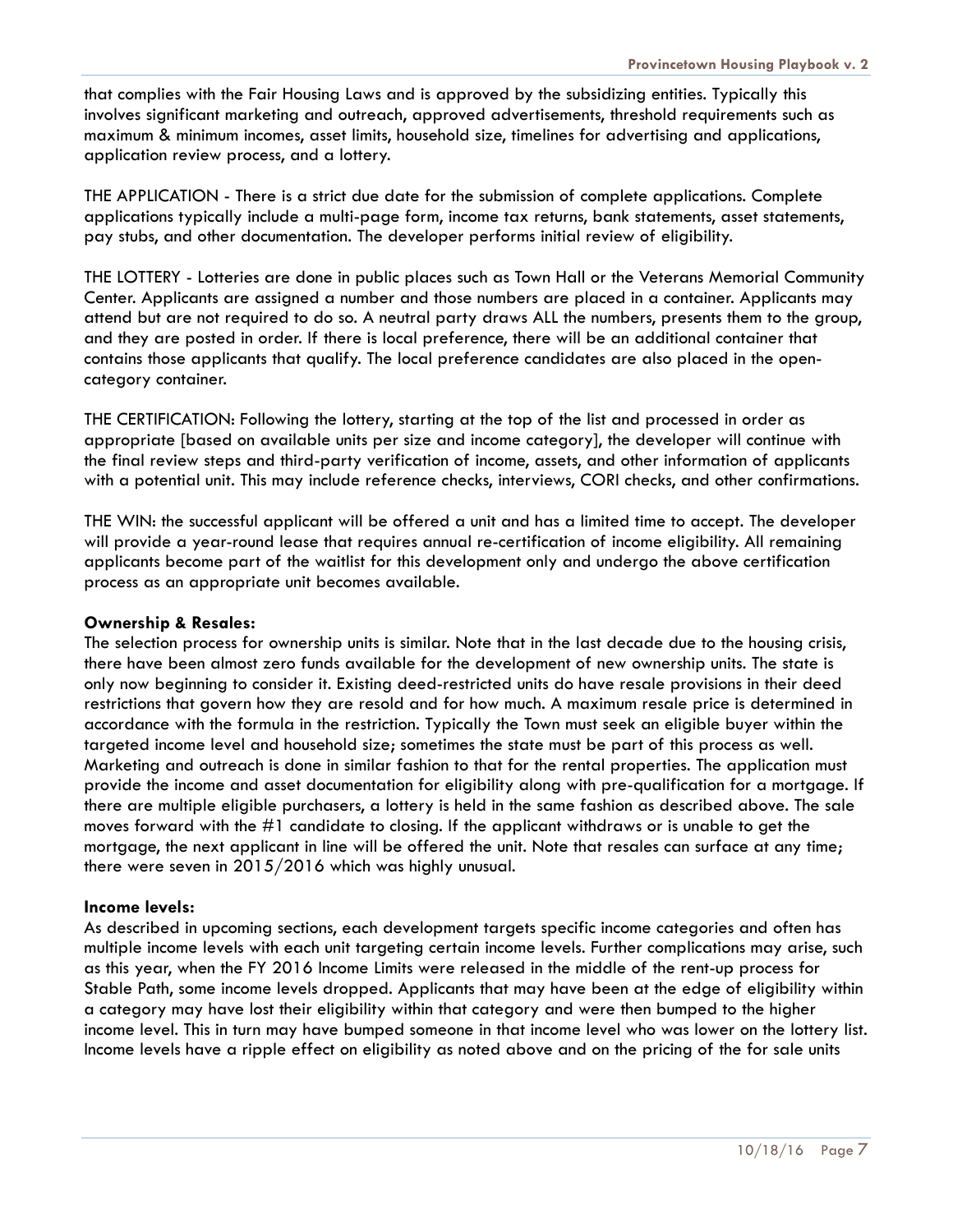and rents. The FY 2016 median income [100% for family of 4] for Barnstable County of \$77,100 was a 4% drop from the FY 2015 limit of \$80,300 and a 3.5% drop from the FY 2012 income limit.<sup>5</sup>

**Barnstable County** HUD

| HUD                  |        |
|----------------------|--------|
| <b>Median Income</b> |        |
| FY 2012              | 80,000 |
| FY 2013              | 74,900 |
| FY 2014              | 74,900 |
| FY 2015              | 80,300 |
| FY 2016              | 77,100 |

Historically the Town of Provincetown has had greater than half of its year-round population fall under the definition of low and moderate income; that is less than 80% AMI. According to HUD, for FY 2015, 58.4% of the Provincetown population qualifies as low and moderate income; 36.6% for both Truro and Eastham, and 25.6% for Wellfleet.<sup>6</sup> Compare this to the Subsidized Housing Inventory of deed-restricted units that target this population of 9.9%. There is a great gap.

### **What are livable wages? \$23.73**

According to the National Low Income Housing Coalition's 2015 Out of Reach report, a minimum wage of \$23.73 per hour [assuming 40-hour work week, 52 weeks per year] would be required to afford a rent of \$1,234 per month. In Barnstable County, the Fair Market Rent for a two-bedroom apartment is \$1,234 per month. In order to afford this level of rent and utilities, without paying more than 30% of income on housing, a household must earn \$4,113 monthly or \$49,360 annually. With a minimum wage of \$9.00 per hour, the earner would need to work 88 hours per week, 52 weeks per year. Monthly Supplemental Security Income [SSI] payments for an individual are \$847 in Barnstable County. If SSI represents an individual's sole source of income, \$254 in monthly rent is affordable while the Fair Market rent is \$920.

### **Waitlist:**

There is no ONE waitlist. Waitlists are held by each development and are subject to their individual tenant selection plan. The Waitlists are typically broken down by unit size [number of bedrooms] and income level [30% AMI, 50% AMI, 80% AMI, etc.]; they are typically closed after the initial lottery and tenant selection. Developers usually refresh their waitlist each year by inquiring if applicants are still interested to be on it; failure to respond can result in removal from the list. As a particular waitlist for a certain type of unit [for example, a 2-bedroom unit at 60% Area Median Income] becomes short or is exhausted, the Developer will advertise and briefly open the list for applications for that category only. The Housing Authority maintains a waitlist that is regulated by the State. Community Housing Resource maintains a *Notification List* [this is NOT a waitlist]; that is, any individual can be placed on the list to receive notices of certain types of housing for certain types of households as they become available. That is rental and/or ownership; 1-bedroom, 2-bedroom, etc.

The overall application process is highly regulated by many agencies and is very complex. That being said, there can be exceptions to certain rules. For example, typically a one-person household is only eligible for a 1-bedroom unit, but someone with a disability may require an accommodation and need a

l 5 HUD

<sup>6</sup> MCDBG HUD calculations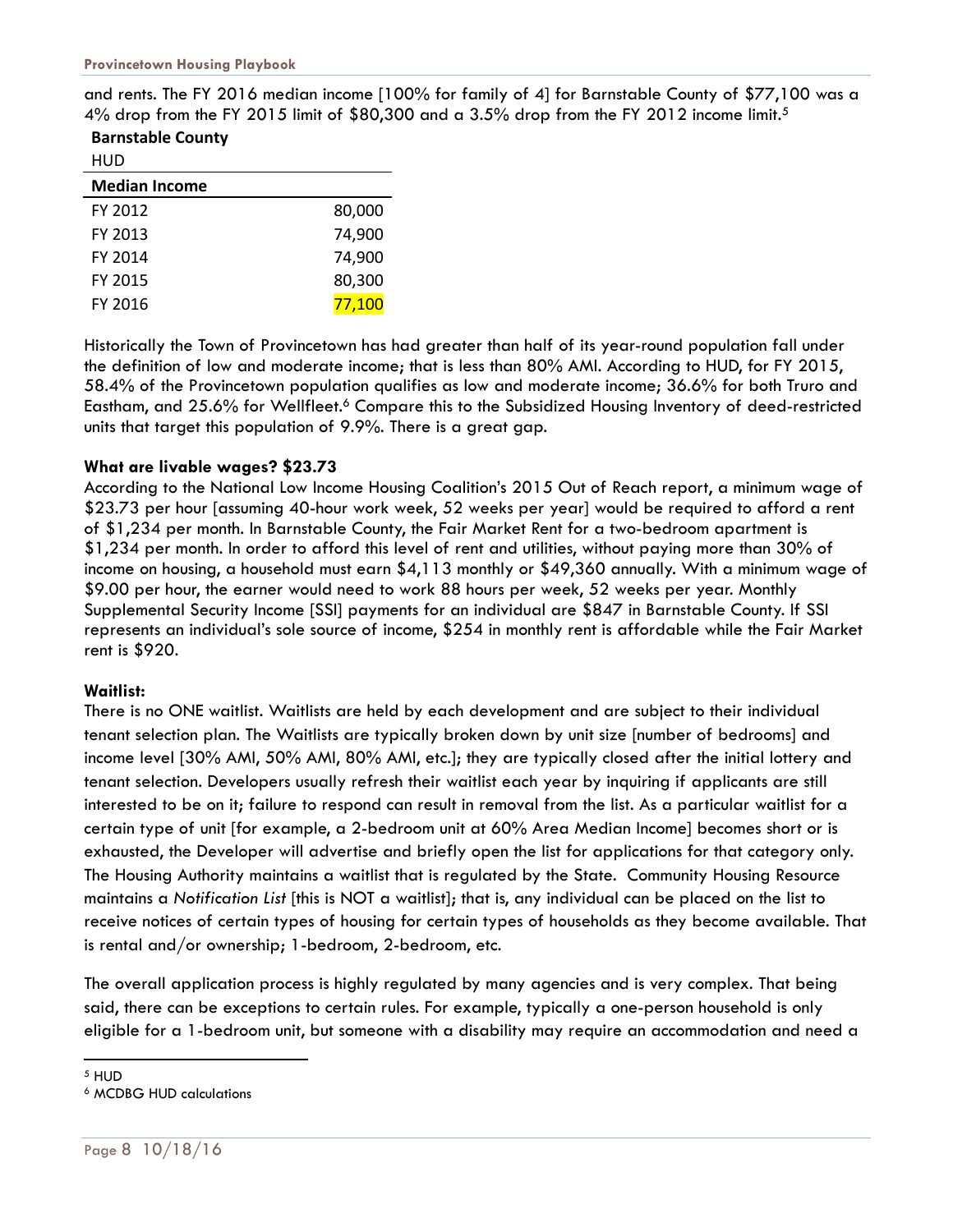live-in caregiver [the caregiver's income would not be calculated in the eligibility]. Developments are monitored annually by the subsidizing agencies. Monitoring includes detailed analysis of tenant files including their applications and documentation, the developer's efforts to certify that information, the condition of the properties and units, and the overall budget for the property. Developers are expected to maintain their properties and have sufficient set-asides for operations, maintenance, and capital improvements over time.

### **To give you an idea of current waitlists see Attachment I.**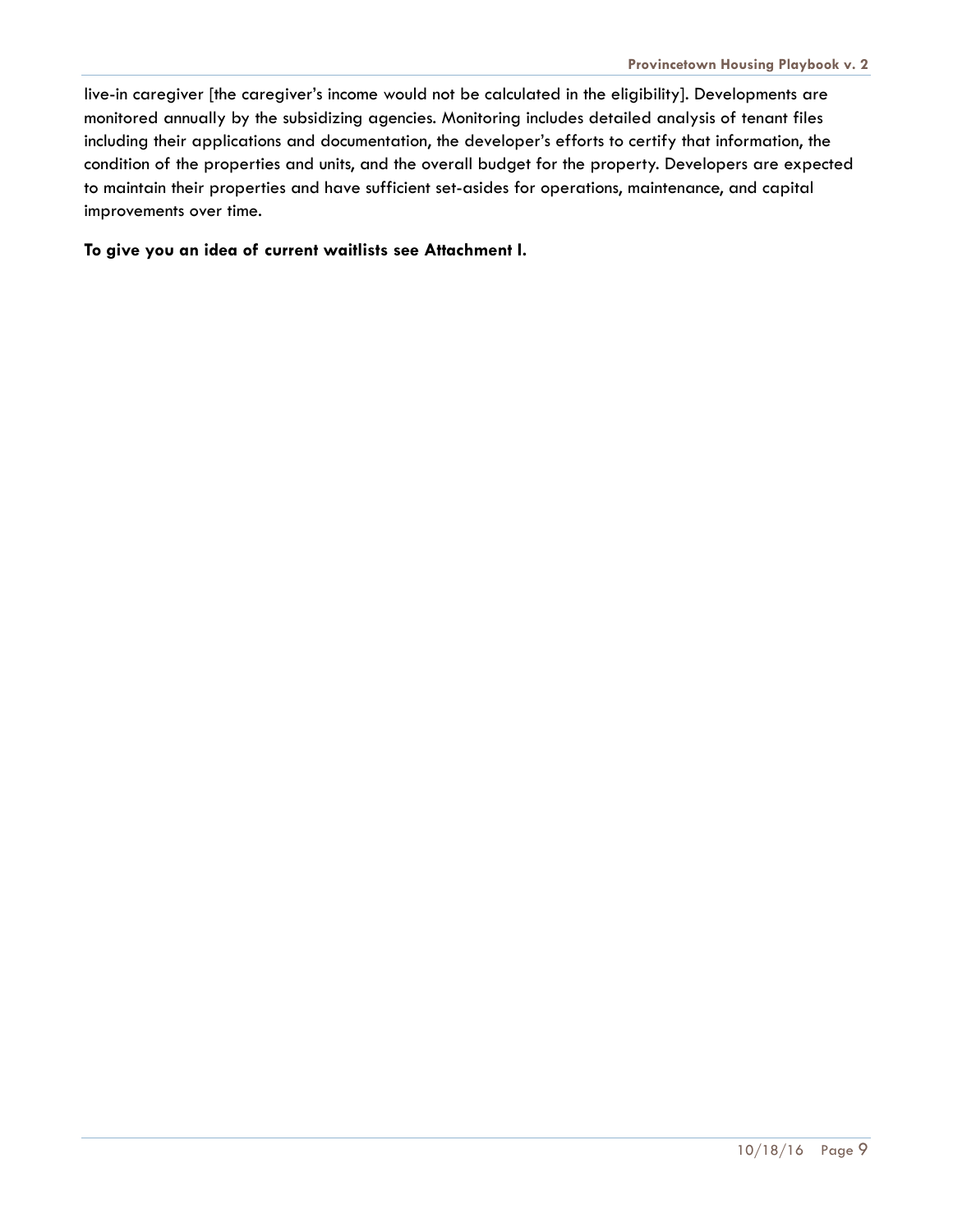### **AFFORDABLE HOUSING:**

**Year-round Extremely Low/Low/Moderate Income**

**Goal: to create between 190 to 240 units of affordable housing over the next ten years (as indicated in the recent 2013 Housing Needs Assessment) to provide for our lower wage workers, seniors, artists, those on a fixed income, and other vulnerable populations who would likely be served by affordable housing.** 

**Since 2013, 23 new low/moderate income rental units have been completed and came on line in 2016.** 

### **DEFINITION**:

Extremely Low Income Affordable Housing: Housing that is available for rental at a cost (including utility allowances) not exceeding 30% of annual income for a household at or below **50% of Area Median Income in Barnstable County**; or, available for ownership at a cost (including mortgage interest, principal, taxes, insurance and common charges if any, but excluding utilities) not exceeding 30% of annual income for a household at or below 50% of AMI in Barnstable County; AMI as defined by HUD or the appropriate subsidizing entity; updated annually; varies with household size.

Low Income Affordable Housing: Housing that is available for rental at a cost (including utility allowances) not exceeding 30% of annual income for a household at or below **65% of the Area Median Income in Barnstable County**; or, available for ownership at a cost (including mortgage interest, principal, taxes, insurance and common charges if any, but excluding utilities) not exceeding 30% of annual income for a household at or below 65% of AMI in Barnstable County; AMI as defined by HUD or the appropriate subsidizing entity; updated annually; varies with household size.

Moderate Income Affordable Housing: Housing that is available for rental at a cost (including utility allowances) not exceeding 30% of annual income for a household at or below **80% of the Area median Income in Barnstable County**; or, available for ownership at a cost (including mortgage interest, principal, taxes, insurance and common charges if any, but excluding utilities) not exceeding 30% of annual income for a household at or below 80% of AMI in Barnstable County; AMI as defined by HUD or the appropriate subsidizing entity; updated annually; varies with household size.

### **See Attachment D for current income levels for various household sizes.**

### **PRODUCTION:**

Rental: to date 179 deed-restricted rental units have been developed, including 170 rental units listed on the Town of Provincetown's 40B Subsidized Housing Inventory (SHI); all 179 are extremely low to moderate income housing units (30% AMI – 80% AMI)

Ownership: to date 46 deed-restricted ownership units have been developed including 35 ownership units listed on the 40B SHI; these 46 units are low to moderate housing units (60% - 80% AMI)

### **FUNDING AVAILABLE**:

Town CPA funding is available for housing for those earning up to 100% AMI. Provincetown's Affordable Housing Trust Fund is available for housing up to 80% AMI. Many state and federal programs, including state and federal affordable housing tax credits, are available for housing developments below 80% AMI. All funding sources are very competitive and typically target specific income levels and unit types. See **ATTACHMENT J** for description of some of the state and federal programs.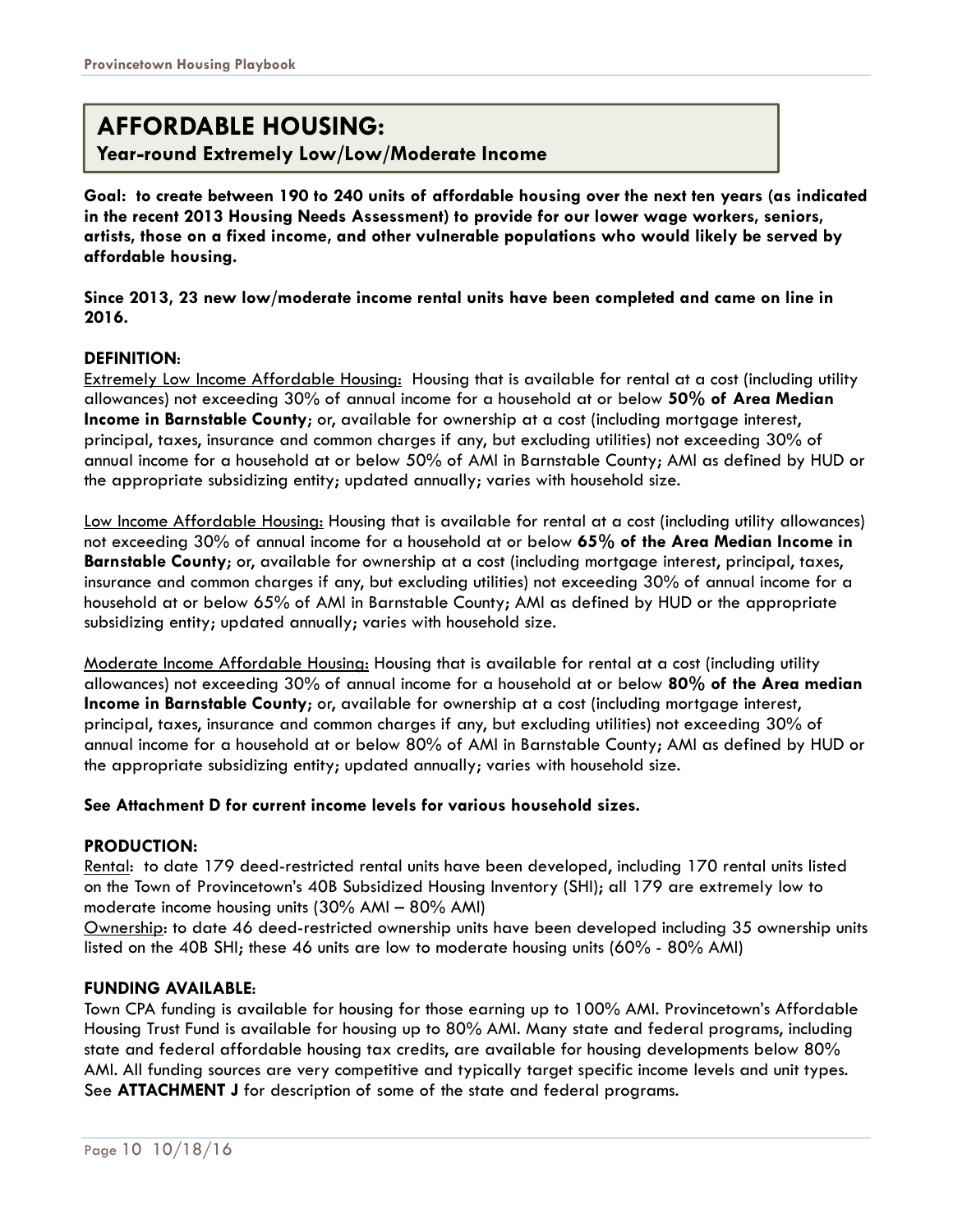### **EXISTING TOOLS**:

### **Development**:

- Province Landing: Land acquisition with CPA funds [\$1,000,000]; long-term land lease created 50 new low and moderate income rental units; initial occupancy 2012
- Seashore Point: CPA funds [\$900,000] & Land contributed with long-term land lease created complex that includes nursing home, rehab facilities, senior ownership housing, and 9 senior moderate income rentals; initial occupancy 2011
- CPA supported developments at:
	- o 83 Shank Painter [15 low/moderate rental units] [\$150,000]; initial occupancy 2012
	- o Sandy Hill Lane [12 moderate/median ownership units] [\$732,000]; initial occupancy 2008
	- o Stable Path [23 low/moderate/median rental units][540,000]; initial occupancy June 2016
- Grace Gouveia Building: town-owned property sold at reduced price to subsidize the creation of 3 moderate income rental units [\$345,000]; initial occupancy January 2016

### **Zoning:**

- Growth Management: set-aside of building permits for affordable housing in whole or in part as well as economic development permits which can be used for workforce housing; provides incentive for affordable and community housing development due to limited allocations in other lower priority categories.
- Affordable Housing Bylaw: This bylaw allows the creation of affordable accessory units in all zoning districts, and includes an amnesty clause for illegal apartments that are made affordable, provided there is an affordability deed restriction that limits rental rates and resale prices for a minimum of 20 years.
- Change of Use Conversions: This bylaw establishes special permit requirements for changes of use from non-residential to residential use and to minimize adverse impacts on the community from such development by requiring that 20% of new residential units created be affordable when 5 or more dwelling units are created. This bylaw is intended to create additional affordable housing opportunities for Provincetown residents and to assist the Town in creating units eligible for inclusion in its Subsidized Housing Inventory.

### **Financing:**

- \$1.5-million for proposed Year-round Rental Housing Trust approved by April 2015 & April 2016 Town Meeting in support of the proposed Year-round Rental Housing Trust; pending with the legislature.
- 60% of CPA funds for housing: April 2014 Town Meeting approved increasing the dedicated CPA affordable housing allocation from 10% to 60%. CPA funds can support housing for up to 100% AMI.
- **Affordable Housing Trust Fund [AHTF]: 10% from Land bank, 25% of Tax Title takings, and other** sources. The AHTF can be used to create and support affordable housing, both rental and ownership, up to 80% AMI. To date, the AHTF has been used for both Housing Summits and Action Plans [2006/07 & 2013/14], emergency housing assistance to prevent homelessness, housing development, housing rehabilitation, appraisals, outreach, homebuyer workshops, and homebuyer workshop scholarships.
- Donation checkbox on tax bills: the October 2014 Special Town Meeting approved inserting a donation checkbox on tax bills which was approved by Gov. Deval Patrick and implemented in 2015. Over \$1,500 has been donated to date; proceeds are deposited into the AHTF.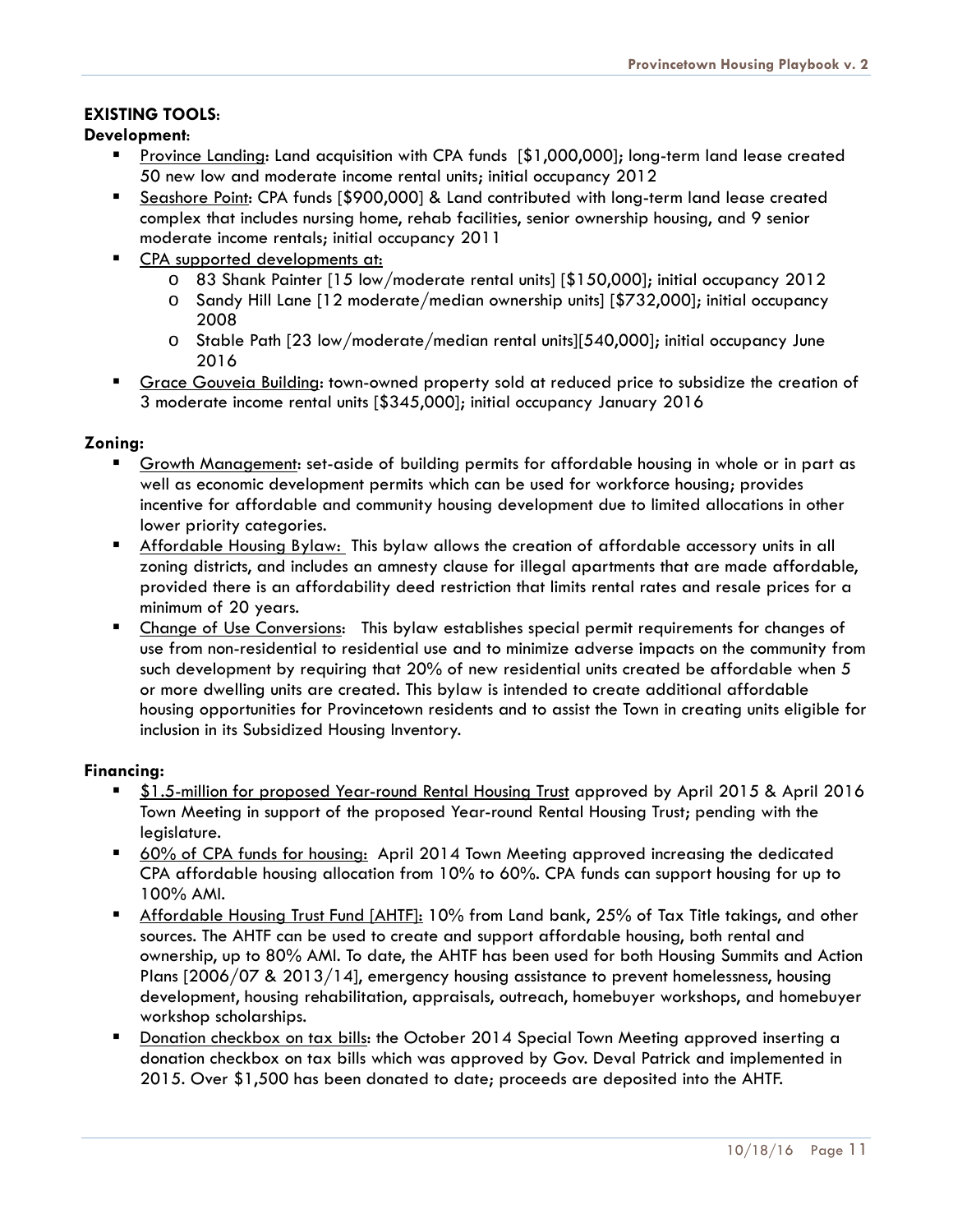- Affordable Housing Revolving Account: for income & expenses related to resale of deedrestricted units: annually approved by town meeting to accommodate resale expenses for ownership units
- Traditional state and federal subsidies and funding sources: support the creation of housing for those earning up to 80% Area Median Income [AMI].

### **Financial Incentives:**

- Tax Exemption Program for property owners that rent year-round to tenants. On 12/8/14, the BOS approved eligibility up to 80% [from 60%] under the current Property Tax Exemption program [Chapter 408 of the Acts of 2002] to allow for eligibility up to 80% AMI [Area Median Income] in a manner that reflects the need across a range of eligible incomes.
- Provision of certain Town services: on 6/27/11 the BOS adopted a policy that Town services shall be provided, if feasible based on site design and providing adequate clearances, by the Department of Public Works, based on a written agreement and waiver, for affordable and community housing projects in which a minimum of 50% of the project's units are either affordable or community housing units. Services may include trash pick-up, plowing, and street-sweeping.
- Building permit fees: on 6/27/11 the BOS adopted a policy that Town building permit fees shall be waived for affordable and community housing projects in which a minimum of 50% of the project's units are either affordable or community housing units provided that the applicant has first executed an affordable housing restriction document approved as to form by Town Counsel and executed by the Board of Selectmen. The amount of the fee waiver will be equal to the percentage of units restricted.

### **Programs**:

- Host Homebuyer Workshop series in Provincetown: the Community Housing Council [CHC] sponsored First-time Homebuyer workshops in Dec. 2015 and again in September 2016 as part of its *Pathway to Homeownership* with the intention of holding annual workshops.
- Homebuyer Workshop Scholarships: the CHC authorized scholarships to reimburse participants for completion of a homebuyer workshop as part of its *Pathway to Homeownership.*
- HomeShare program through HOW: Helping Our Women [HOW] has received 2 grants to promote a strategy from the Housing Action Plan to promote and coordinate home sharing. Many people have homes with available bedrooms where a home share could provide a place to live for the home-seeker and some financial benefit and/or companionship to the home provider.
- Self Sufficiency Local Voucher Program: With CPA funds, The Provincetown Self Sufficiency Local Voucher Program aims to allow a family to have affordable, year-round housing while participating in a program which will educate and/or enable them to become self-sufficient within a three (3) year period. The Provincetown Self Sufficiency Local Voucher Program specifically targets households that will benefit from short-term assistance as a stepping stone to selfsufficiency.
- Little Fix Program: With CPA funds, The Little Fix will send teams of volunteers to assist homeowners & renters with clean-up, landscaping, and small home repair projects targeting seniors, disabled, and veterans. The goal is to provide small home and landscaping improvements, largely through a volunteer base, to enhance the safety, comfort, and quality of life for seniors, veterans, and the disabled. The residents will be selected based on income, repair needs, and our ability to meet the request.

### **Collaboration:**

 Housing Authority: The Provincetown Housing Authority is a public agency with the primary mission to develop safe and affordable housing for low income households and operates various rental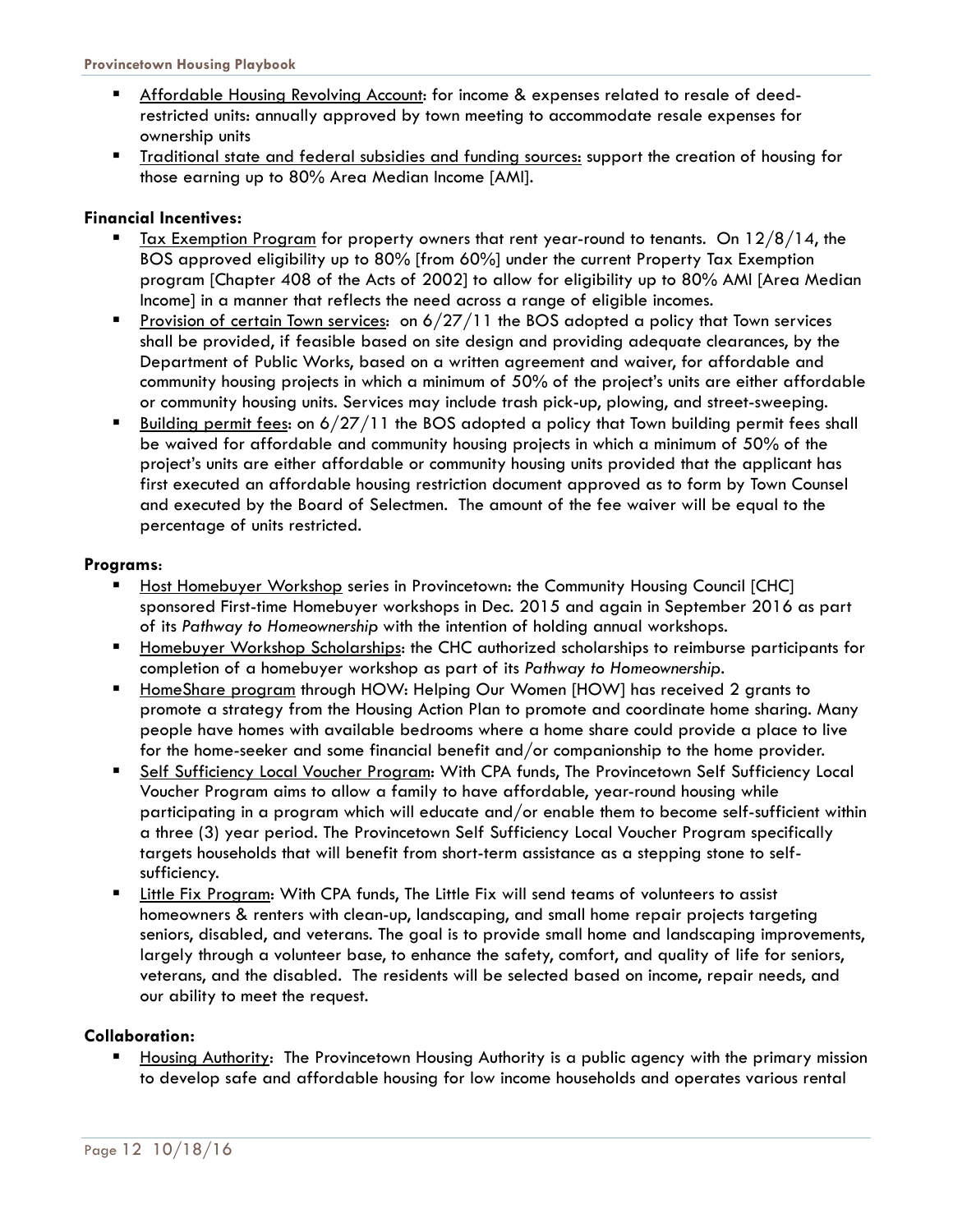housing units for families, elderly, and people with disabilities. Some Town support has been provided with the AHTF for rehab of family housing. The Housing Authority received \$60,000 in CPA funds at the 2016 ATM to plan for the development to expand the number of available units at Maushope over the next 10 years. Susan Connelly, Director of Community Assistance at MHP, met with the HA on 7/27/16 to provide technical assistance.



- Homeless Prevention Council: The HPC works to prevent homelessness before it happens in the eight towns of the Lower and Outer Cape (Chatham, Harwich, Brewster, Orleans, Eastham, Wellfleet, Truro, and Provincetown). They provide professional case management, which includes counseling, advocacy and referral services to appropriate resources. The Town provides emergency housing assistance funds through annual allocation through a human service grant and additional AHTF support.
- Regional Housing Rehab Program: Through MCDBG funds, up to \$35,000 as a forgivable loan may be available for qualified residents through a Mass. CDBG grant to address safety, energy, and code issues for eligible homes. Lead community Town of Truro; administered by the Community Development Partnership [CDP].
- Community Development Partnership [CDP]: formerly known as the Lower Cape Cod Community Development Corporation, is a community based non-profit organization created in 1992 by community leaders and activists who believed the eight towns of the Lower Cape needed an organization focused on affordable housing and economic development issues unique to the area. The CDP manages numerous rental locations in Provincetown and on the Lower Cape and provides other resources with regard to housing.
- Seashore Point, 100 Alden Street: Seashore Point, a not for profit full-service residential community managed by Deaconess Abundant Life Communities, offers housing along with a continuum of services and amenities including ownership opportunities and some rental opportunities for eligible seniors.

### **Staff support**:

- Community Housing Office with full-time Housing Specialist: Community Housing Office funded through CPA Works with all entities to develop, create, and maintain housing including the CDP, CHR, TCB, on marketing, outreach, & lotteries.
- Resale of ownership units: in accordance with deed restrictions, the Town may conduct the resale process for eligible purchasers when the owner intends to sell a deed-restricted unit [7 in 2015 generating approx. \$24,200 in resale fees].

### **Planning Documents:**

- 2013/2014 Housing Action Plan & Needs Assessment by John Ryan/Development Cycles
- **2006 Housing Action Plan & Needs Assessment by John Ryan/Development Cycles**
- **2000 Local Comprehensive Plan, currently in the process of being updated**

### **OPPORTUNITIES**:

- VFW site
- Former Community Center, 46 Bradford St
- Fire Station  $#2$ , second floor
- **Coastal Acres Campground**
- **VMCC** building and site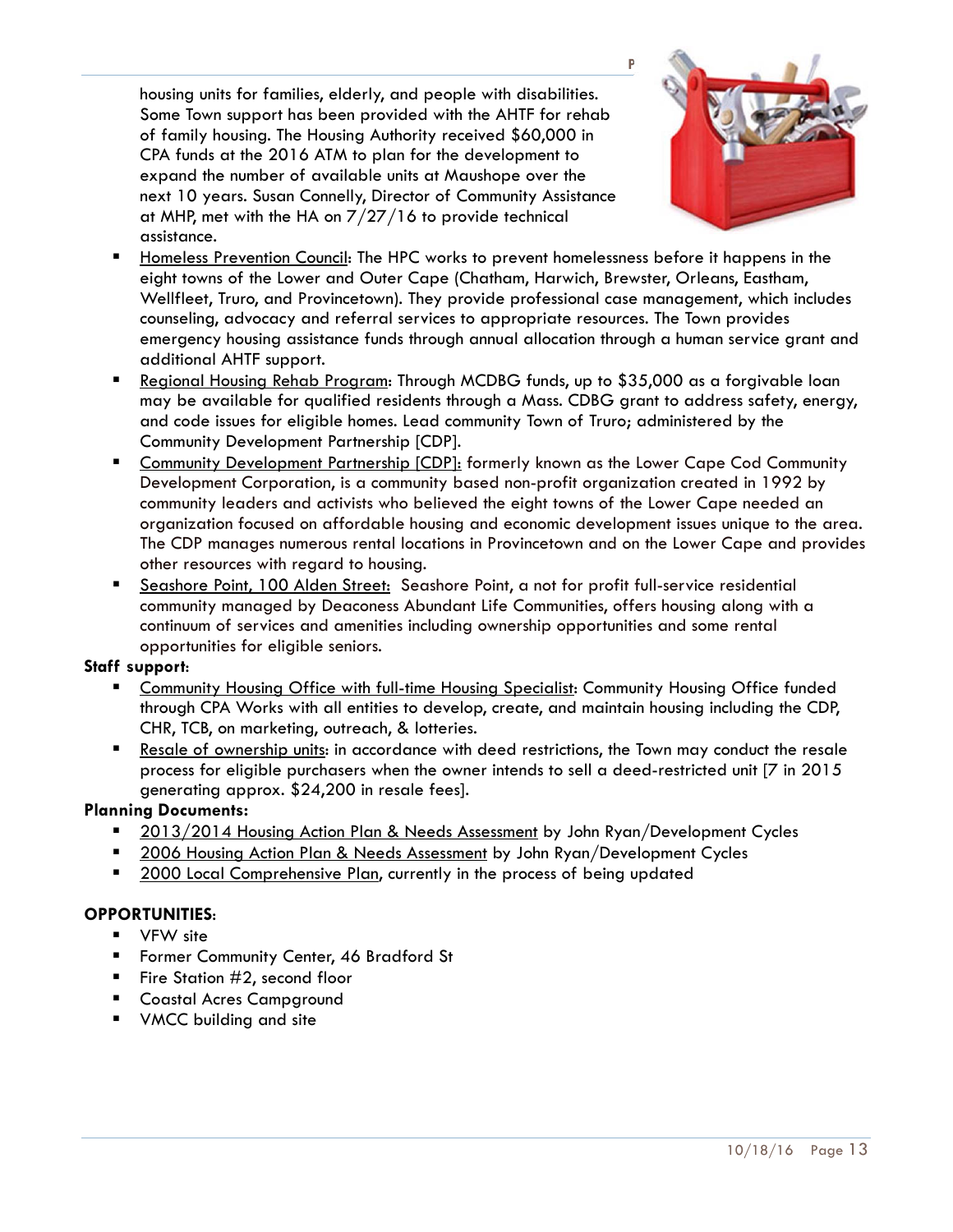### **COMMUNITY HOUSING:**

**Year-round Median/Middle income**

**Goal: To create an adequate supply of community housing units over the next ten years in order to stabilize the year-round workforce and reduce the number of median and middle income wage earners moving out of Provincetown.** 

**Since 2013, 5 median income rental units have been completed and came on line in 2016.** 

### **DEFINITION**:

Median income: Housing that is available for rental at a cost (including utility allowances) not exceeding 30% of annual income for a household at or below **120% of the Area Median Income in Barnstable County**; or, available for ownership at a cost (including mortgage interest, principal, taxes, insurance and common charges if any, but excluding utilities) not exceeding 30% of annual income for a household at or below 120% of AMI in Barnstable County; AMI as defined by HUD or the appropriate subsidizing entity including CPA; updated annually; varies with household size.

Middle income: Housing that is available for rental at a cost (including utility allowances) not exceeding 30% of annual income for a household at or below **160% of the Area Median Income in Barnstable County**; or, available for ownership at a cost (including mortgage interest, principal, taxes, insurance and common charges if any, but excluding utilities) not exceeding 30% of annual income for a household at or below 160% of AMI in Barnstable County; AMI as defined by HUD or the appropriate subsidizing entity; updated annually; varies with household size.

### **PRODUCTION**:

Rental: 5 deed-restricted rental units have been developed, all of which are median income, specifically for those households earning up to 100% of AMI.

Ownership: 8 deed-restricted ownership units have been developed at median income level (80-100%).

### **FUNDING AVAILABLE**:

Until recently there were no state or federal resources available for housing above 80% AMI, Town CPA funding [which includes some state matching funds] is available for housing for those earning up to 100% AMI. The state has recently initiated a Workforce Housing Initiative through MassHousing that supports the creation of housing for households up to 120% AMI.

The 2015 Spring Town Meeting voted to propose a Year-Round Rental Housing Trust, which would serve to purchase or develop rental units, and/or secure rental deed restrictions to serve those earning above 100% AMI up to potentially 200% AMI. The YRHT is currently pending before the State legislature.

While neither funding nor programs exist for community housing above 100% AMI that is for ownership rather than rental, over time as the rental program matures, the Town may likely need and desire such a fund or program.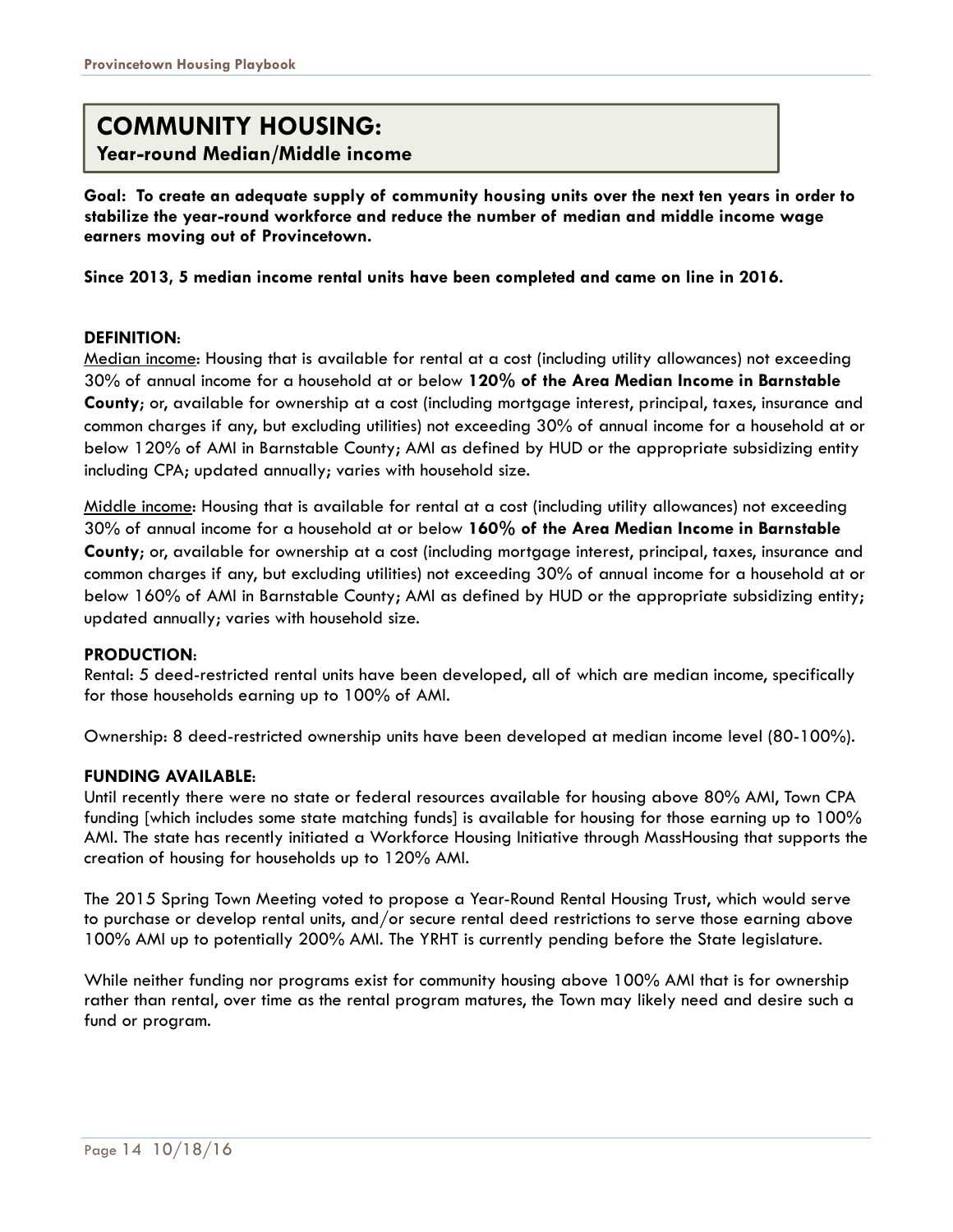### **Provincetown Year-Round Rental Housing Trust**

The proposed Provincetown Year-Round Rental Housing Trust (YRHT) addresses Community Housing for year-round rentals for those that do not qualify for the traditional affordable housing, but yet are unable to find housing in Provincetown. The goal of the YRHT is to provide workforce housing to those who may work in Provincetown, but are unable to live here.

Examples of those who do not qualify for traditional affordable housing and are unable to secure housing include, but are not limited to [these are examples of Town employees for discussion purposes, but the YRHT is not limited to Town employees; see ATTACHMENT K for more examples]:

- Police Patrol Officer, salary range \$56,429 to \$66,777
- Police Records Clerk, salary range \$52,618 to \$62,243
- Town Clerk, salary range \$65,919 to \$81,992
- Treasurer and Collector, salary range \$61,312 to \$76,249
- Public Works Foreman, salary range \$48,577 to \$59,087
- School Teacher, mid-level salary range \$46,557 to \$79,206

Note that eligibility is a function of total household income and the current limits for various income levels are below. These numbers are reset annually.

While the YRHT may and most likely will purchase properties in fee, it will be important to investigate the best ways to stretch the limited dollars to maximize the number of units it can help make available at rental rates the local market can afford. One method may be by helping to fund public-private partnerships where the YRHT purchases deed restrictions on properties ensuring that those properties will be guaranteed for year-round community housing. The incentive to the private sector must be sufficient to provide them a reason to rent year-round at a rate that is affordable to our residents/workforce instead of renting to weekly seasonal visitors to our Town.

Mortgage qualifications often state that any household should spend no more than 30% of their gross income on all housing expenses (rent and utilities). Based on these parameters, the following is considered appropriate housing costs for a total household income tied to this salary:

|                                | <b>Annual Housing Costs</b> | <b>Monthly Housing Costs</b> |
|--------------------------------|-----------------------------|------------------------------|
| Police Officer                 | \$16,929 to \$20,033        | $$1,411$ to $$1,669$         |
| <b>Police Records Clerk</b>    | \$15,785 to \$18,673        | $$1,315$ to $$1,556$         |
| Town Clerk                     | \$19,776 to \$24,598        | \$1,648 to \$2,050           |
| <b>Treasurer and Collector</b> | \$18,394 to \$22,875        | \$1,533 to \$1,906           |
| <b>Public Works Foreman</b>    | \$14,573 to \$17,726        | \$1,214 to \$1,477           |
| School Teacher                 | \$13,967 to \$23,762        | \$1,164 to \$1,980           |

Due to the desirability of Provincetown as a vacation destination, the potential income from a weekly rental to transient visitors over the ten to twelve week high season greatly exceeds the potential income from a year-round rental. Additionally, second home owners would not be able to enjoy their properties themselves part time if they were renting to someone year-round. Because of these factors, year-round housing is in short supply or unavailable for the Provincetown workforce. The YRHT will allow the Town to purchase deed restrictions on certain properties guaranteeing their availability to the year-round workforce. In certain circumstances the Town may purchase a property outright through the YRHT if the finances make economic sense.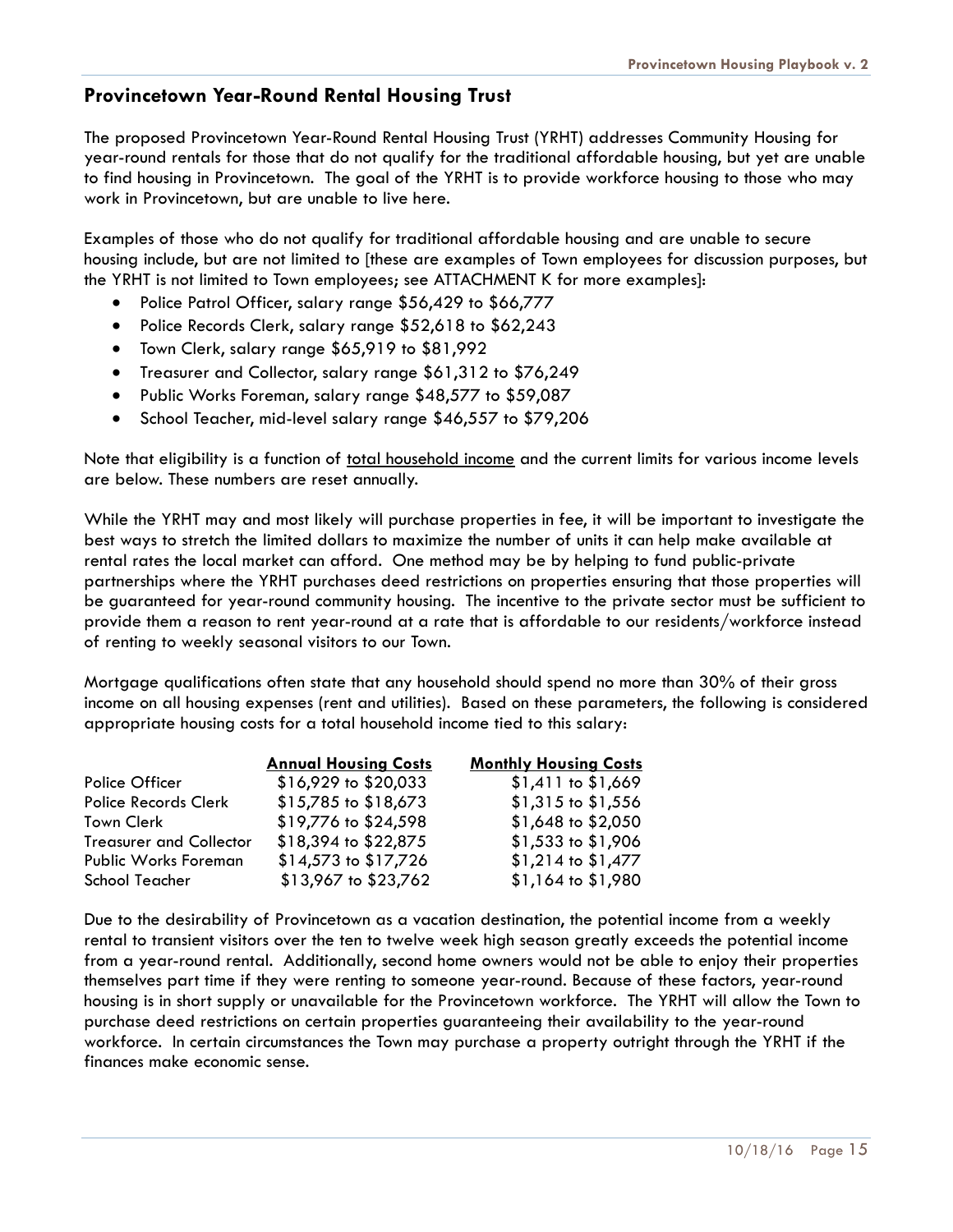| House-<br>hold<br><b>Size</b> | 100% Income Limit<br>Median<br><b>CPA</b> | 120% Income Limit<br><b>CPA</b> | 150% Income<br>Limit Middle<br><b>CPA</b> | 160% Income<br>Limit Middle<br><b>CPA</b> | 180%<br>Income Limit<br>Middle<br><b>CPA</b> |
|-------------------------------|-------------------------------------------|---------------------------------|-------------------------------------------|-------------------------------------------|----------------------------------------------|
|                               | \$53,970                                  | \$64,764                        | \$80,955                                  | \$86,352                                  | \$97,146                                     |
| $\overline{2}$                | \$61,680                                  | \$74,016                        | \$92,520                                  | \$98,688                                  | \$111,024                                    |
| 3                             | \$69,390                                  | \$83,268                        | \$104,085                                 | \$111,024                                 | \$124,902                                    |
| 4                             | \$77,100                                  | \$92,520                        | \$115,650                                 | \$123,360                                 | \$138,780                                    |
| 5                             | \$83,268                                  | \$99,922                        | \$124,902                                 | \$133,229                                 | \$149,882                                    |
| 6                             | \$89,436                                  | \$107,323                       | \$134,154                                 | \$143,098                                 | \$160,985                                    |
| 7                             | \$95,604                                  | \$114,725                       | \$143,406                                 | \$152,966                                 | \$172,087                                    |
| 8                             | \$101,772                                 | \$122,126                       | \$152,658                                 | \$162,835                                 | \$183,190                                    |

### **Income limits FY 2016 Barnstable County median income \$77,100**

*Note:* Source of information is HUD Barnstable County FY 2016 Income Limits. This document is for reference only. Actual limits are determined by the specific funding source. 100% AMI is a CPA figure;

120%, 150%, 160%, 180% are extrapolated using the 100% CPA number as a base. Income is the total of all gross income for all household members. Income limits are updated annually.

### **EXISTING TOOLS**

### **Zoning:**

- Growth Management: set-aside of building permits for affordable and community housing in whole or in part as well as economic development permits which can be used for workforce housing; provides incentive for mixed-income development including affordable and community housing units due to limited allocations in other lower priority categories.
- Accessory units: allowed in Res1 & Res2 districts One accessory dwelling unit may be allowed in the Res1 Zoning District, for a total of two dwelling units per lot, and in Res2 Zoning District for a total of three dwelling units, only if the following criteria are met: the accessory dwelling unit is for year-round rental only; it is limited in size to 600 square feet if it is a free-standing dwelling unit or 40% of the gross floor area if it is located within the principal residence.

### **Financing:**

- \$1.5-million for proposed Year-round Rental Housing Trust approved by April 2015 & April 2016 Town Meeting in support of the proposed Year-round Rental Housing Trust; pending with the legislature.
- 60% of CPA funds for housing April 2014 Town Meeting approved increasing the dedicated CPA affordable housing allocation from 10% to 60%. CPA funds can support housing for up to 100% AMI.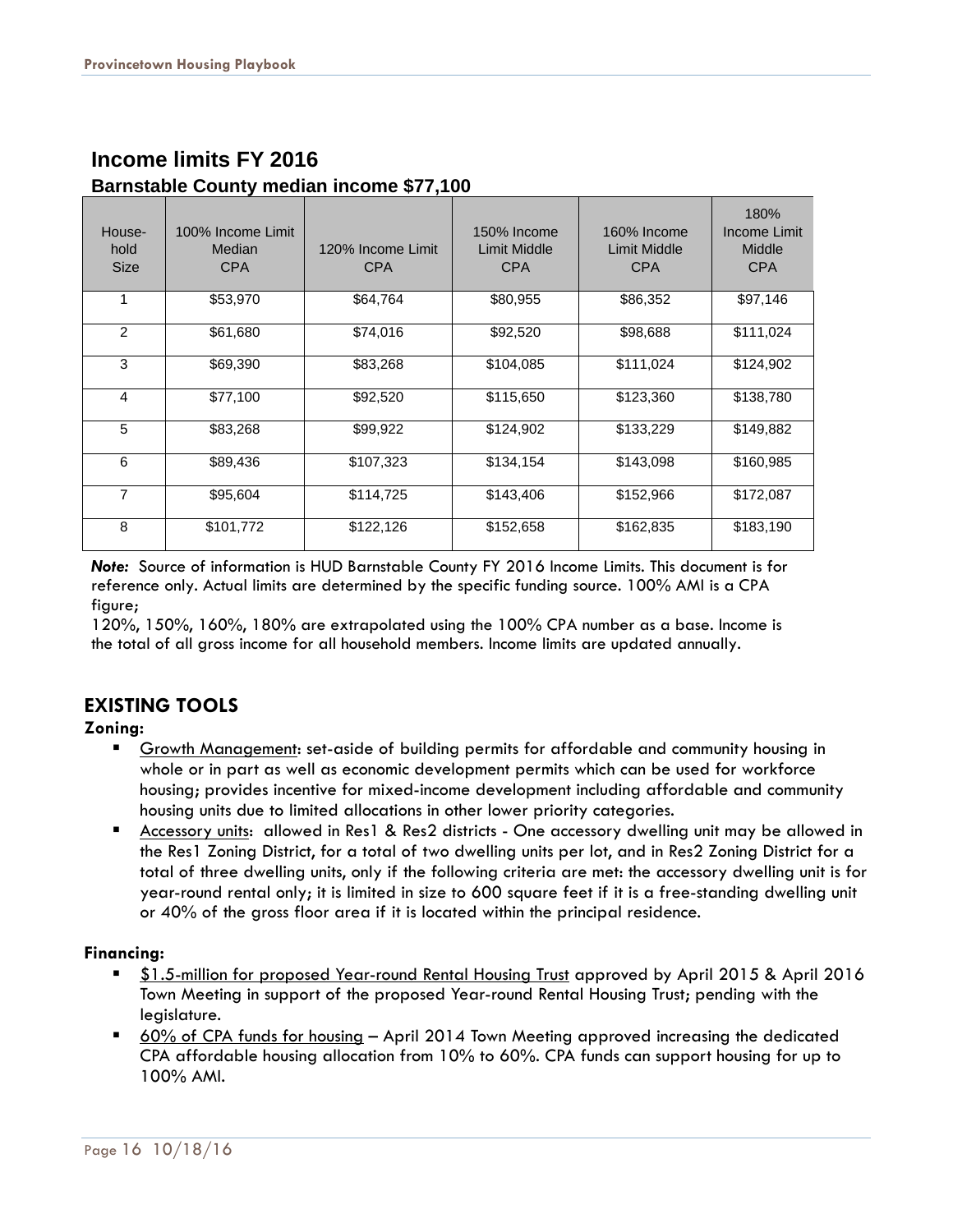**Traditional state and federal subsidies and funding sources: are** typically not available for these income levels. The state has recently initiated a Workforce Housing Initiative through MassHousing that supports the creation of rental housing for households up to 120% AMI.

### **Financial Incentives:**

Provision of certain Town services: on 6/27/11 the BOS



- adopted a policy that Town services shall be provided, if feasible based on site design and providing adequate clearances, by the Department of Public Works, based on a written agreement and waiver, for affordable and community housing projects in which a minimum of 50% of the project's units are either affordable or community housing units. Services may include trash pick-up, plowing, and street-sweeping.
- Building permit fees: on 6/27/11 the BOS adopted a policy that Town building permit fees shall be waived for affordable and community housing projects in which a minimum of 50% of the project's units are either affordable or community housing units provided that the applicant has first executed an affordable housing restriction document approved as to form by Town Counsel and executed by the Board of Selectmen. The amount of the fee waiver will be equal to the percentage of units restricted.

### **Programs**:

- Host Homebuyer Workshop series in Provincetown: the Community Housing Council [CHC] sponsored First-time Homebuyer workshops in Dec. 2015 and again in September 2016 as part of its *Pathway to Homeownership* with the intention of holding annual workshops.
- Homebuyer Workshop Scholarships: the CHC authorized scholarships to reimburse participants for completion of a homebuyer workshop as part of its *Pathway to Homeownership.*
- HomeShare program through HOW: Helping Our Women [HOW] has received 2 grants to promote a strategy from the Housing Action Plan to promote and coordinate home sharing. Many people have homes with available bedrooms where a home share could provide a place to live for the home-seeker and some financial benefit and/or companionship to the home provider.

### **Collaboration:**

- Homeless Prevention Council: The HPC works to prevent homelessness before it happens in the eight towns of the Lower and Outer Cape (Chatham, Harwich, Brewster, Orleans, Eastham, Wellfleet, Truro, and Provincetown). They provide professional case management, which includes counseling, advocacy and referral services to appropriate resources. The Town provides emergency housing assistance funds through annual allocation through a human service grant and additional AHTF support.
- **Seashore Point, 100 Alden Street:** Seashore Point, a not for profit full-service residential community managed by Deaconess Abundant Life Communities, offers housing along with a continuum of services and amenities including ownership opportunities and some rental opportunities for eligible seniors.

### **Staff support**:

 Community Housing Office with full-time Housing Specialist: Community Housing Office funded through CPA Works with all entities to develop, create, and maintain housing including the CDP, CHR, TCB, on marketing, outreach, & lotteries.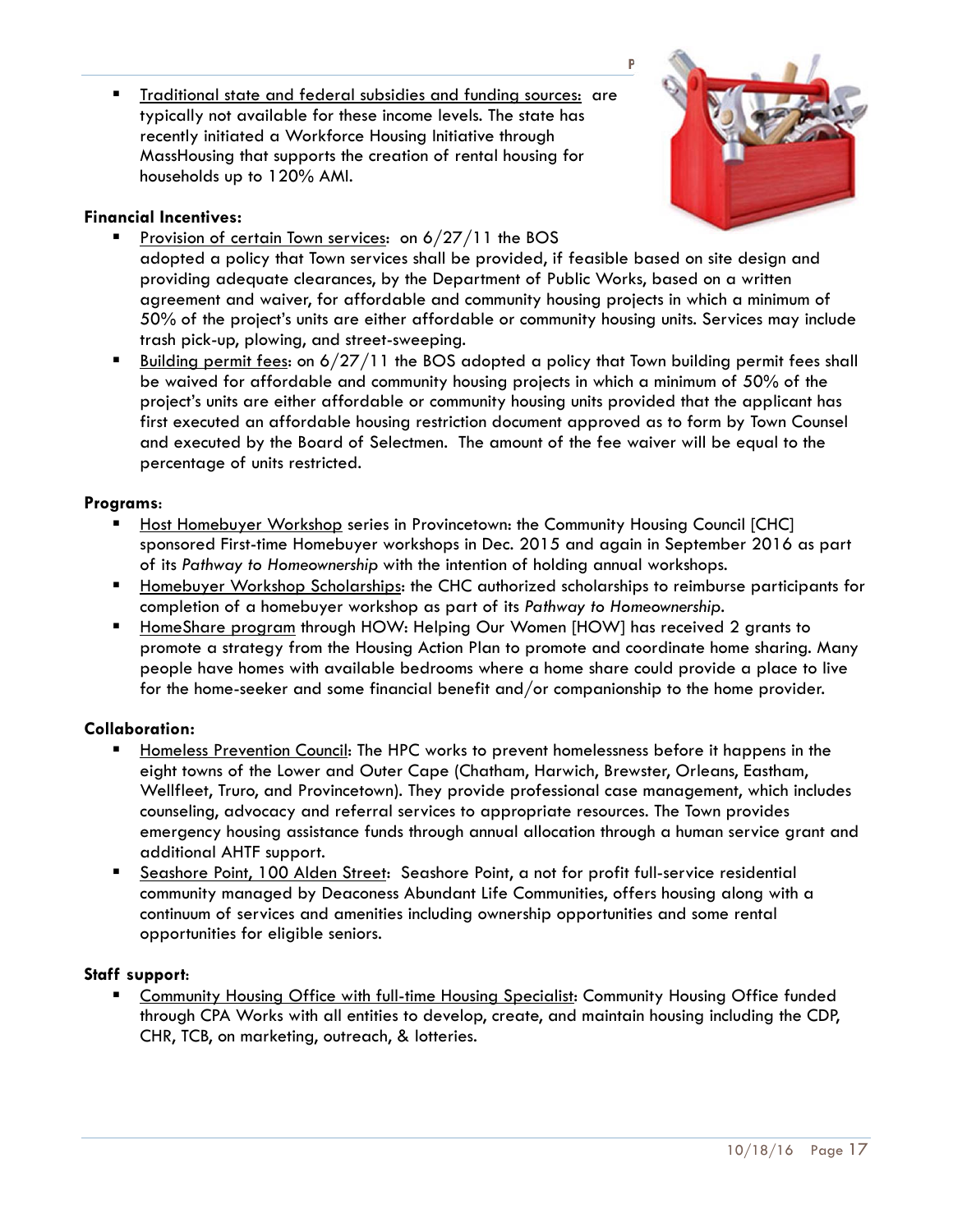### **Planning:**

- 2013/2014 Housing Action Plan & Needs Assessment by John Ryan/Development Cycles
- 2006 Housing Action Plan & Needs Assessment by John Ryan/Development Cycles
- 2000 Local Comprehensive Plan, currently in the process of being updated

### **OPPORTUNITIES**:

- **v** VFW site
- **Former Community Center, 46 Bradford St**
- Fire Station  $#2$ , second floor
- **Coastal Acres Campground**
- **v** VMCC building and site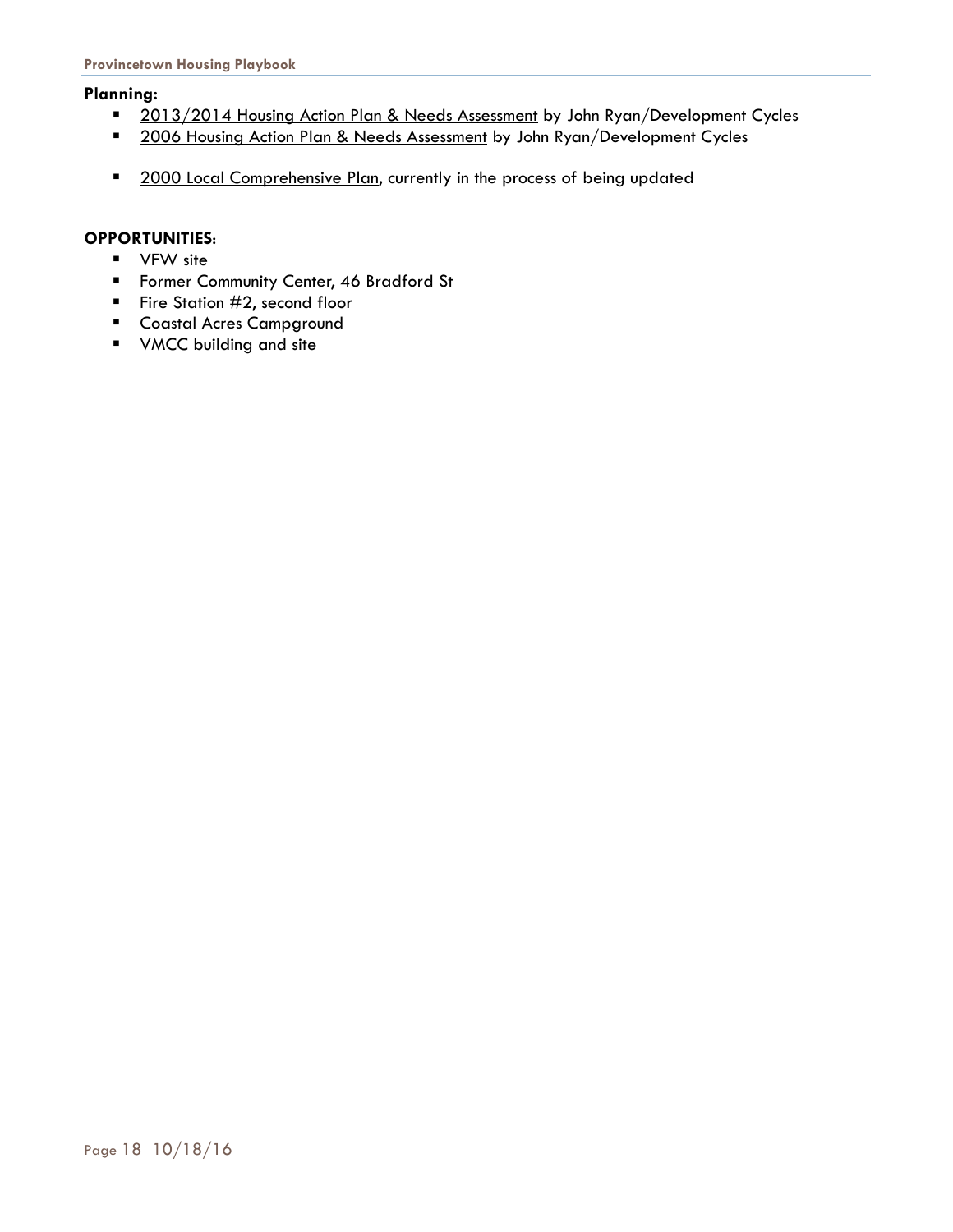### **SEASONAL WORKFORCE RENTAL HOUSING:**

### **GOAL:**

### **To identify and develop seasonal rental housing sufficient to accommodate our seasonal workforce in order to sustain our tourist economy. The Provincetown economy struggles with maintaining a labor force due to the lack of housing.**

Along with fewer rental units being available both year-round and seasonally there is increased pressure to provide housing for seasonal workers. Increasingly, local businesses struggle to find staff for their establishments with the limited housing options. Some businesses are able to provide housing, but smaller businesses and start-up businesses increasingly struggle. Representing just a portion of the summer workforce, the Town brings in about 500 workers on student J1-visas and at least that many on H2B visas. The surge of conversion to weekly rentals has reduced availability and increased the cost of seasonal rentals forcing workers into cramped quarters and further away from town; many workers rely completely on public transportation. Placement agencies and the State Department are concerned about lack of housing and may reduce the number of approved visas. Losing this critical labor force will have severe operational impacts on the business community and our economy.

### **DEFINITION:**

Seasonal Workforce Housing: workforce rental housing that is available for the entire "summer" season [generally 6 months, May through October] at an appropriate rental rate for workers that do not live in Provincetown year-round and including those on work visas [J1, H2B]; not weekly or monthly rentals.

#### **PRODUCTION**:

Deed-restricted: NONE

#### **INFORMATION:**

With the housing crisis worsening over the past two decades, Provincetown faces greater pressure to provide housing for its seasonal workers. Most property owners strive for top rental dollars, which is often achieved renting by the week during the peak season. Most seasonal workers do not make enough money at their summer job to support those rents. Sometimes lack of any reasonable housing leads to overcrowding. While often identified as a need, the public policy perspective (at least in Massachusetts) has been that housing for seasonal employees in areas like ours is a cost of doing business and is therefore a business owner's expense that should not be subsidized from public tax money. There are no funds available for the creation of this type of housing beside local tax dollars or private funds. That being said, there are a few communities that address some of the issue with dormitory housing, usually for municipal employees such as seasonal police, fire and rescue personnel. We have looked at options in the past including the numerous unutilized houses within the CCNS as potential sites. Strategies used elsewhere include dormitory style housing, houseboats, zoning changes to allow for greater density, accessory apartments, and allowing multi-unit housing.

The September 2016 Urban Land Institute's report encouraged the Town to work with businesses to develop housing for seasonal workers citing that lack of year-round and seasonal workforce housing severely impacts our economy.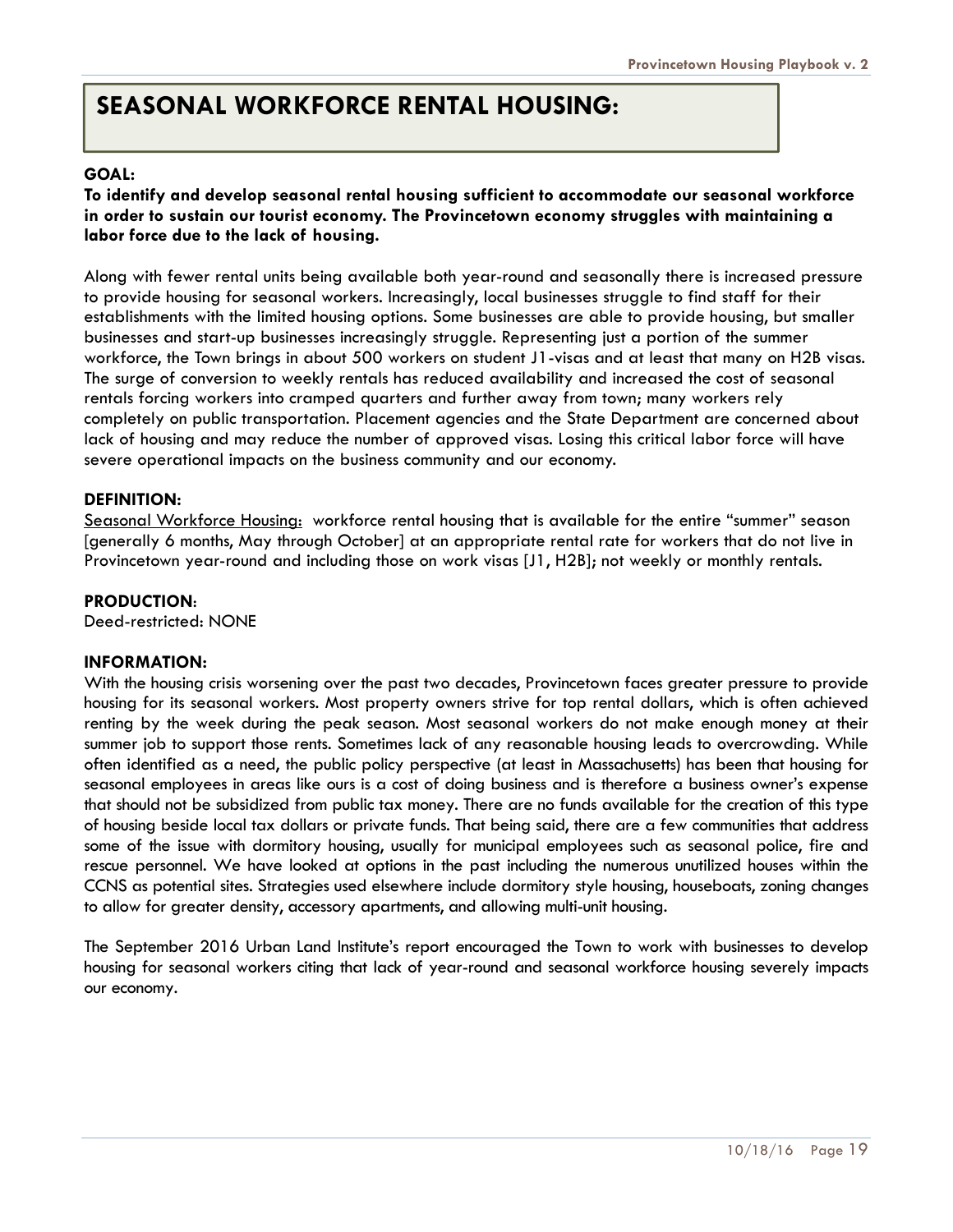### **TOOLS**

**Economic Development Permits: incentive for the private sector &** business community to build workforce housing

### **FINANCE**:

Traditional subsidies are NOT available for seasonal housing.

### **OPPORTUNITIES**:

- Fire Station  $#2$ , second floor
- **F** Former Community Center, 46 Bradford Street
- **EXECOASTAN Acres Campground**
- Regional approach with Truro and Wellfleet

### **Provincetown Seasonal Workforce Survey January 2015**

*On-line Survey Monkey* 

### **47 Respondents**:

| Retail             | 14 |
|--------------------|----|
| <b>Restaurants</b> | 10 |
| Service            | 8  |
| Hotels/Motels      | 18 |

| # workers: | 0 | 1- | 5- | 10-<br>20 | $20 +$ |
|------------|---|----|----|-----------|--------|
| Year-round |   | 21 |    |           | 3      |
| Seasonal   | 5 | 17 |    | 10        |        |

| Seasonal<br>Workers: | Average<br><b>Number</b> | <b>Total Number</b> |
|----------------------|--------------------------|---------------------|
| Local                |                          | 260                 |
| $\mathbf{1}$         | К                        | 161                 |
| H2B                  | 5                        | 108                 |
| Other                | 5                        | 112                 |

#### **Provide housing?**

| What type of assistance? |               |
|--------------------------|---------------|
| Employer owned:          | 14            |
| Shared rental:           | $\mathcal{P}$ |
| Motel:                   | っ             |
| Employee finds own:      | 14            |

#### **Other assistance?**

Yes: 10 No: 34 What type? Financial 2 Search 15

#### **Does lack of available housing impact**

**your…**  Labor supply: Yes: 37 No: 8 Open early/late season: Yes: 17 No: 21 Number of hours/days open: Yes: 14 No: 22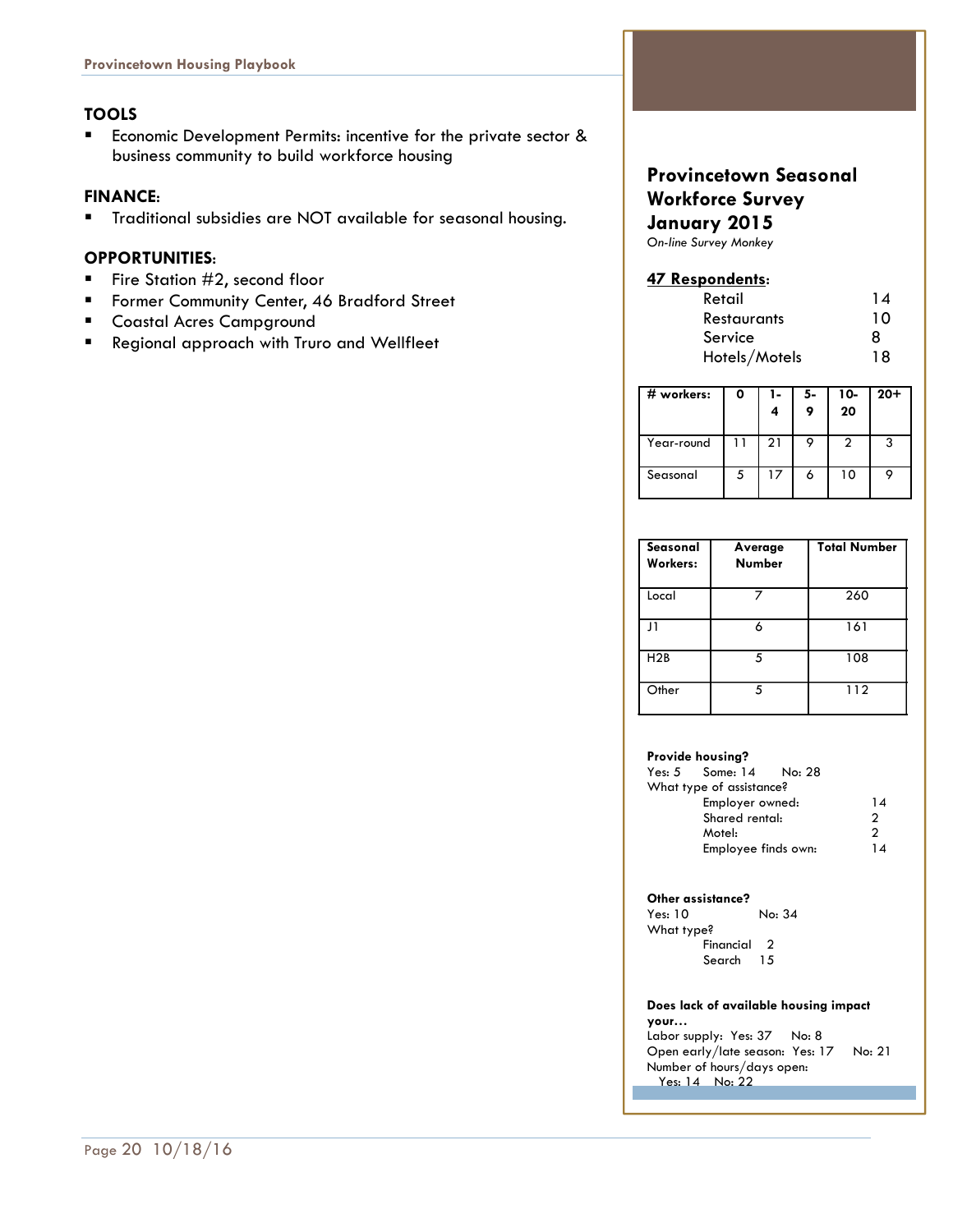### **Growth Management & Sewer Allocations:**

### **Growth Management**:

As a result of limited resources including water, solid waste disposal capacity, and wastewater disposal capacity, the Town of Provincetown adopted a Growth Management Zoning By-law in 1989 to provide for limited growth within the confines of those restrictions. Overtime, the by-law has evolved from limited numbers of building permits per year to a system whereby growth is based on gallons per day.

The purpose of the Growth Management Bylaw is to maintain the rate of development in the Town at a level which will allow the Town to provide in a planned and rational manner adequate public services and facilities to meet the needs of its current and future population without overburdening the Town's natural resources or the capacities of existing and planned public facilities, particularly with respect to provision of potable water, wastewater disposal, and solid waste disposal. The regulations provided in this Article are designed to effectuate the purposes of zoning in:

- facilitating adequate provision of water, drainage, sewerage, and other public health safety and welfare requirements;
- protecting and enhancing the character of the community and its historical and natural resources;
- ensuring that the rate of development does not overly burden the capacity of the Town to absorb the costs of meeting water, sewerage and waste disposal service demands in light of both fiscal constraints and limited availability of natural resources;
- while at the same time, encouraging affordable housing development and year-round economic development, and minimizing hardship to persons of limited incomes who live, or may choose to live, in the town.

Every year, allocations are distributed into various categories including affordable housing development, mixed market and affordable developments, new market rate housing construction, and commercial development and economic development. Each year, staff prepares a report that outlines our usage and changes in the resources – water, solid waste disposal, and septic/sewer capacity. There are maximum withdrawal limits that are governed by various state permits. The Board of Selectmen conducts a public hearing and makes determinations on how much gallonage for new development can be allocated into each category for that year. The limited availability of gallonage for market rate new development and expansion provides an incentive for developers to provide affordable or mixed income developments in order to get permits in a timely manner. Otherwise, a developer may need to get in the queue and wait to build.

Although the incentive is considerable, few developers have taken advantage of the bylaw due to the overall cost of construction and the predominance of small lot 2 and 3 unit developments that make mixed income financially infeasible.

### **Sewer Allocations:**

Currently the available capacity at the Sewage Treatment Plant is at or below 25 percent of the permitted capacity as approved by the Massachusetts Department of Environmental Protection, and therefore the sewer system is considered to be in a State of Limited Capacity. During this period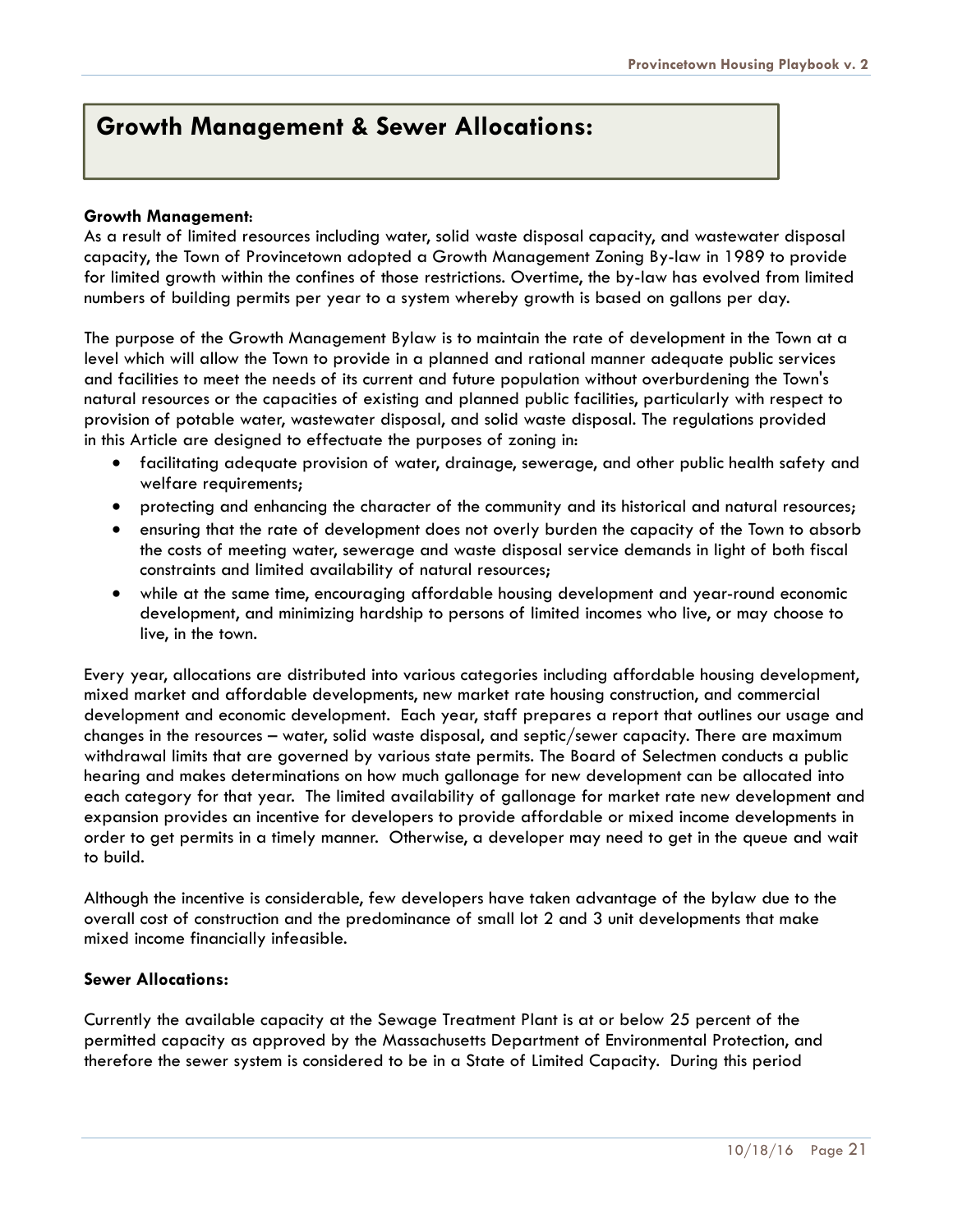connections to the sewer system shall only be allowed by the Water and Sewer Board for Priority Category properties while such State of Limited capacity exists.

The Priority Categories are:

(a) Public health Failures –sewer system failures that are critical for the protection of the public health. (b) Economic Development – As determined by the Board of Selectmen, those properties issued economic development permits that will provide year-round benefit to the community. (c) Affordable housing –

 (1) Those properties for which an Affordable Housing or Community Housing Permit has been granted qualifying that property as a public service use pursuant to Section 6400.4 of the Zoning Bylaws; or

 (2) As determined by the Board of Selectmen, those properties for which an Affordable Housing or Community Housing Permit has been granted in which no less than 50 percent of the housing units authorized by said permit will be Affordable Housing or Community Housing. (d) Municipal use – As determined by the Board of Selectmen.

In the short term the limitations of sewer system might present an incentive for affordable housing under the current limited capacity state as developers who need a connection would be required to provide affordable units to gain access to the sewer. But in the long term, the lack of capacity might pose a limitation to future development and the ability of the town to meet its future housing needs.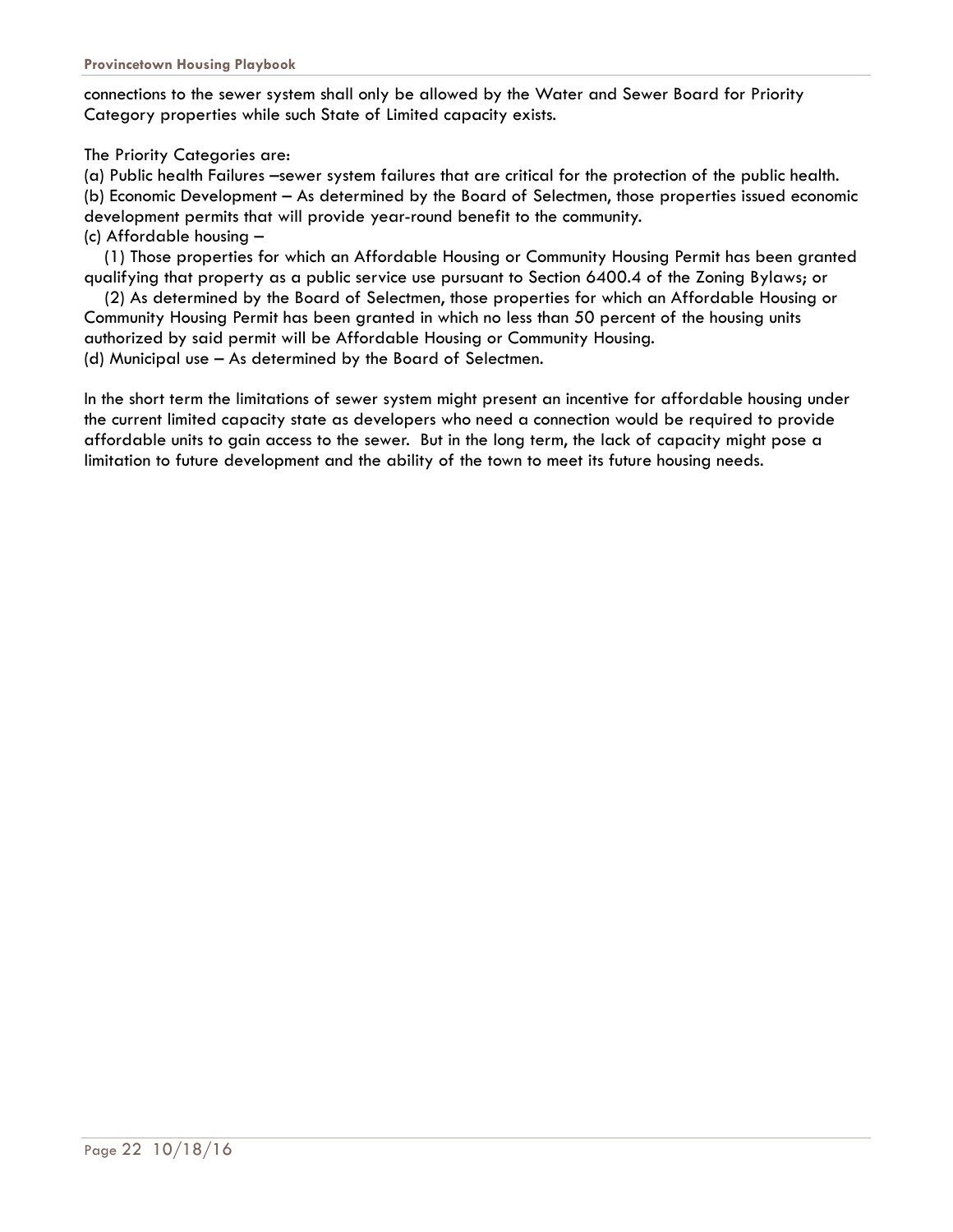### **REAL ESTATE OPPORTUNITIES:**

The unique characteristics of Provincetown's restricted land base, its low-wage seasonal economy, and the attractiveness of its housing for seasonal use, are steadily eroding the town's capacity to sustain itself on a year-round basis. The 2014 Housing Action Plan called for a minimum of 200 new units by 2025.

While the Town continues to promote housing for all incomes and all household sizes in order to encourage and retain families and our year round workforce, the highest demand has consistently been for one-bedroom units for single person households. This is reflected in the January 2016 applications received for Stable Path, where 58 of 104 (56%) applications submitted were from single person households, although there were only 5 one-bedroom/efficiency units available out of a total of 23 units. Currently, 56 of 73 (77%) of the households on the waitlist at Province Landing are for one-bedroom units.

### **TOWN-OWNED PROPERTIES:**

Community Center at 46 Bradford Street:

Option 1) Town solicits Request for Qualifications [RFQ] to consider economic and housing options for community benefit

Option 2) Development as seasonal workforce housing

Option 3) Town underwrites sale as deed-restricted affordable or community year-round rental housing Fire Station #2:

Option 1) Town develops and utilizes as seasonal housing for town staff.

Option 2) Town leases or sells as deed-restricted condo for use as affordable or community housing rental unit.

VFW:

Option 1) Town offers site for development as mixed-income year-round rental housing

Option 2) Town offers site for development as mixed-income year-round and seasonal workforce rental housing

### **PRIVATE PROPERTIES**:

### Housing Authority:

- Support the Housing Authority's \$60,000 CPA effort for planning expansion;
- Collaborate with Housing Authority to plan expansion for approximately 40 units over 10 years

Coastal Acres:

- **E** Collaborate with owners to maintain campsite as resource for both seasonal worker housing and visitor resource
- Collaborate with owners to consider the development of year-round rental & ownership opportunities at a variety of income levels

### **KEY DEVELOPMENT CONSIDERATIONS:**

- **There are significant regulatory, procurement, additional costs [30%], and staff considerations** associated with the Town undertaking development itself;
- Projects under 40 units are less financially attractive to developers; and
- Projects under 20 units are not eligible for most sources of State funding, making it undesirable for developers. This was the case for the former community center at 46 Bradford Street, which received no proposals in response to an RFP for the re-development, which was anticipated to be in the range of 10 to 15 units of mixed income, year-round rentals including market rate units.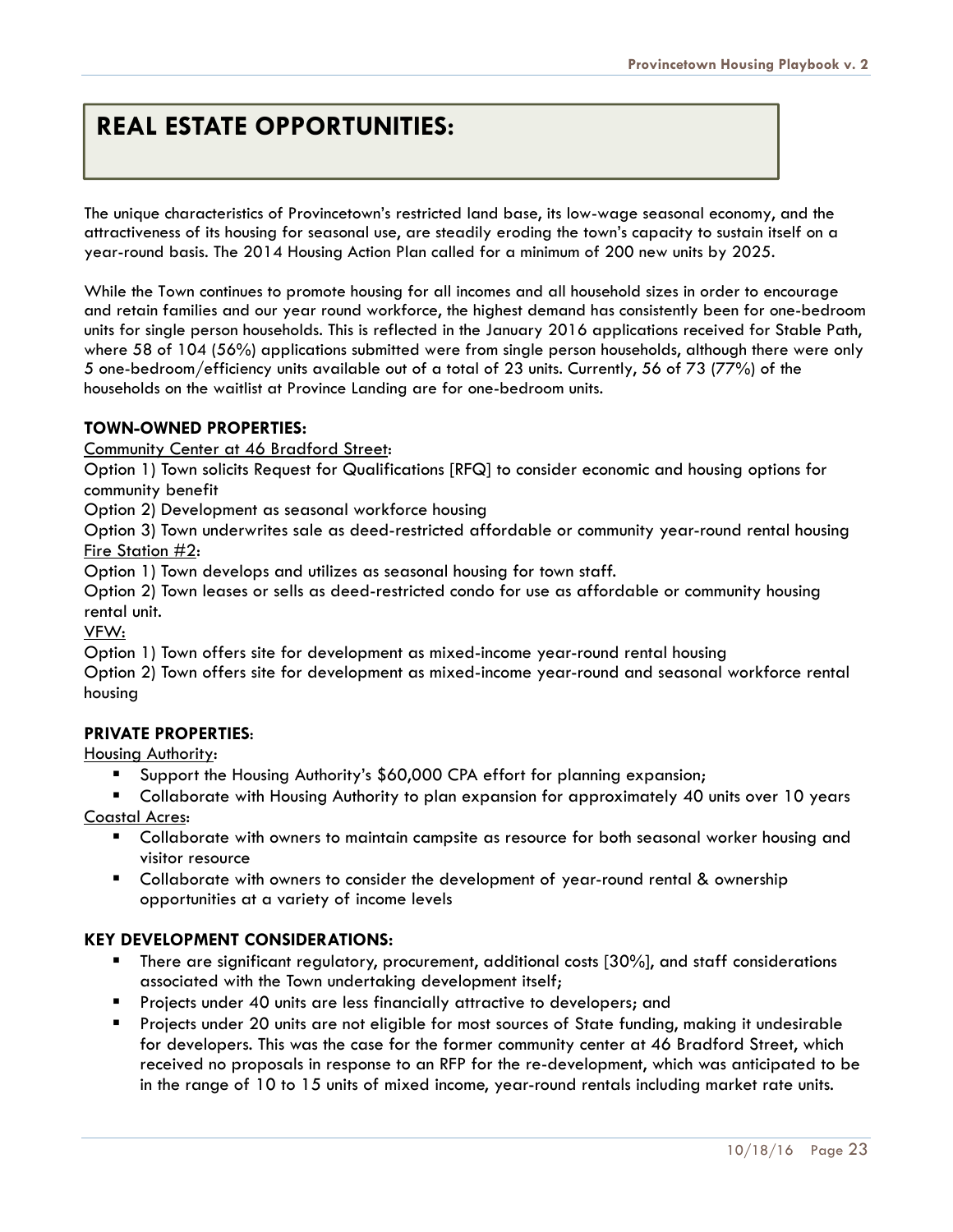### **How about…? What if?**

During the many meetings and conversations, people in the community propose ideas for consideration. Below is a representational list of some of those ideas. Sometimes suggestions reflected programs that we already have but were unknown. The Housing Playbook was drafted in part as an outreach tool for the community to see in one place all the tools that we do have.

### **Could large hotels set-aside couple rooms for summer help?**

Great idea! Many large businesses already provide housing on and off-site typically for their own staff.

### **How about connecting seniors and young people?**

A HomeShare program has been available through HOW. This program connects people with extra rooms and those seeking homes. There are many home-seekers but few home-providers.

### **Create a fund for homeowners to add units?**

**Considerations:** 

- Source of funds?
- Restrictions?
- Zoning/sewer/septic capacity

#### **Use the School as dormitories during the summer for seasonal workers? Considerations:**

- The building is not a residential building and does not have adequate bathroom and kitchen facilities.
- Timing: most seasonal workers arrive in May or early June. The school schedule doesn't conclude until the end of June.
- The summer season often includes summer and other school programs in the building.
- The summer season is the time for deep cleaning and repairs.

### **Micro-units? Tiny-homes?**

**Considerations:** 

- Zoning is based on number of units and a development might require zoning relief through 40B to increase density even if the total number of bedrooms is the same.
- sewer/septic capacity
- State health regulations regarding minimum habitable space requirements

### **Houseboats or cruise ship for seasonal workers**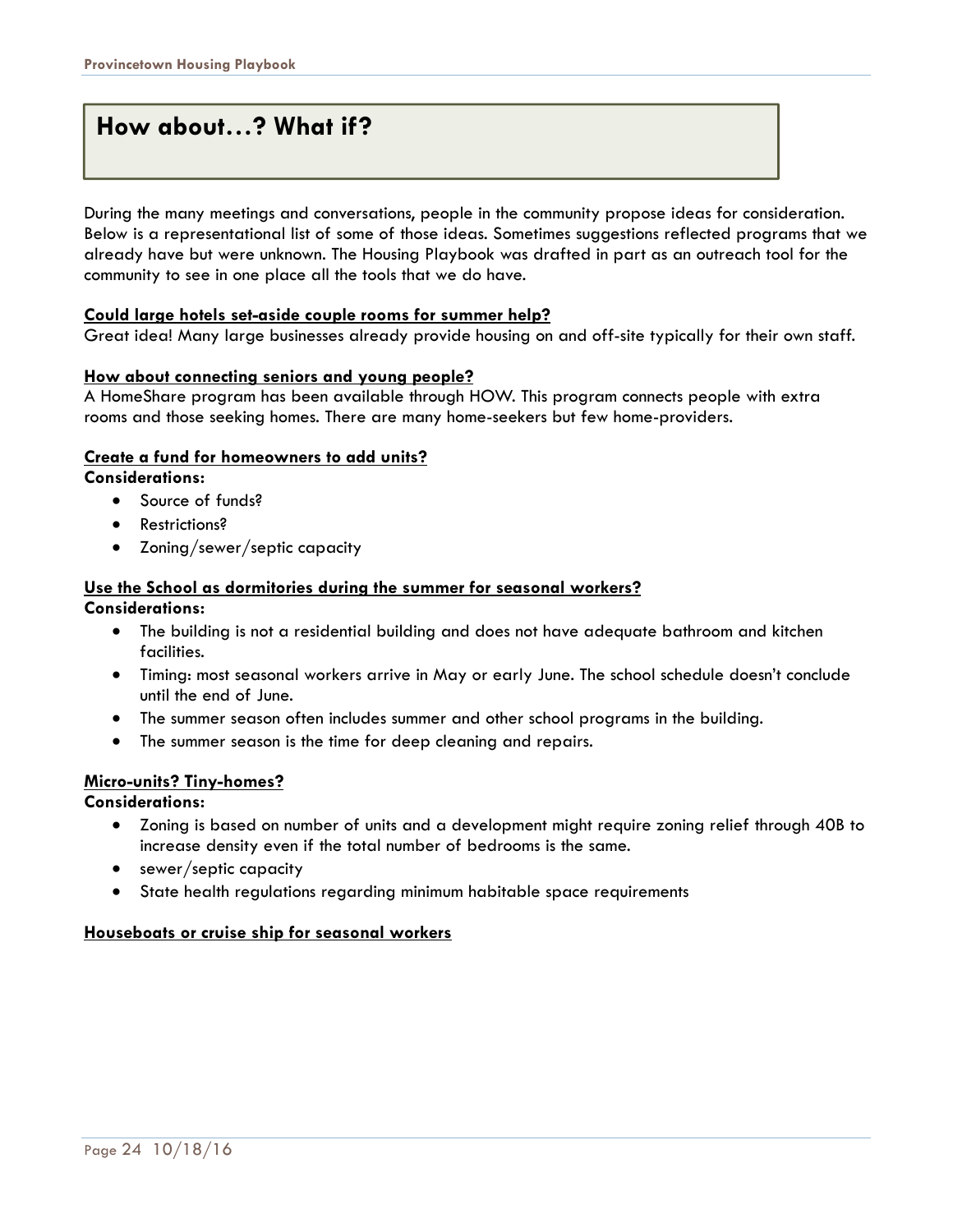### **ACTION ITEMS:**

#### **[HAP= Housing Action Plan] [LCP=2000 Local Comprehensive Plan]**

### **Legislative:**

**ACTION ITEM:** Review the impact and operation of the existing set of growth management related bylaws, in order to make recommendation, if needed, to improve the alignment of goals and outcomes. [LCP]

**ACTION ITEM**: Amend the zoning by-laws to expand the Middle Income definition for eligibility up to 180% AMI to help provide for Community Housing; this may be addressed within the proposed inclusionary by-law proposed amendment. **Approved at April 2016 Annual Town Meeting!** 

**ACTION ITEM:** Zoning changes to encourage use of any residential property as a year-round rental [HAP 3.3] **Accessory dwelling units approved at October 2015 & April 2016 Annual Town Meeting!** 

**ACTION ITEM**: Enact a Condo Conversion by-law [HAP 4.2] [LCP]

**ACTION ITEM:** Enact an Inclusionary Zoning By-law, part of ongoing evaluation of zoning By-laws to encourage the development of Affordable and Community Housing. [HAP] [LCP]

**ACTION ITEM:** Dedicate revenue from room tax revenue or real estate transfer tax to Affordable and Community Housing [HAP 7.2]

**ACTION ITEM:** Through zoning and other regulatory efforts, promote dormitory development for Seasonal Housing as appropriate.

### **Finance:**

**ACTION ITEM**: Dedicate revenue for Affordable and Community Housing [HAP 7.2]

- Allocate a portion of the expanded transient occupancy rooms tax requires State approval of pending Special Act
- Allocate a portion of the real estate transfer tax requires State approval of pending Special Act
- Re-appropriate the 3% Land Bank tax for housing when it expires in 2020

**ACTION ITEM:** Create a community-based organization to fundraise for Affordable and Community Housing [HAP 7.3]

**ACTION ITEM:** Maximize the use of our CPA funds (less restrictive) towards Affordable and Community Housing by incorporating administrative costs (Housing Specialist) into the Town Operating Budget (more restrictive).

### **Development:**

**ACTION ITEM:** Expand Housing Authority housing opportunities, including Maushope, for Affordable Housing. [HAP 2.1] [LCP] **April town meeting approved \$60,000 in CPA funds. MHP met with HA and will provide technical assistance.** 

**ACTION ITEM**: Support the Housing Authority's planning efforts and CPA funding request to further pursue expansion in FY 2017. **Approved at April 2016 Annual Town Meeting!**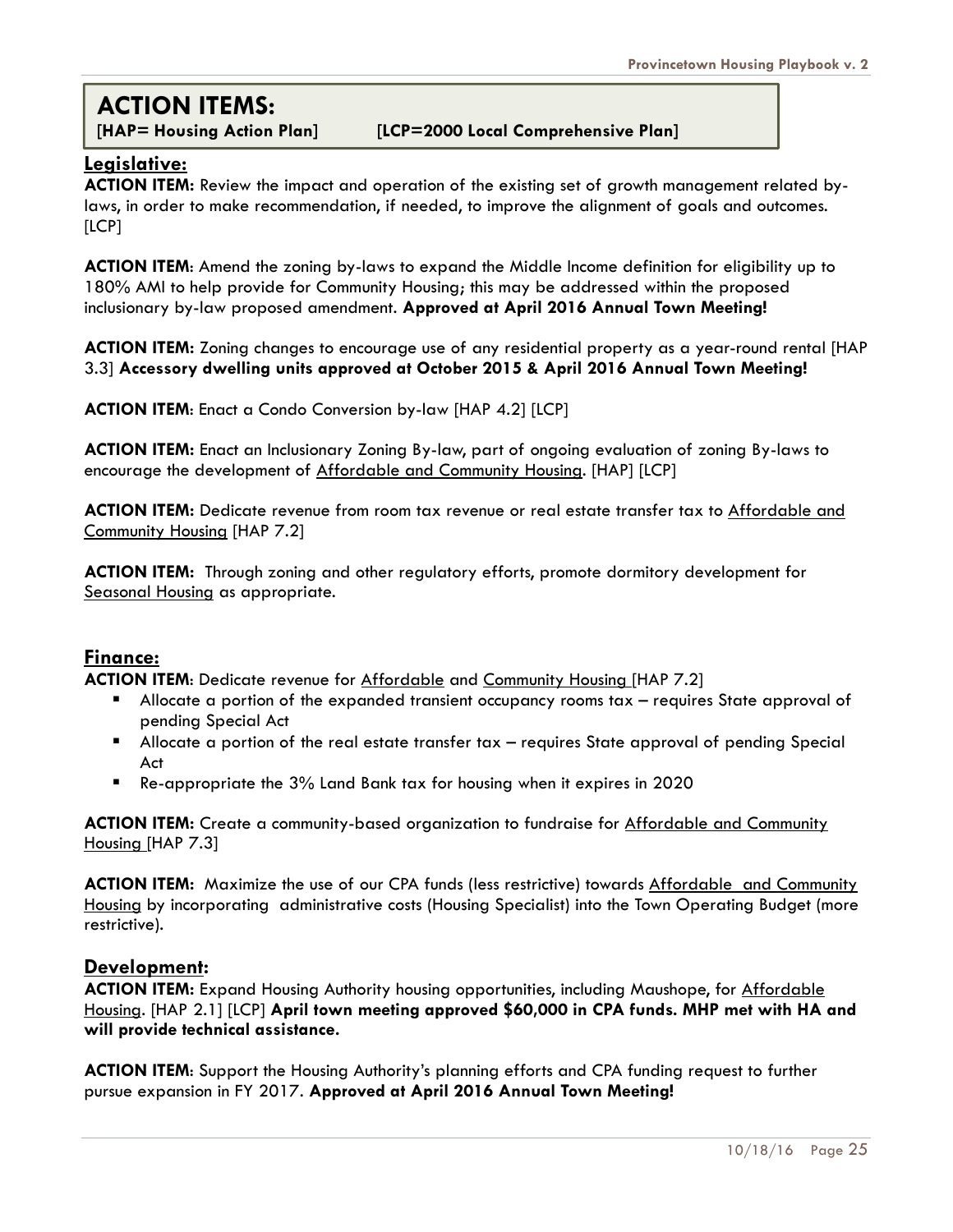**ACTION ITEM:** Achieve full occupancy at Stable Path [HAP 2.2] **Occupancy began in June 2016 and continues.** 

**ACTION ITEM:** Develop housing on the second floor of Fire Station #2. [LCP]

**ACTION ITEM**: For Seasonal Worker Housing, consider alternatives such as houseboats, cruise ships, portable trailers, including the benefits and drawbacks and what efforts could be made to reduce any detrimental impacts

**ACTION ITEM**: For Seasonal Worker Housing, work on an Outer Cape, regional approach with the Towns of Truro and Wellfleet [LCP]

**ACTION ITEM:** Investigate a partnership with Habitat for Humanity for Affordable Housing [HAP 2.3]

### **Community Planning:**

**ACTION ITEM:** Establish the community vision for housing through the Local Comprehensive Plan. [HAP 3.7] [LCP]

**ACTION ITEM:** Undertake in conjunction with MassDevelopment, an Urban Land Institute Technical Advisory Panel in early June 2016, to (1) identify additional tools to create housing opportunities, (2) provide technical assistance with establishing and operating the Year-Round Rental Housing Trust and (3) evaluate current real estate opportunities for Affordable and Community Housing. [HAP]. **ULI report released in September 2016.** 

**ACTION ITEM:** Refine housing production targets in each category founded upon the community vision and based upon a demographic model. Consider analyzing and developing the required municipal service capacities required at those target levels.

**ACTION ITEM:** Complete the full build out analysis required for the Local Comprehensive Plan process currently underway.

**ACTION ITEM:** Undertake a demographic analysis of the current regional economy in its overlapping housing, job and economic aspects with other Outer Cape towns in conjunction with the Cape Cod Commission and the Public Policy Center at UMass Dartmouth. [LCP]

**ACTION ITEM**: Investigate, foster and as opportunities arise, potentially partner with the business community for the development of Seasonal Housing. [HAP 2.5]

**ACTION ITEM:** Engage realtors to discuss ways to create affordable and community housing from condo conversions [HAP 4.4]

**ACTION ITEM:** Create entity to connect owners & renters and address issues. [HAP 6.1]

**ACTION ITEM:** Expand and further open the dialogue with second homeowners. [HAP]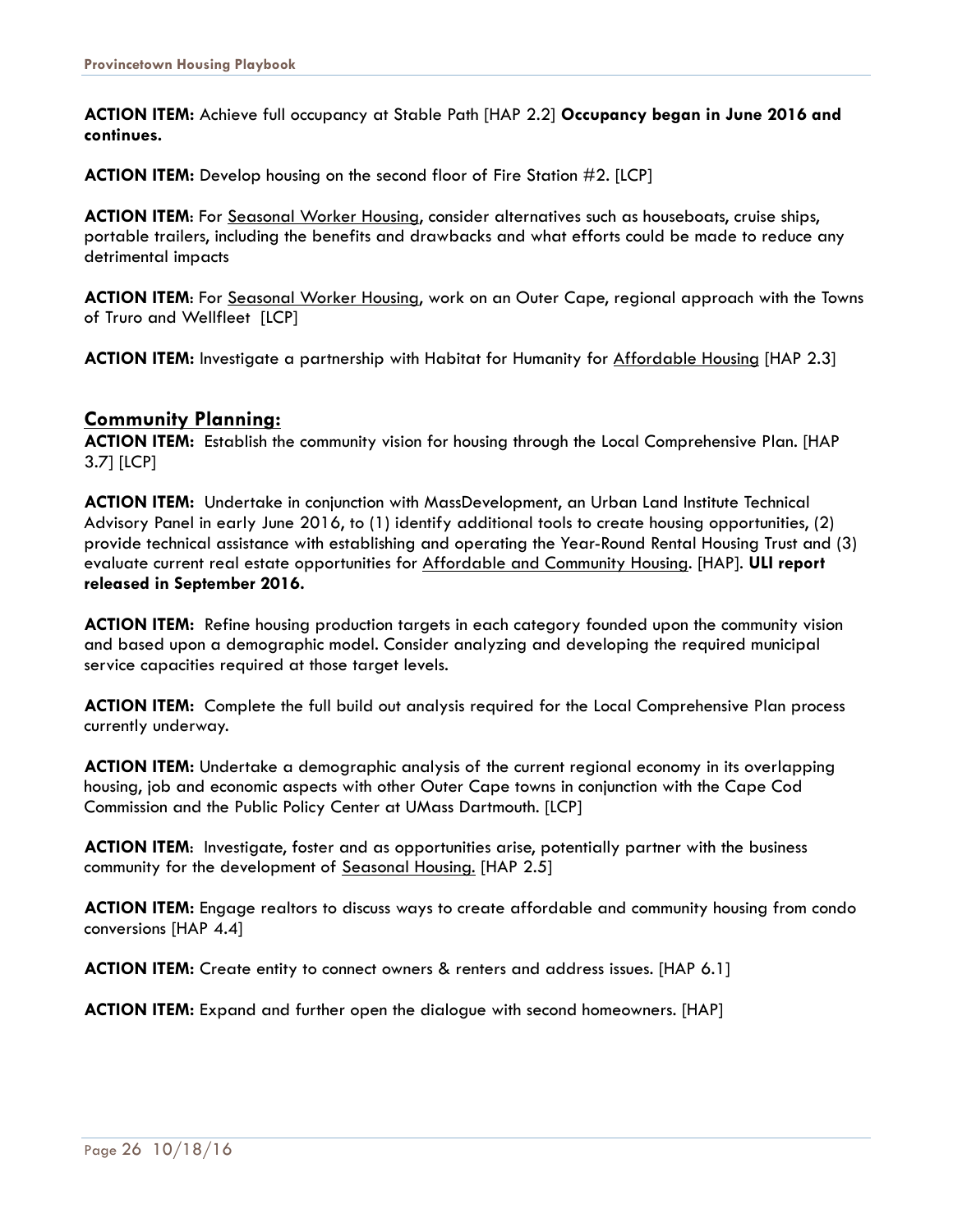### **OPERATIONS:**

**ACTION ITEM:** Develop and regularly update a Housing Playbook, as part of the ongoing effort to communicate regarding housing activities. [HAP] [LCP] **Housing Playbook initiated in March 2016; update version 2 in October 2016.** 

**ACTION ITEM:** By January 1, 2017, operationally and physically locate the Town Housing Specialist within the Community Development Department **Logistics underway.** 

**ACTION ITEM**: Investigate how the Provincetown Community Housing Office can provide marketing and outreach services to the developer of Community Housing in Provincetown for the sale of the designated community housing units. One of the unique challenges of providing units at below market rates when working with small developments has been the complexity and bureaucracy of complying with the legally required process to market and sell these units; finding someone who will handle the sale of this unit has been difficult.

**ACTION ITEM:** Zoning & Planning Boards prioritize year-round Affordable and Community Housing in granting special permits and site plan approvals. [HAP 4.3]

### **YEAR-ROUND RENTAL HOUSING TRUST:**

### **ACTION ITEMS**

Once approved by the legislature, the Trust's first steps should include the following:

- Establish membership, procedures, & policies to implement the development of year-round rentals
- **Dianager 1** Obtain technical assistance:
- Network with active Municipal Housing Trusts elsewhere in Massachusetts
- Consult with non-profit and for-profit developers located or working on the Cape or South Shore to explore ways the trust fund can be used to support mixed-income housing developments
- Consult with housing finance programs about possibilities for leveraging non-local dollars with CPA and other resources;
- **Establish on-going funding priorities;**
- Develop a business plan for the trust fund;
- Set one-year and five-year goals and an action plan; and
- Begin with a relatively low-risk, simple project, ideally by partnering with an experienced organization.

The Town will need to determine, if and how it wants to provide further funding for the Trust, including but not limited to direct appropriation, fund raising, real estate transfer tax, inclusionary housing fees among others. Regarding the use of CPA funds, while a common tactic is the transfer of some portion directly to the trust, according to CPA guidelines can only be used to provide eligibility up to 100% AMI. The Trust may also be used to account for and report other revenues and expenditures, such as housing development grants received from state or federal sources.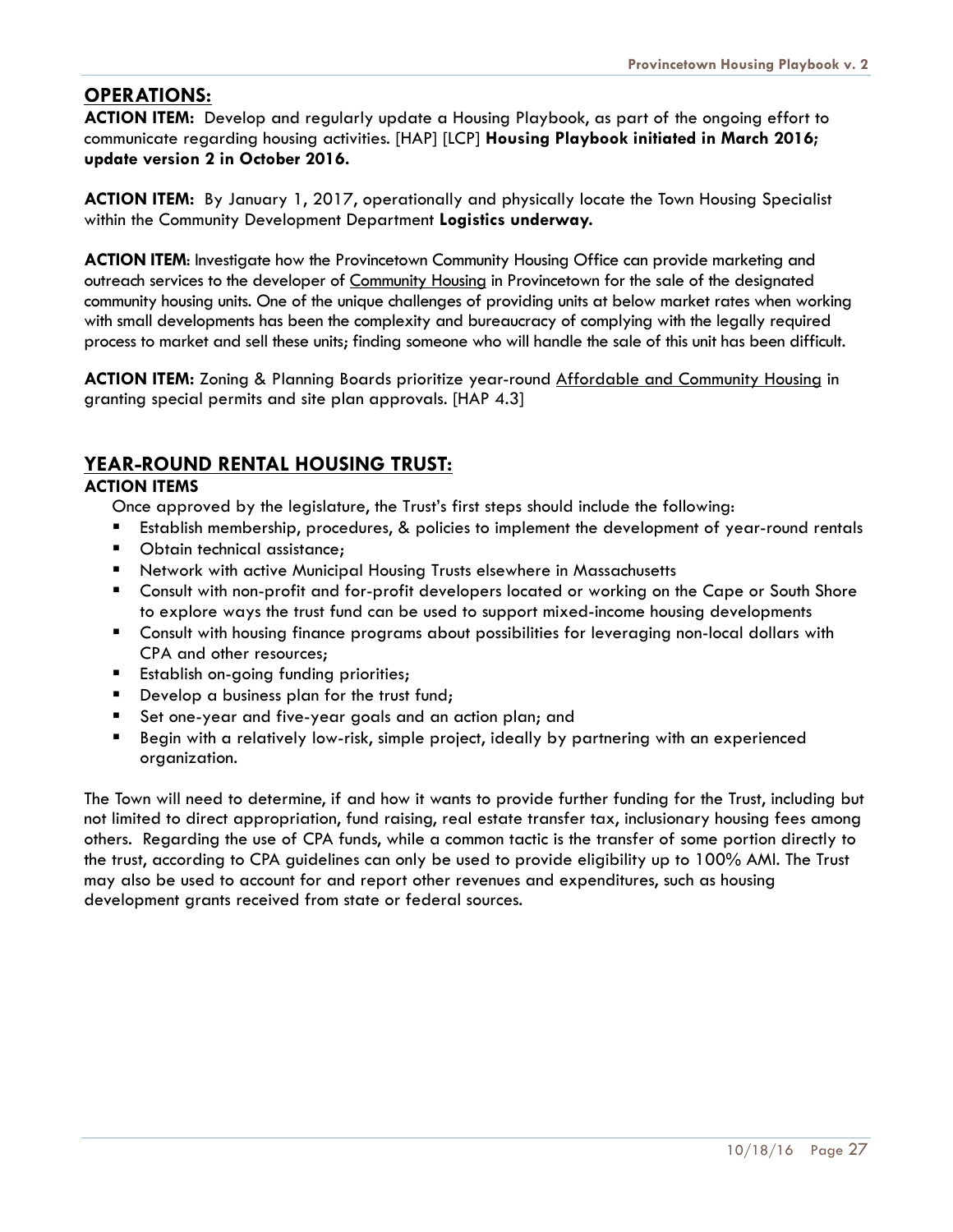## **Provincetown Actions**

*As of October 2016* 

### **Development**:

- Province Landing: Land acquisition with CPA funds; long-term land lease created 50 new rental units
- Seashore Point: CPA funds & Land contributed with long-term land lease created complex that includes nursing home, rehab facilities, senior ownership housing, and 9 senior rentals
- **EXECTA** supported developments at:
	- 83 Shank Painter [15 rental units];
	- Sandy Hill Lane [12 ownership units];
	- Stable Path [23 rental units]
- Grace Gouveia Building: sold at reduced price to create 3 rental units

### **Programs**:

- Host Homebuyer Workshop series in Provincetown [Dec. 2015 & Sept. 2016]
- Homebuyer Workshop Scholarships
- HomeShare program through HOW
- **Self Sufficiency Local Voucher Program**
- Little Fix Program

### **Collaboration:**

- Homeless Prevention Council: emergency housing assistance through human service grant and additional AHTF support
- Housing Authority: supported with AHTF for rehab of family housing
	- CPA funds approved April 2016 for expansion planning
- Regional Housing Rehab Program through MCDBG funds
- Work with all entities including CDP, CHR, TCB, on marketing, outreach, & lotteries.
- Work with neighboring communities including Truro, Wellfleet, and Eastham on information sharing and cooperation on housing efforts

### **Staff Support**:

- CPA funded Housing Office with full-time Housing Specialist
- Town conducts resale process for eligible purchaser in accordance with deed restriction [7 in 2015/2016 generating approx. \$24,200 in resale fees]

### **Planning:**

- 2006 Housing Action Plan & Needs Assessment by John Ryan/Development Cycles
- 2013/2014 Housing Action Plan & Needs Assessment by John Ryan/Development Cycles



**ATTACHMENT A**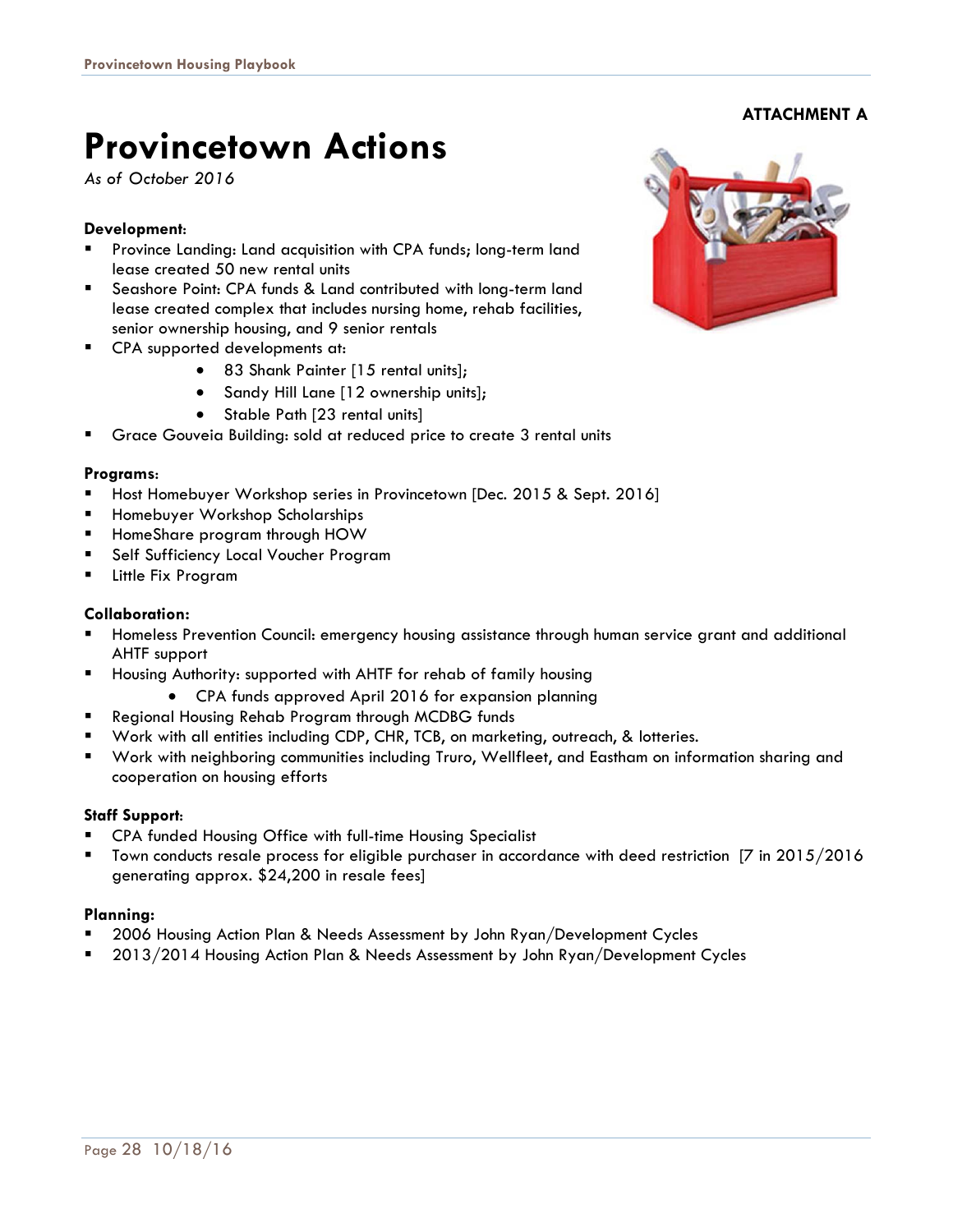### **ATTACHMENT B**

### *Provincetown Housing Funds* **Provincetown Local Housing Funds**

| See details below                            |             |
|----------------------------------------------|-------------|
| Affordable Housing Trust Fund                | \$319,151   |
| Affordable Housing Revolving Account         | 13,355      |
| CPA [housing only] as of $6/30/16$           | 402,604     |
| {CPA Unallocated balance 6/30/16: \$956,368} |             |
| <b>YRRHTF</b>                                | 1,500,000   |
|                                              | \$2,235,110 |

### **Provincetown Affordable Housing Trust Fund [AHTF]:**

#### **10/12/16: Balance \$363,058; Non- Committed balance of \$317,950.**

Outstanding commitments [\$45,108] include:

- Housing Authority: \$35,000 matching funds for rehab 35A Court St.
- Housing Authority: \$2,403 remaining funds for rehab 40 Pearl St.
- **Appraisal set-aside: \$4,942**
- **Homeless Prevention Council Emergency Housing funds: \$2,762**

10% from Land Bank, 25% of Tax Title takings, tax box donations, and other sources. The AHTF can be used to create and support affordable housing, both rental and ownership, up to 80% AMI. To date, the AHTF has been used for both Housing Summits and Action Plans [2006/07 & 2013/14], emergency housing assistance to prevent homelessness, housing development, housing rehabilitation, appraisals, outreach, homebuyer workshops, and homebuyer workshop scholarships.

Historically: \$45,417 average receipts per year for past 3 years from Land Bank, \$44,520 average receipts over past 11 years from Land Bank \$761.35 interest in FY 16, \$147,800 one-time foreclosure payment

**Donation checkbox on tax bills:** the October 2014 Special Town Meeting approved inserting a donation checkbox on tax bills which implemented in 2015. \$1,459 has been donated to date; \$541 in FY 2015 & \$918 for FY 2016; proceeds are deposited into the AHTF.

### **Affordable Housing Revolving Account:**

Revolving account for income & expenses related to resale of deed-restricted units and other housing expenses: annually approved by town meeting. Receipts & expenditures vary from year to year. Total funds received to date \$29,112; total expenditures to date \$11,699. Balance as of 10/11/16: \$12,412. Expenditures are largely for advertising but include support of housing activities such as the ULI visit.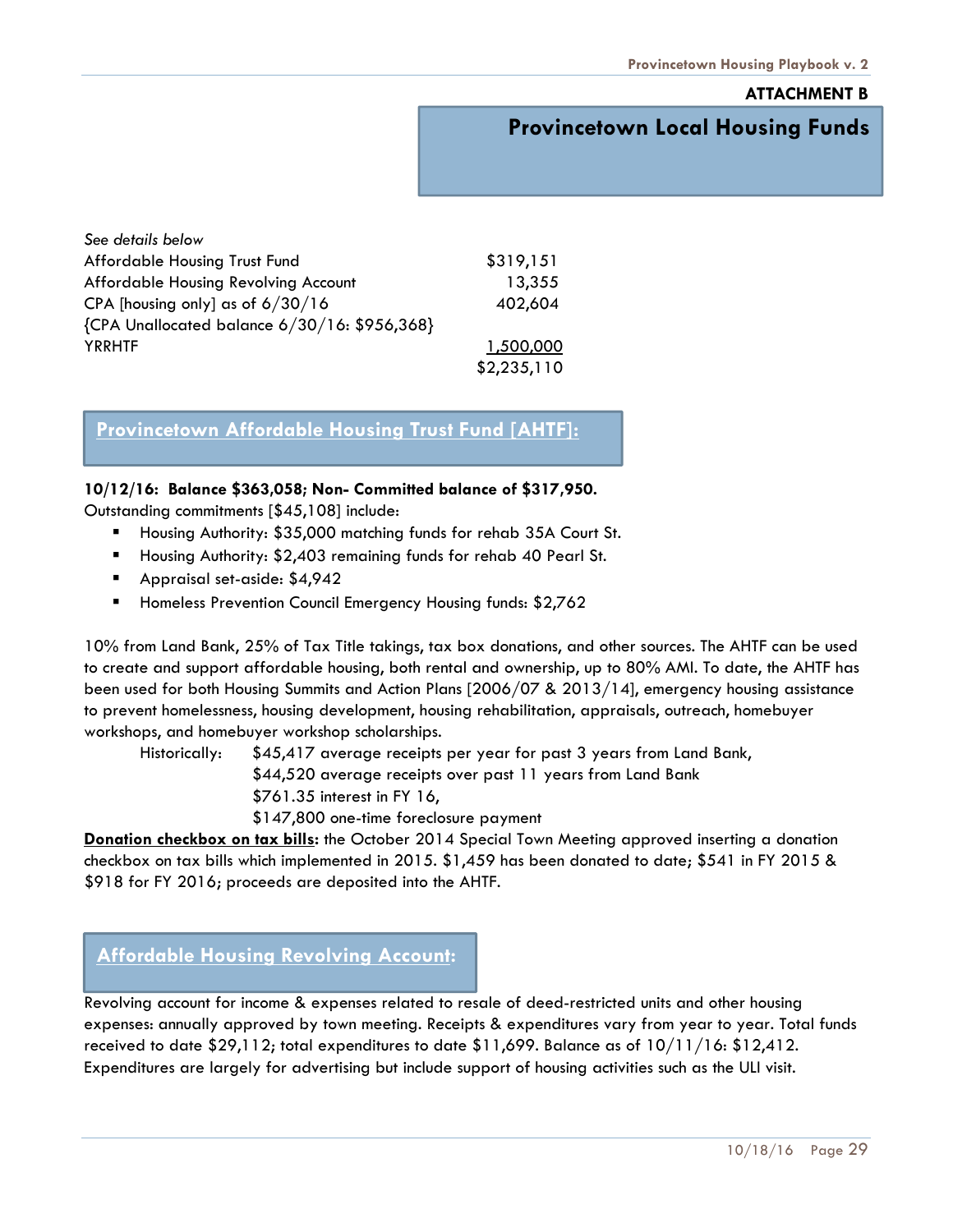### **Community Preservation Act [CPA] Fund:**

April 2014 Town Meeting approved increasing the dedicated CPA affordable housing allocation from 10% to 60%. CPA funds can support housing for up to 100% AMI. Historically funds have been spent on:

### *CPA Approved expenditures per category to date:*

| <b>Community Housing:</b><br>47.16%      | \$4,150,888 |           |
|------------------------------------------|-------------|-----------|
| Historic Preservation:<br>34.78%         | \$3,061,501 |           |
| Open Space/Recreation:                   | \$1,557,570 |           |
| 18.06%                                   |             |           |
| Total:                                   | \$8,801,959 |           |
| <b>Annual estimates:</b>                 |             |           |
| Housing balance 6/30/16: \$402,604       |             |           |
| Est. new receipts for housing $[60\%]$ : |             | \$339,711 |
| Less est. debt service:                  | $-224,550$  |           |
| Net new funds for housing only:          |             | \$115,161 |

### Unallocated balance 6/30/16: \$956,368 Est. unallocated new receipts [20%]: \$487,235 Available for all categories

#### **CPA Approved Projects To Date:**

| <b>ATM</b> |                              |             |  |  |  |  |  |
|------------|------------------------------|-------------|--|--|--|--|--|
| Date       | <b>Description</b>           | Amount      |  |  |  |  |  |
|            | <b>Community Housing:</b>    |             |  |  |  |  |  |
| 2005       | <b>CEM/Seashore Point</b>    | \$900,000   |  |  |  |  |  |
| 2007       | Housing Office 1             | \$8,752     |  |  |  |  |  |
| 2007       | 90 Shank Painter Road        | \$1,000,000 |  |  |  |  |  |
| 2007       | Sandy Hill Lane              | \$732,000   |  |  |  |  |  |
| 2008       | Housing Office 2             | \$50,000    |  |  |  |  |  |
| 2009       | 83 Shank Painter Road        | \$150,000   |  |  |  |  |  |
| 2009-      | Stable Path at 35 Race Point |             |  |  |  |  |  |
| 2011       | Rd                           | \$540,000   |  |  |  |  |  |
| 2009       | Housing Office 3             | \$59,740    |  |  |  |  |  |
| 2010       | Housing Office 4             | \$34,309    |  |  |  |  |  |
| 2011       | Housing Office 5             | \$42,130    |  |  |  |  |  |
| 2012       | Housing Office 6             | \$31,369    |  |  |  |  |  |
| 2013       | Housing Office 7             | \$33,454    |  |  |  |  |  |
| 2014       | Housing Office 8             | \$67,475    |  |  |  |  |  |
| 2014       | the Little Fix               | \$30,000    |  |  |  |  |  |
| 2014       | Local voucher program        | \$180,000   |  |  |  |  |  |
| 2015       | Housing Office 9             | \$113,677   |  |  |  |  |  |
| 2016       | Housing Office 10            | \$117,982   |  |  |  |  |  |
| 2016       | Housing Authority Expansion  | \$60,000    |  |  |  |  |  |
|            | subtotal housing:            | \$4,150,888 |  |  |  |  |  |

### **Provincetown Year-Round Rental Housing Trust Fund:**

April 2015 & April 2016 Town Meeting approved allocating \$1,500,000 for the purpose of creating yearround rental housing for the proposed Year-Round Rental Housing Trust.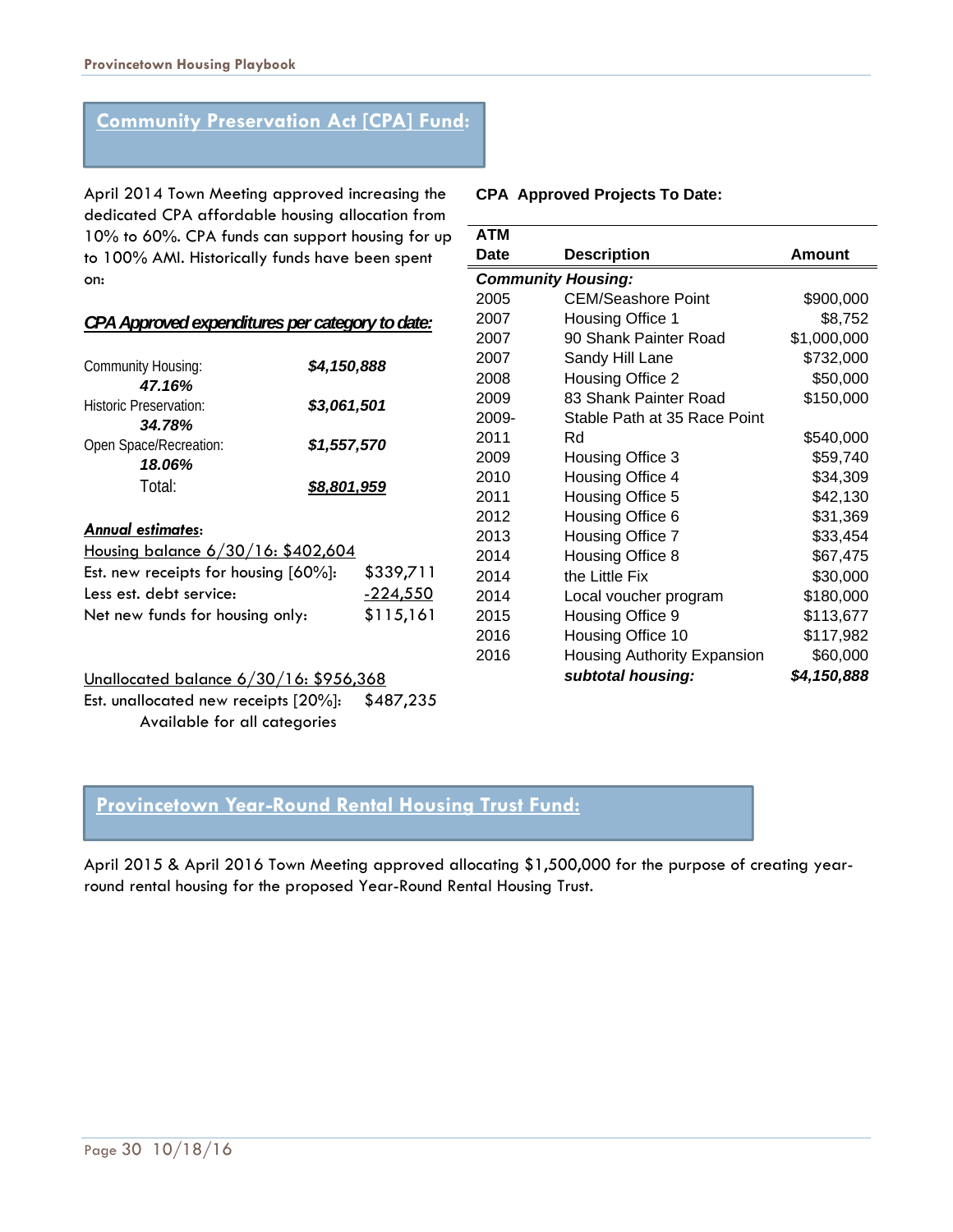**Affordable and Community Housing:** Dwelling units subject to Affordable and Community Housing deed restrictions for a term of perpetuity or the longest period allowed by law, that limits rental rates, limits eligibility for occupancy and purchase, and provides a right of first refusal to the Town of Provincetown, based on the Barnstable County median income as is periodically defined by United States Department of Housing and Urban Development adjusted for household size, as further defined below.

(a) **Extremely Low Income Affordable Housing.** Extremely low Income Affordable Housing units shall be available for rental at a cost (including utility allowances) not exceeding 30% of annual income for a household at or below 50% of the Barnstable County median income; or, available for ownership at a cost (including mortgage interest, principal, taxes, insurance and common charges if any, but excluding utilities) not exceeding 30% of annual income for a household at or below 50% of the Barnstable County median income. Occupancy shall be limited to households whose income is at or below 65% of Barnstable County median income.

(b) **Low Moderate Income Affordable Housing.** Moderate Income Affordable Housing units shall be available for rental at a cost (including utility allowances) not exceeding 30% of annual income for a household at or below 65% of the Barnstable County median income; or, available for ownership at a cost (including mortgage interest, principal, taxes, insurance and common charges if any, but excluding utilities) not exceeding 30% of annual income for a household at or below 65% of the Barnstable County median income. Eligibility for occupancy shall be limited to households whose income is at or below 80% of Barnstable County median income.

(c) **Moderate Income Affordable Housing.** Moderate Income Affordable Housing units shall be available for rental at a cost (including utility allowances) not exceeding 30% of annual income for a household at or below 80% of the Barnstable County median income; or, available for ownership at a cost (including mortgage interest, principal, taxes, insurance and common charges if any, but excluding utilities) not exceeding 30% of annual income for a household at or below 80% of the Barnstable County median income. Eligibility for occupancy shall be limited to households whose income is at or below 100% of Barnstable County median income.

(d) **Median Income Community Housing.** Median Income Community Housing dwelling units shall be available for rental at a cost (including utility allowances) not exceeding 30% of annual income for a household at or below 120% of the Barnstable County median income; or, available for ownership at a cost (including mortgage interest, principal, taxes, insurance and common charges if any, but excluding utilities) not exceeding 30% of annual income for a household at or below 120% of the Barnstable County median income. Eligibility for occupancy shall be limited to households whose income is at or below 150% of Barnstable County median income.

(e) **Middle Income Community Housing.** Middle Income Community Housing dwelling units shall be available for rental at a cost (including utility allowances) not exceeding 30% of annual income for a household at or below 160% of the Barnstable County median income; or, available for ownership at a cost (including mortgage interest, principal, taxes, insurance and common charges if any, but excluding utilities) not exceeding 30% of annual income for a household at or below 160% of the Barnstable County median income. Eligibility for occupancy shall be limited to households whose income is at or below 180% of Barnstable County median income.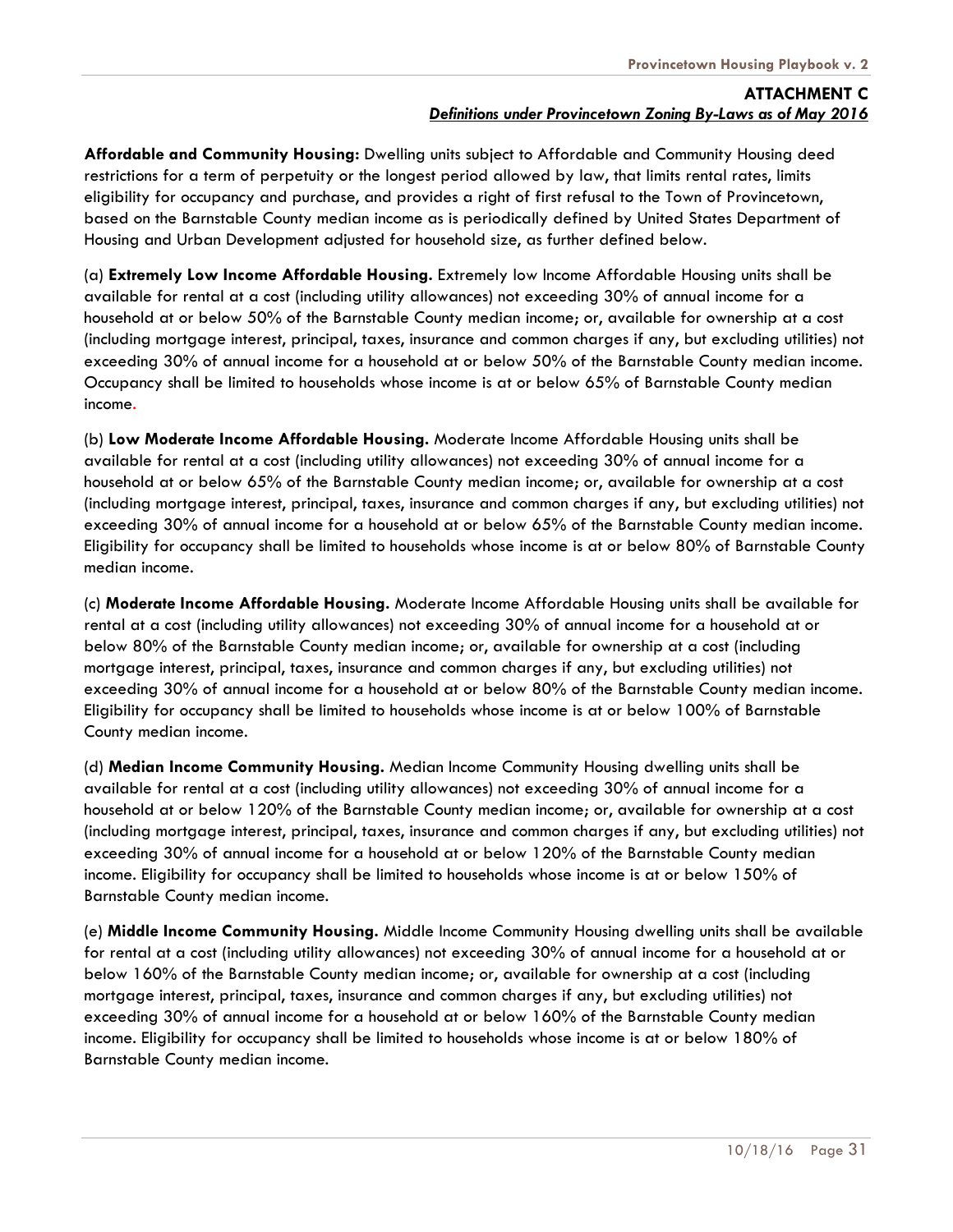**Affordable and Community Housing Permits:** A permit granted by the Provincetown Community Housing Council (PCHC) established by the vote under Article 12 of the April 7, 1997 Annual Town Meeting, or successor entity, for units of Affordable Housing and/or Community Housing in a project that requires a Growth Management Allocation Permit pursuant to Article 6, the Growth Management Bylaw. Criteria for approval of an Affordable Housing Permit and/or a Community Housing Permit shall include an executed and acknowledged housing restriction or, in the case of ownership unit(s), an executed and acknowledged covenant whereby the property owner agrees to convey the unit(s) subject to a certain housing restriction attached as an exhibit to the covenant, in either case approved as to form by town counsel.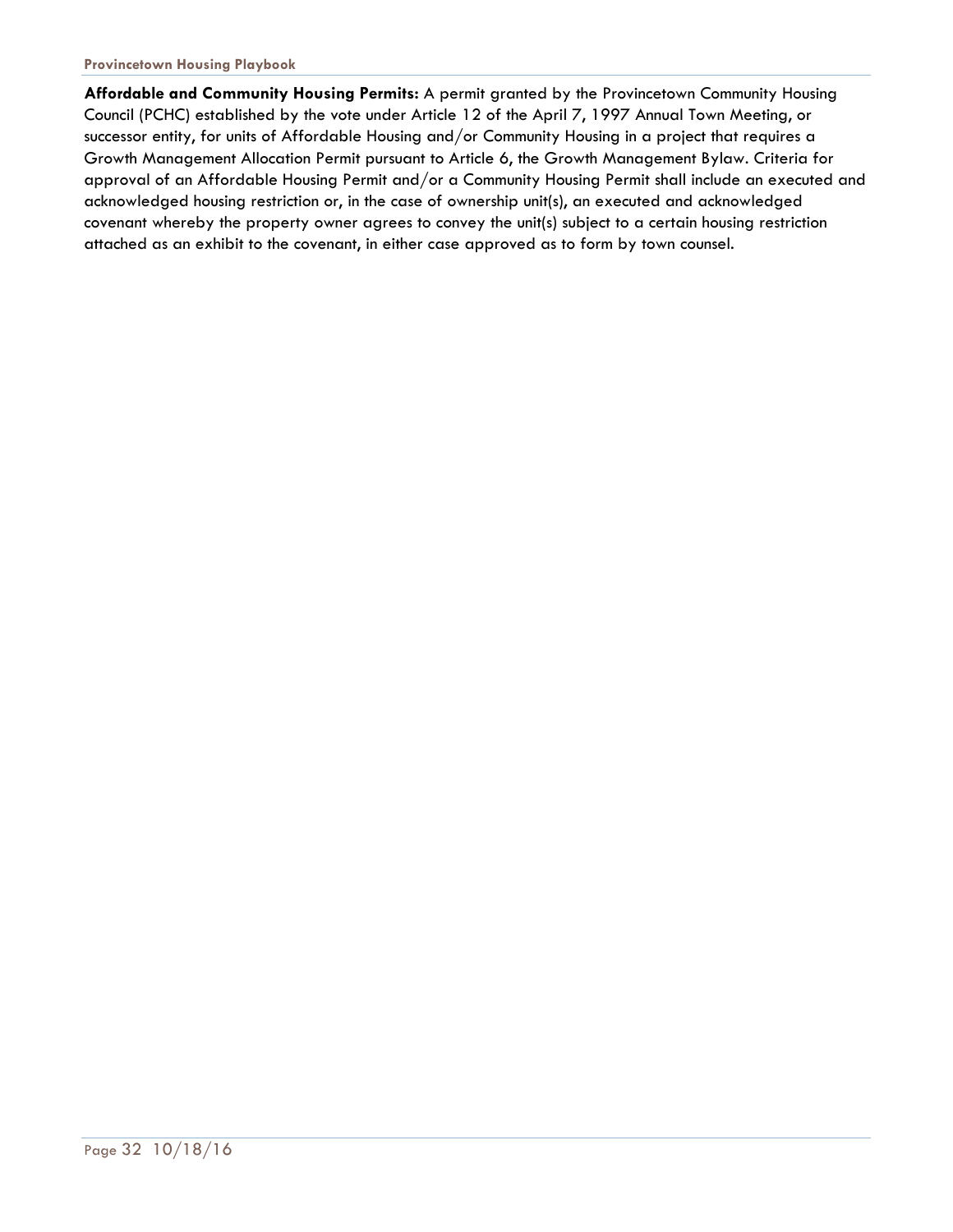### **ATTACHMENT D Household Area Median Income Levels**

## **Income limits FY 2016** *rev 0316*

### **Barnstable County median income \$77,100**

| House<br>-hold<br>Size | 30%<br><b>Income</b><br>Limit<br><b>Extremel</b><br>y Low<br><b>HUD</b> | 50%<br><b>Income</b><br>Limit<br>Low<br><b>HUD</b> | 60%<br>Income<br>Limit<br>Moderate<br><b>MHP</b> | 65%<br>Income<br>Limit<br>Moderat<br>e | 80%<br><b>Income</b><br>Limit<br><b>Moderate</b><br><b>HUD</b> | 100%<br>Income<br>Limit<br><b>Median</b><br><b>CPA</b> | 120%<br>Income<br>Limit<br><b>CPA</b> | 150%<br>Income<br>Limit<br>Middle<br><b>CPA</b> | 160%<br>Income<br>Limit<br>Middle<br><b>CPA</b> | 180%<br>Income<br>Limit<br><b>Middle</b><br><b>CPA</b> | 200%<br>Income<br>Limit<br><b>CPA</b> |
|------------------------|-------------------------------------------------------------------------|----------------------------------------------------|--------------------------------------------------|----------------------------------------|----------------------------------------------------------------|--------------------------------------------------------|---------------------------------------|-------------------------------------------------|-------------------------------------------------|--------------------------------------------------------|---------------------------------------|
| 1                      | \$17,850                                                                | \$29,750                                           | \$35,700                                         | \$37,188                               | \$47,550                                                       | \$53,970                                               | \$64,764                              | \$80,955                                        | \$86,352                                        | \$97,146                                               | \$107,940                             |
| $\overline{2}$         | \$20,400                                                                | \$34,000                                           | \$40,800                                         | \$42,500                               | \$54,350                                                       | \$61,680                                               | \$74,016                              | \$92,520                                        | \$98,688                                        | \$111,024                                              | \$123,360                             |
| 3                      | \$22,950                                                                | \$38,250                                           | \$45,900                                         | \$47,813                               | \$61,150                                                       | \$69,390                                               | \$83,268                              | \$104,085                                       | \$111,024                                       | \$124,902                                              | \$138,780                             |
| 4                      | \$25,450                                                                | \$42,450                                           | \$50,940                                         | \$53,063                               | \$67,900                                                       | \$77,100                                               | \$92,520                              | \$115,650                                       | \$123,360                                       | \$138,780                                              | \$154,200                             |
| 5                      | \$28,440                                                                | \$45,850                                           | \$55,020                                         | \$57,313                               | \$73,350                                                       | \$83,268                                               | \$99,922                              | \$124,902                                       | \$133,229                                       | \$149,882                                              | \$166,536                             |
| 6                      | \$32,850                                                                | \$49,250                                           | \$59,100                                         | \$61,563                               | \$78,800                                                       | \$89,436                                               | \$107,323                             | \$134,154                                       | \$143,098                                       | \$160,985                                              | \$178,872                             |
| $\overline{7}$         | \$36,730                                                                | \$52,650                                           | \$63,180                                         | \$65,813                               | \$84,200                                                       | \$95,604                                               | \$114,725                             | \$143,406                                       | \$152,966                                       | \$172,087                                              | \$191,208                             |
| 8                      | \$40,890                                                                | \$56,050                                           | \$67,260                                         | \$70,063                               | \$89,650                                                       | \$101,772                                              | \$122,126                             | \$152,658                                       | \$162,835                                       | \$183,190                                              | \$203,544                             |

NOTE: Median Income for Barnstable County [for Household of 4] has decreased from FY 2015 and overall from FY 2012.

### **Barnstable County**

| HUD                  |        |
|----------------------|--------|
| <b>Median Income</b> |        |
| FY 2012              | 80,000 |
| FY 2013              | 74,900 |
| FY 2014              | 74,900 |
| FY 2015              | 80,300 |
| FY 2016              | 77,100 |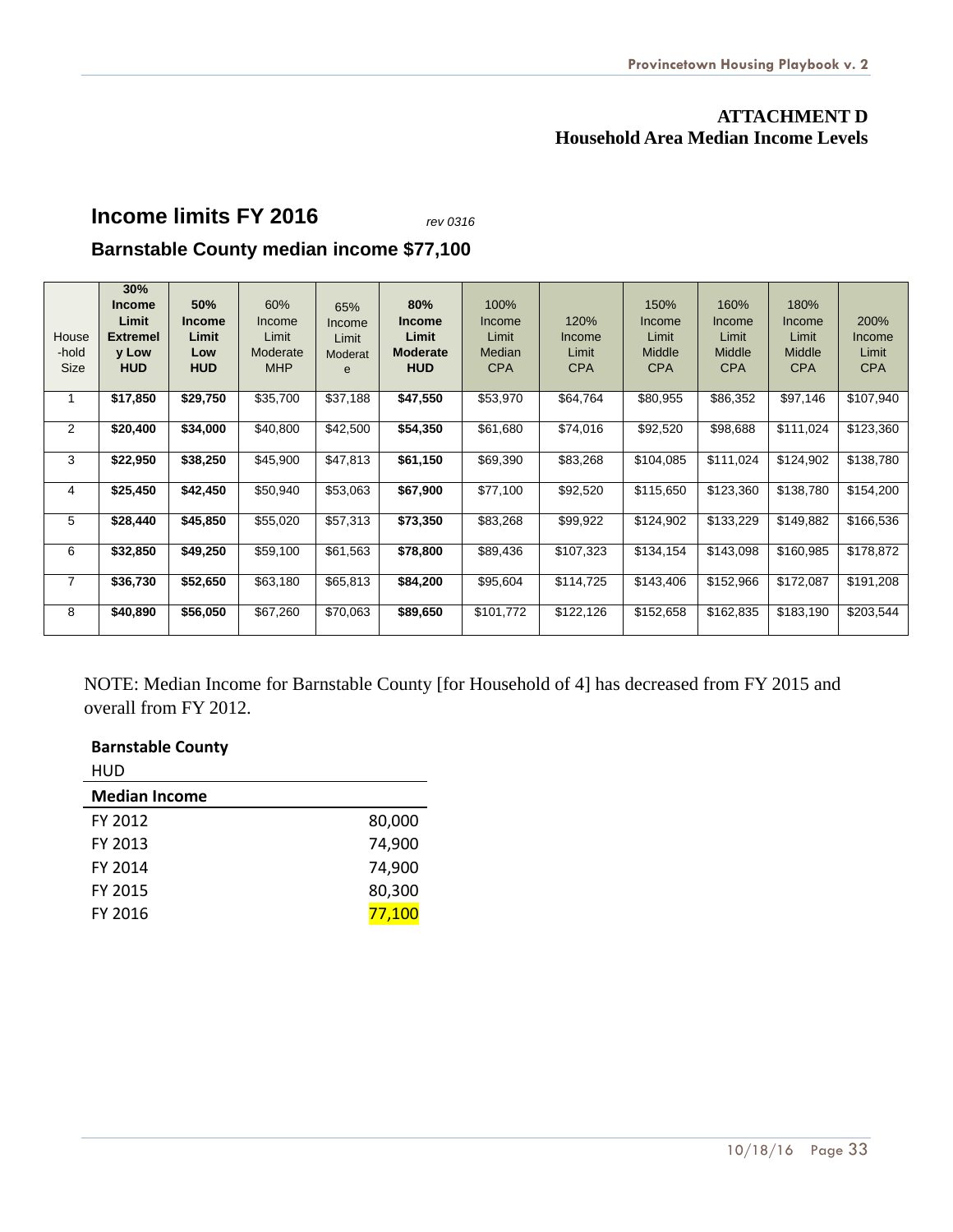### **TARGETS**

When faced with a large and difficult challenge like this, it is important to aim for real and positive change that can be measured year-to-year. With that in mind, the proposed actions are intended to help meet two numeric targets:

- **We set a target of doubling the number of Affordable and Community Housing units from 200 to 400 by 2025** (see Appendix B);
- **Each year from 2014 to 2025, our target is to add more units of Affordable and Community Housing than the number of housing units lost to condominium conversion**
- **We set a short-term target of achieving a 10 percent level of the state's Subsidized Housing Inventory by 2017.**

 This will require a broad array of micro- and larger scale, as well as both short-term and permanent additions to the town's Affordable and Community Housing stock. The nature and severity of the Affordable and Community Housing need demands flexibility of approach to meet the scale of these targets.

### Fig. II.3 **Renters Households, by Household Type**

Provincetown, 2000-2011

|                              | Provincetown<br>2000 | Provincetown<br>2010 | Change<br>2000-<br>2010 |
|------------------------------|----------------------|----------------------|-------------------------|
| Live Alone                   | 520                  | 510                  | $-10$                   |
| <b>Married Couple Family</b> | 110                  | 92                   | -18                     |
| <b>Single Parent Family</b>  | 64                   | 50                   | $-14$                   |
| Other                        | 157                  | 130                  | $-27$                   |
| Total                        | 851                  | 782                  | -69                     |

**SOURCE**: U.S. Census 2000, STF-3, H73, 2010 QT-H2.

2007-2011 ACS B25011 adjusted

Fig. II.4 **Model of Non-Elderly Renter Households, by Percentage of AMI** Provincetown, 2006- 2013

|                       |          | $%$ of  |          | $%$ of  |
|-----------------------|----------|---------|----------|---------|
|                       | 2006 HHs | Renters | 2013 HHs | Renters |
| Less than 50% of AMI  | 186      | 27.5%   | 196      | 31.0%   |
| 50-79% of AMI         | 169      | 25.0%   | 174      | 27.5%   |
| 80-99% of AMI         | 118      | 17.5%   | 106      | 16.7%   |
| 100-120% of AMI       | 51       | 7.5%    | 42       | 6.6%    |
| More than 120% of AMI | 152      | 22.5%   | 115      | 18.2%   |
| Total                 | 676      | 100.0%  | 633      | 100.0%  |

**SOURCE**: Development Cycles, 8/06, 12/13

Fig. II.5 **Renters Paying 35 Percent or More of Income for Housing**  By Age of Householder, Provincetown 2000-2011

|                    | 2000 | $\%$ (Within<br>Age Cohort) | 2012 | $\%$ (Within<br>Age Cohort) |
|--------------------|------|-----------------------------|------|-----------------------------|
| Under 35 Years Old |      | 40%                         | 40   | 62%                         |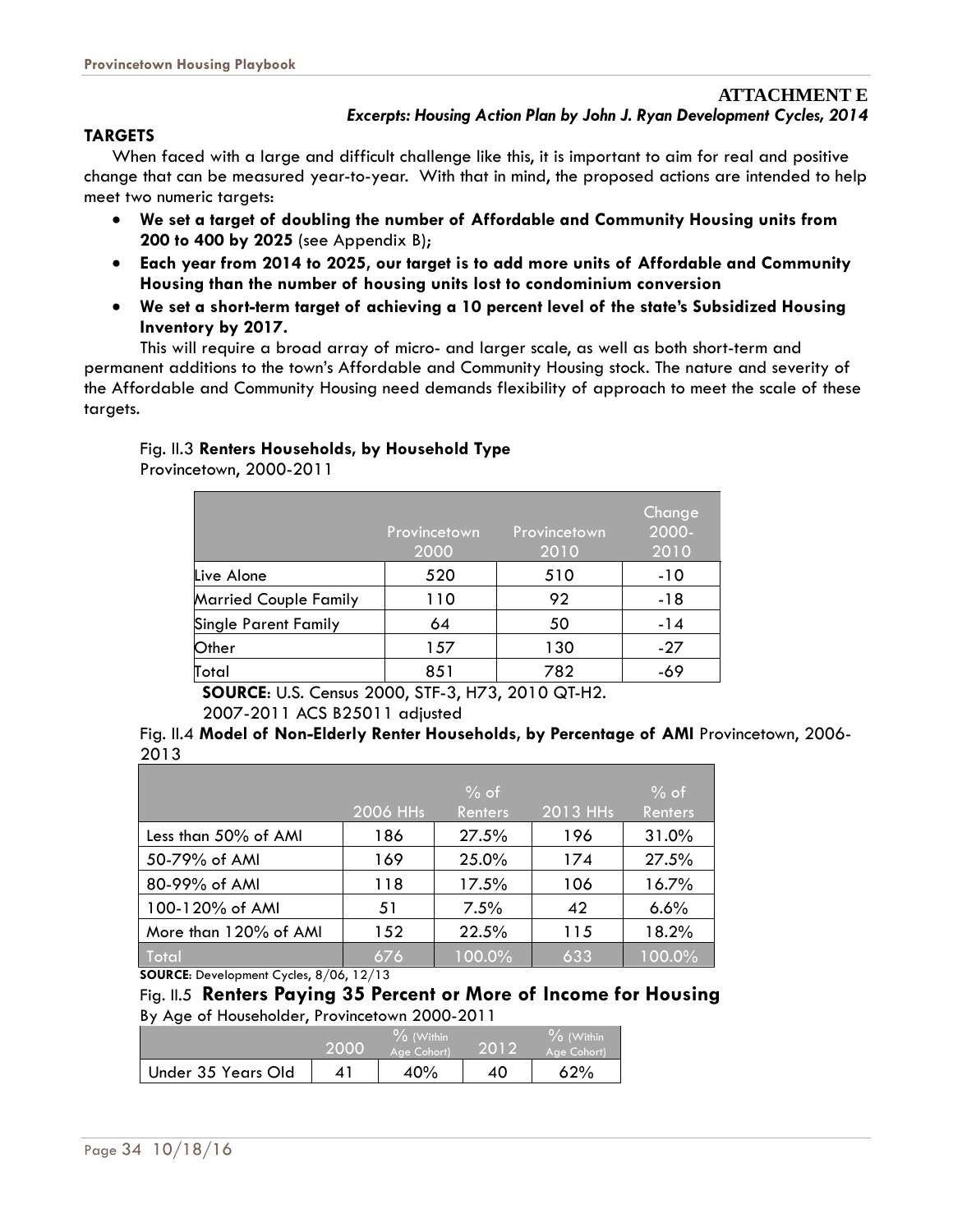| 35-64 Years Old | 239 | 40% | 340 | $60\%$  |
|-----------------|-----|-----|-----|---------|
| 65 and Over     | 66  | 44% | 83  | 56%     |
| ⊾Total'         | 346 | 41% | 463 | $.59\%$ |

**SOURCE**: U.S. Census 2000, STF-3, H96, 2011 ACS B25072 adjusted to match 2010 US Census totals for renter households.

### *4. Summary: Workforce Rental Housing*

It was the consultant's view in 2006 that Provincetown had a critical shortage of affordable year-round rental housing. Despite the addition of two new affordable rental developments on Shank Painter Road, Provincetown's need for community's workforce rental housing has only deepened since 2006. The continued loss of multi-family rental units to condominium conversion has significantly outpaced the production of new rental units. The concentration of renters paying more than 35% of their income for rent has gone from 44% in 2000 to 59% in 2010. The community has fewer renter households; fewer employed residents, both winter and summer; and a greater concentration of renters who earn less than 80% of Area Median Income. Waiting lists dwarf the number of available units, even when only local residents are considered. Since 2006, the trend toward single person occupancy has continued and perhaps as a result, the cost of a one-bedroom apartment has outpaced the growth in wages. Until the number of new units annually outpaces the number of units lost to conversion, it is hard to see how this situation improves.

The Table below represents the consultant's estimate of the change in the number of rental housing units needed to address the rental housing shortage in Provincetown. In the consultant's view, there is a greater need for units to serve renters earning less than 50% of AMI; a slightly reduced need for renters earning greater than 50% of AMI. The focus of this need continues to center on onebedroom units.

The needed year-round rental housing continues to embrace a range of bedroom sizes and income levels. Given the demographics, waiting list, and survey information reviewed, the consultant recommends that roughly 50 percent of the housing should serve those very low income workers earning less than 50 percent of the AMI; 25 percent should serve those "low-mod" residents earning between 50-79 percent of AMI; another 20 percent is needed for moderate income renters earning between 80-99 percent of AMI; and 5 percent is needed to serve those between 100 and 120 percent of AMI.

Fig. II.10

### **Changes in Workforce Rental Housing Need**

Provincetown 2006-2013 **SOURCE:** Development Cycles, 2006 & 2013

| Income Limit    | 2006<br>Total | 2013<br>Total | Change<br>2006-2013 |
|-----------------|---------------|---------------|---------------------|
| $<$ 50% of AMI  | $80 - 100$    | 85-110        | $+5$                |
| 50-79% of AMI   | $50 - 65$     | 45-60         | -5                  |
| 80-99% of AMI   | $50 - 60$     | $45 - 55$     | -5                  |
| 100-120% of AMI | $20 - 25$     | $20 - 25$     |                     |
| Total           | 200-250       | 190-240       | $-10$               |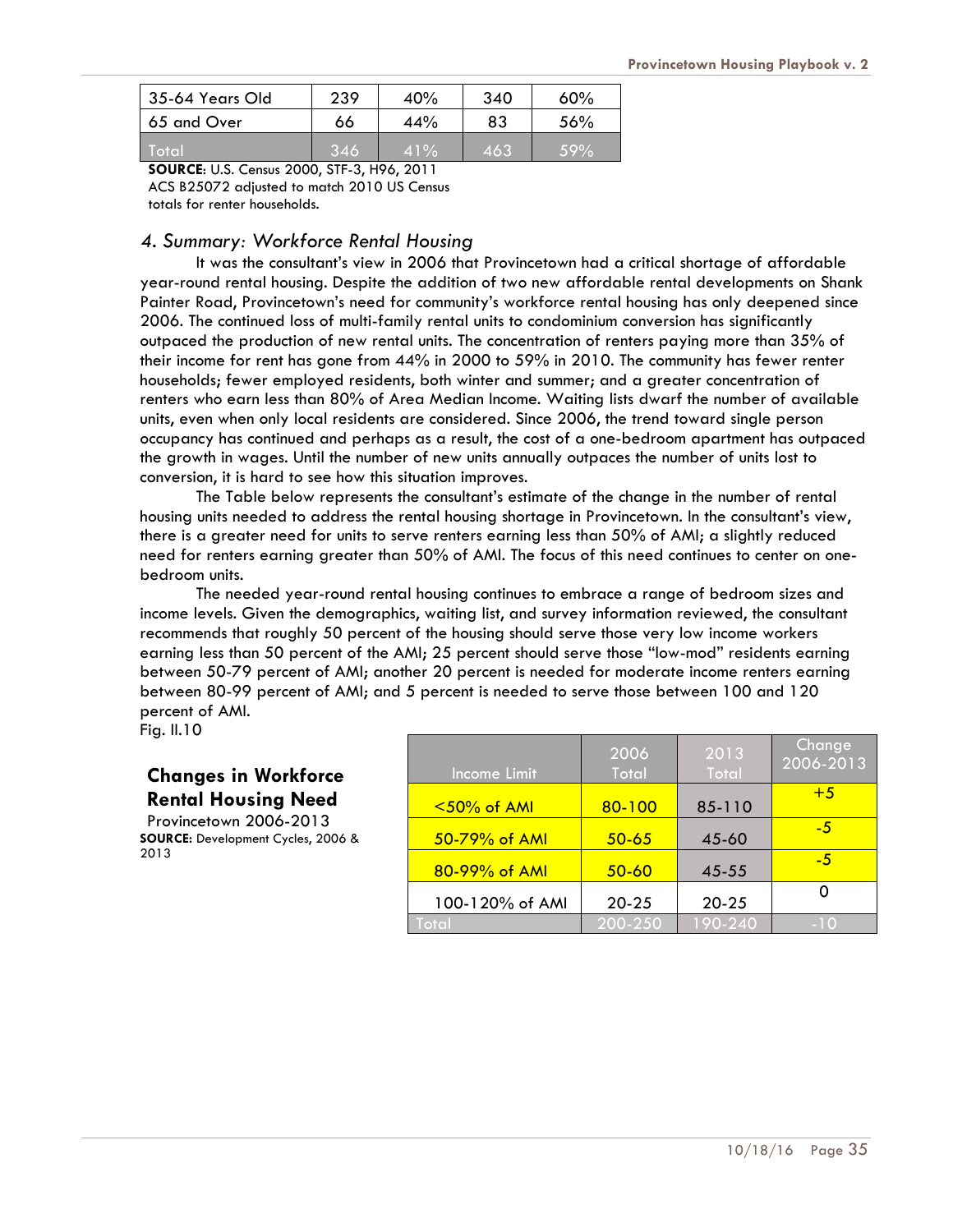### **PROVINCETOWN MASTER PLAN, I-8, 1988***:*

*The price visitors can pay for housing bears no relationship to what most Provincetown residents can pay. Provincetown residents, both year-round and seasonal employees, suffer because their incomes are relatively low compared to the incomes of vacation home purchasers and renters.* 

### **PROVINCETOWN LOCAL COMPREHENSIVE PLAN**

*Adopted Article 15 of the April 3, 2000 Annual Town Meeting*

### **6. AFFORDABLE HOUSING**

### 6.1 INTRODUCTION

Provincetown's popularity as a summer resort and as an increasingly coveted location for second homes has made it extremely difficult to find and retain affordable housing here. The scarcity of developable land and the wide gap between the incomes of most year-round residents and those of vacation homebuyers and renters has exerted intense pressure on the housing market. The demand for housing far outstrips the capacity of the existing and potential housing stock. Lower income households are particularly affected and cuts in federal programs will have an increasing impact on local resources. It is clear that without the benefit of major, coordinated efforts on the part of Townspeople, local committees, Town officials, representatives\ of nearby Towns, the Lower Cape Cod Community Development Corporation, and other local and regional community-based nonprofits, a large percentage of the yearround population will continue to be shut out of the rental and ownership housing markets in Provincetown.

GOAL 1: To promote the provision of fair, decent, safe, affordable housing for rental or purchase that meets the needs of present and future Provincetown residents. The Town shall seek to raise its affordable housing stock to 10% of all housing units (or approximately 290 units) by the year 2015. "Affordable housing" shall be defined as housing affordable to 50% of the median household income for Barnstable County.6.5

GOAL 2: To promote equal opportunity in housing and give special consideration to meeting the housing needs of the most vulnerable segments of the population including, but not limited to, very low income (50% of median income), low income (51% - 80% of median income), families with children, single parent heads of households, racial minorities, people with AIDS, the elderly, the homeless, the disabled, and others with special needs.

GOAL 3: To seek out, provide support for and encourage the development of innovative strategies designed to address the housing needs of Provincetown residents, paying special attention to the needs of low and moderate income renters.

GOAL 4: Coordinate the development of affordable housing with protection of the environment.

### ACTIONS/IMPLEMENTATION PROGRAM

ACTION 1: Develop a Provincetown Housing Action Plan using the LCP for guidance.

ACTION 2: Utilize the Local Housing Partnership to coordinate affordable housing efforts including development, rehabilitation, education of tenants, landlords and developers, and technical assistance.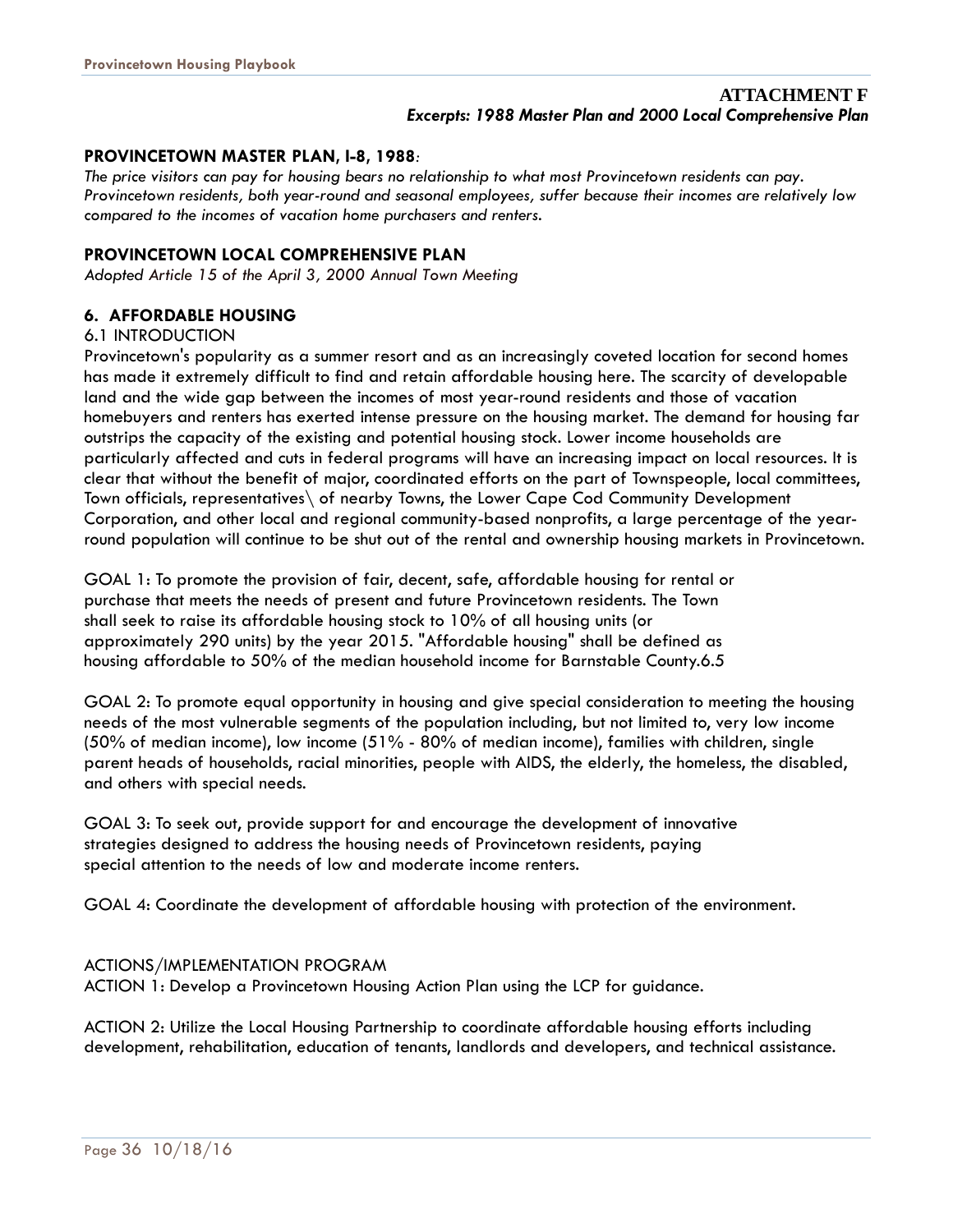ACTION 3: Develop and implement strategies to facilitate conversion of underutilized and unoccupied properties to affordable housing.

ACTION 4: Ensure affordability for all housing designated as affordable through deed restrictions.

ACTION 5: Control the number of units converted to condominiums by adopting a zoning by-law, as recommended in Section 1, Land Use and Growth Management.

ACTION 6: Acquire multi-unit properties for rehabilitation for cooperative ownership.

ACTION 7: Acquire multi-units properties for rehab for non-profit ownership as permanent rental housing.

ACTION 8: Work cooperatively with other Towns on the Outer Cape to develop regional congregate care and/or assisted living facilities for the elderly.

ACTION 9: Work cooperatively with Outer Cape Towns to comprehensively address housing and service needs of special needs populations including people with AIDS, the homeless, the mentally disabled, the physically disabled, and the elderly.

ACTION 10: Develop alternative approaches to affordable housing, such as shared housing and congregate care.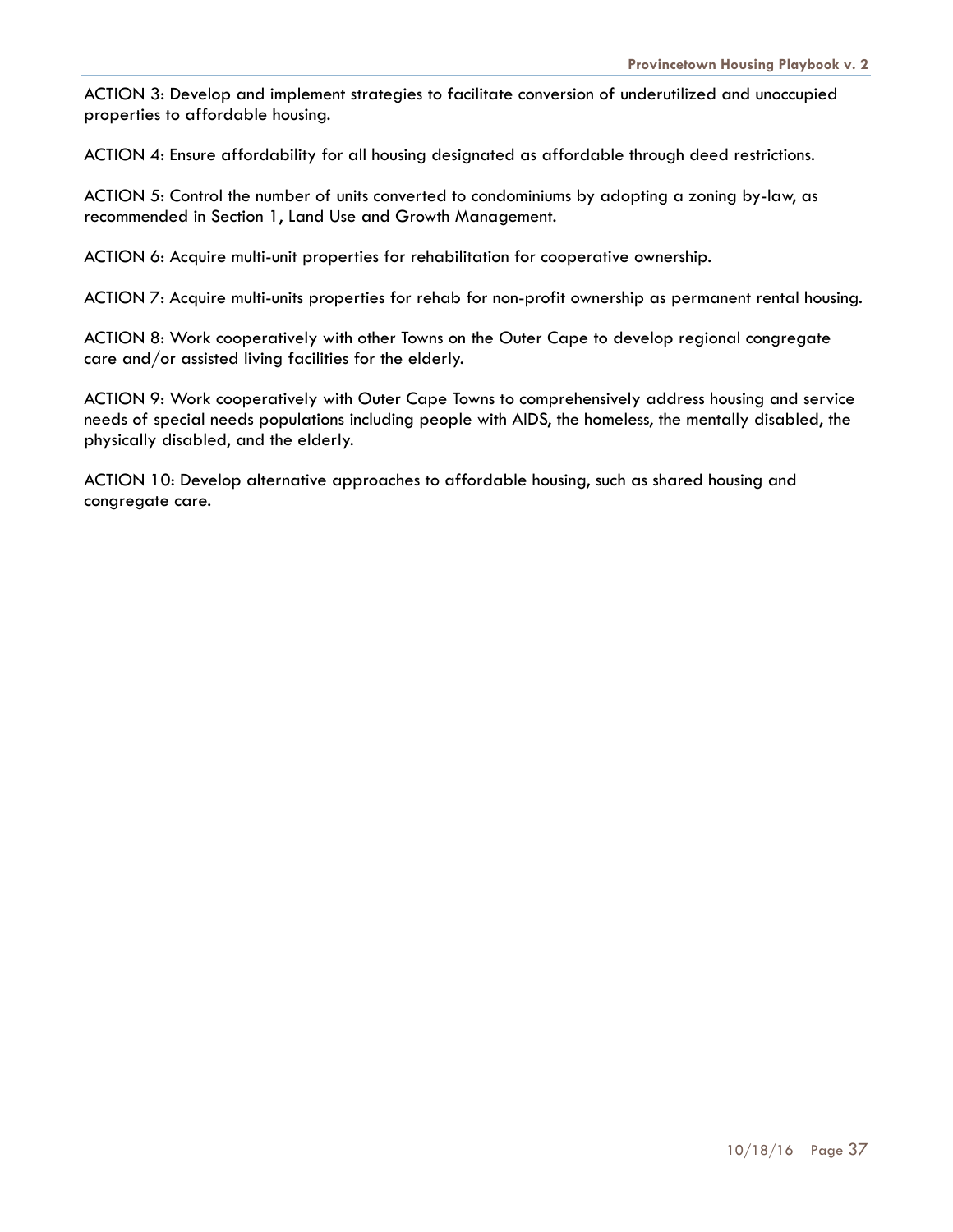### **ATTACHMENT G**  *Provincetown Year-round Rental Trust Calculation Example*

Example of Property Deed Restrictions:

Property A - a four unit building in need of rehabilitation. Purchase Price \$650,000 Rehabilitation Costs \$300,000 *Total \$950,000* YRHT Grant \$400,000 (\$100,000 cost per unit to Town) Down Payment \$ 65,000 *Mortgage \$485,000*  Monthly Rent  $$1,500$ 

Assumptions:

- 5% Mortgage Rate over 30 years
- 3% Annual Growth in Property Value
- 2% Annual Rent Increase
- 3% Annual Property Tax Growth
- 2% Annual Growth in Insurance, Utilities and Maintenance

Year 1 Expenses (excluding mortgage):

- \$10,000 Maintenance
- $\bullet$  \$ 7,125 Insurance
- $\bullet$  \$ 9,600 Utilities
- **5 7,410 Property Taxes**

The property is cash flow positive in the  $3<sup>rd</sup>$  year Equity in Property:

- \$101,167 after Year 1, a return of \$36,167 (55.64%) on the \$65,000 down payment/investment.
- $\bullet$  \$165,833 after year 2, a return of \$100,833 (155.1%) on the \$65,000 down payment/investment.
- $\bullet$  \$365,067 after year 5, a return of \$300,067 (461.6%) on the \$65,000 down payment/investment.

The example described above is a sample of how a public-private trust might work. It is suggested that the Town issue an RFP for YRHT projects. The market will determine the feasibility of projects and the size of the grant required.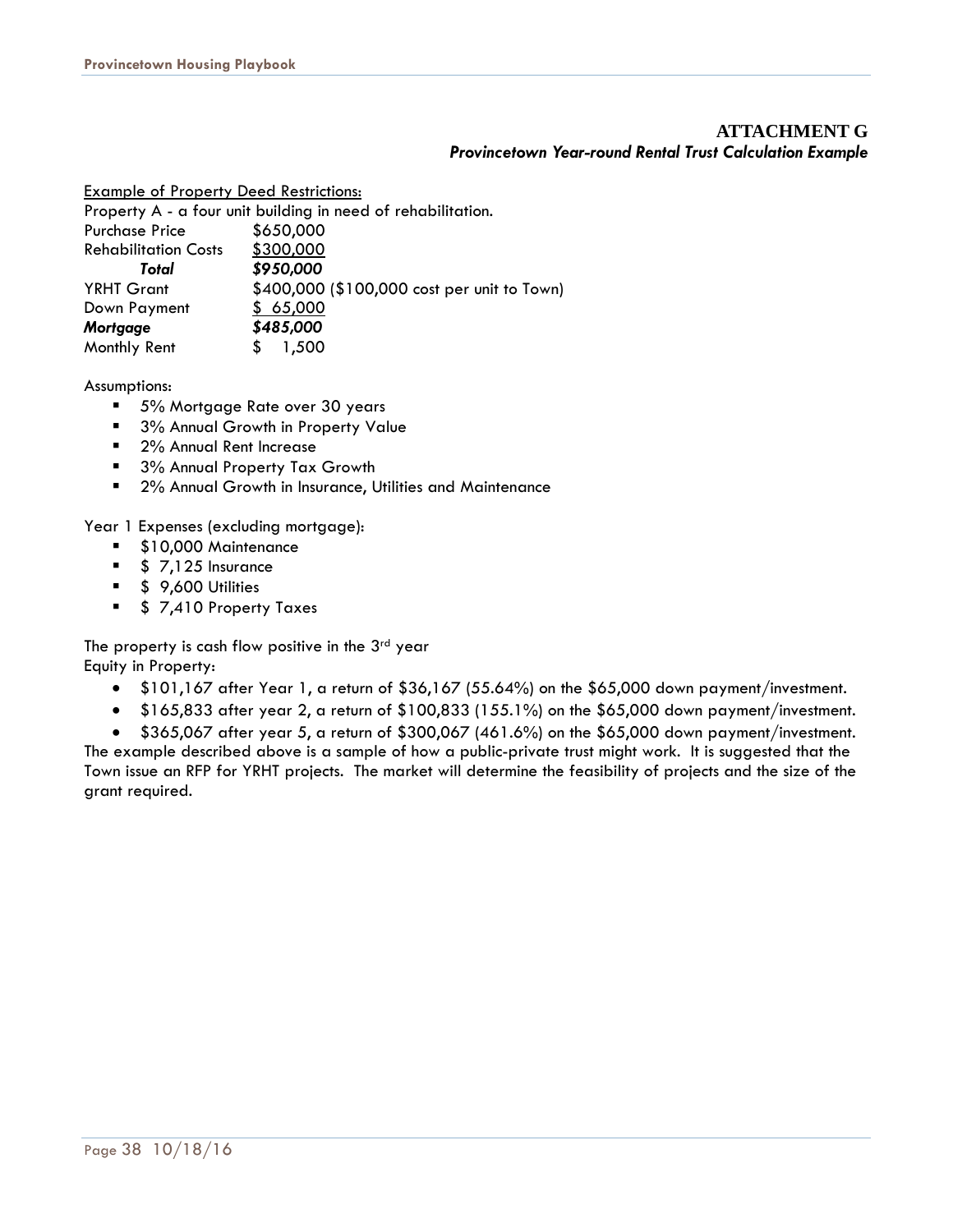### **ATTACHMENT H**  *FY 2016 Residential Parcels by \$150,000 Valuation Increments*

|                |         | Total Value by | Mixed-         | Single-        | Condo          | $2 -$          | $3-$            | Multi-          | $4 - 8$         | More           |
|----------------|---------|----------------|----------------|----------------|----------------|----------------|-----------------|-----------------|-----------------|----------------|
| Assessed       | Total   | Strata         | Use            | Family         |                | Family         | Family          | <b>Dwelling</b> | Unit            | than           |
| Value          | Parcels |                |                |                |                |                |                 |                 |                 | 8              |
|                |         |                |                |                |                |                |                 |                 |                 | Unit           |
| 1-\$150,000    | 124     | \$14,774,500   | $\overline{0}$ | $\overline{7}$ | 116            | $\overline{0}$ | $\Omega$        | $\mathbf{1}$    | $\overline{0}$  | $\overline{0}$ |
| \$150,001-     | 624     | \$153,875,400  | $\mathbf{1}$   | 10             | 612            | $\mathbf 0$    | $\Omega$        | $\mathbf{1}$    | $\mathbf 0$     | $\overline{0}$ |
| \$300,000      |         |                |                |                |                |                |                 |                 |                 |                |
| \$300,001-     | 875     | \$29,592,800   | $\overline{7}$ | 77             | 779            | 8              | $\mathbf{1}$    | $\overline{2}$  | $\mathbf{1}$    | $\overline{0}$ |
| \$450,000      |         |                |                |                |                |                |                 |                 |                 |                |
| \$450,001-     | 710     | \$371,917,700  | 15             | 187            | 438            | 50             | $\overline{7}$  | 11              | $\overline{2}$  | $\overline{0}$ |
| \$600,000      |         |                |                |                |                |                |                 |                 |                 |                |
| \$600,001-     | 480     |                | 23             | 192            | 175            | 44             | 12              | 27              | $\overline{7}$  | $\overline{0}$ |
| \$750,000      |         | \$322,474,700  |                |                |                |                |                 |                 |                 |                |
| \$750,001-     | 290     |                | 31             | 108            | 55             | 35             | 15              | 25              | 20              | $\mathbf{1}$   |
| \$900,000      |         | \$237,553,700  |                |                |                |                |                 |                 |                 |                |
| \$900,001-     |         |                | 28             | 77             | 30             | 25             | 8               | 9               | 13              | $\mathbf{1}$   |
| \$1,0500,00    | 191     | \$184,965,200  |                |                |                |                |                 |                 |                 |                |
| $\overline{0}$ |         |                |                |                |                |                |                 |                 |                 |                |
| \$1,050,001-   | 118     | \$131,630,200  | 18             | 56             | 13             | 16             | $\overline{2}$  | 10              | $\mathbf{1}$    | $\overline{2}$ |
| \$1,200,000    |         |                |                |                |                |                |                 |                 |                 |                |
| \$1,200,001-   | 76      | \$95,998,100   | 18             | 32             | 8              | $\overline{7}$ | $\overline{2}$  | 5               | $6\phantom{1}6$ | $\mathbf 0$    |
| \$1,350,000    |         |                |                |                |                |                |                 |                 |                 |                |
| \$1,350,001-   | 39      | \$55,429,400   | 15             | 18             | $\overline{0}$ | $\overline{3}$ | $\overline{0}$  | $\overline{2}$  | $\mathbf{1}$    | $\overline{0}$ |
| \$1,500,000    |         |                |                |                |                |                |                 |                 |                 |                |
| Over           | 169     | \$348,247,700  | 34             | 84             | 6              | 20             | $6\overline{6}$ | 11              | 5               | $\overline{3}$ |
| \$1,500,001    |         |                |                |                |                |                |                 |                 |                 |                |
|                |         |                | 190            | 848            | 2232           | 208            | 53              | 104             | 56              | $\overline{7}$ |
|                | 3696    | \$2,246,459,40 |                |                |                |                |                 |                 |                 |                |
| <b>TOTALS</b>  |         | $\mathbf 0$    |                |                |                |                |                 |                 |                 |                |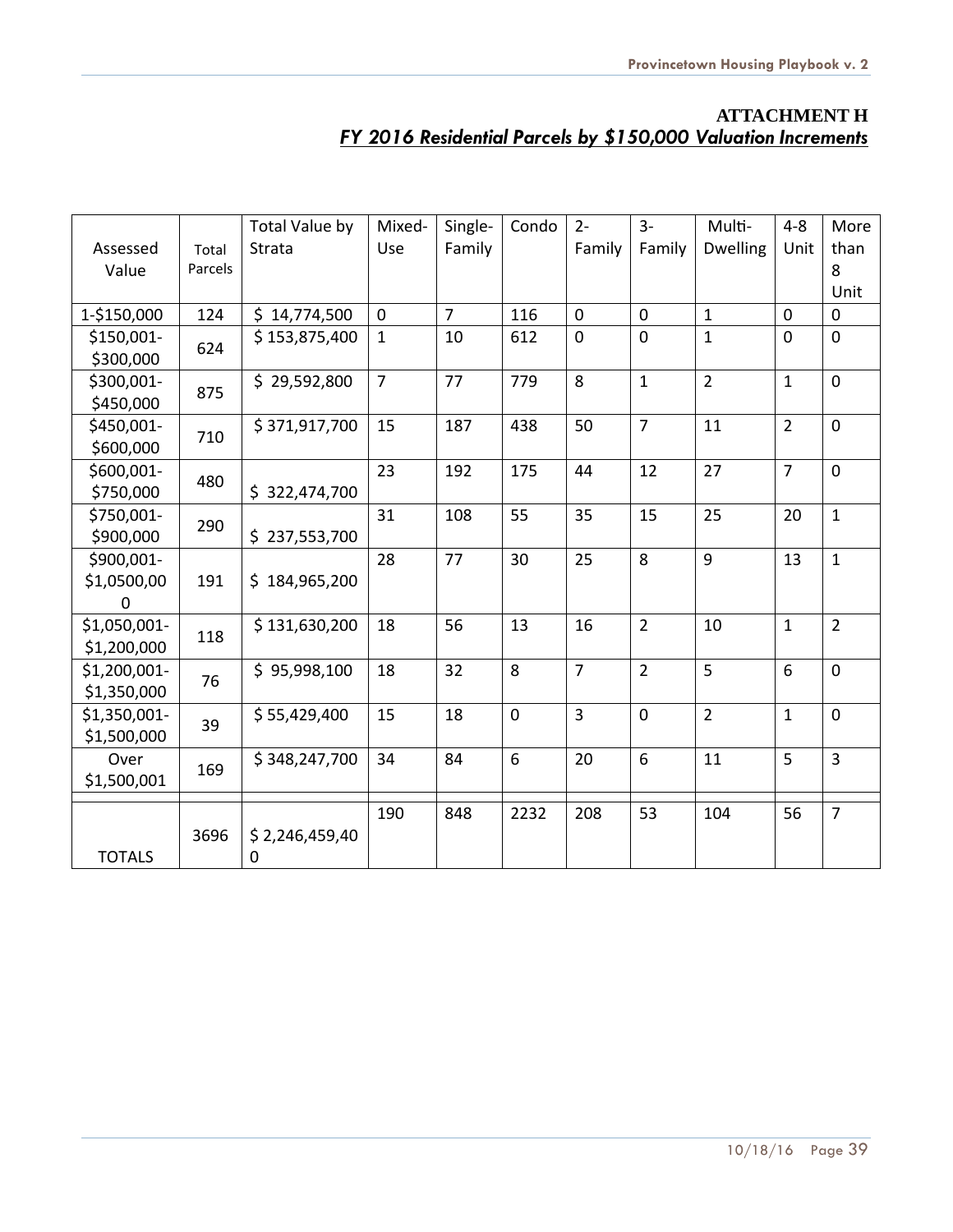### **ATTACHMENT I**  *Waitlists& Notification Lists*

### **Province Landing at 90 Shank Painter Rd.**

*As of 5/24/2016* 

| Income level $\clubsuit$ | 30% AMI        | 60% AMI  | 80% AMI        | Total          |  |
|--------------------------|----------------|----------|----------------|----------------|--|
| No. Bedrooms 0           |                |          |                |                |  |
| 1 BR                     | 21             | 15       | 20             | 56             |  |
| No. of units             | 3 units        | 18 units | 4 units        | 25 units       |  |
| 2 BR                     | n/a            | 5        | $\overline{2}$ | $\overline{7}$ |  |
| No. of units             | O units        | 17 units | 4 units        | 21 units       |  |
| 3 BR                     | $\overline{7}$ |          | $\overline{2}$ | 10             |  |
| No. of units             | 2 units        | 1 units  | 1 units        | 4 units        |  |
| totals                   | 28             | 21       | 24             | 73             |  |
| No. of units             | 5 units        | 36 units | 9 units        | 50 units       |  |

Note: 17 turnovers since opening in 2012; 9 in past year with 3 buying homes, 2 evictions, 2 relocate out-ofstate, and 2 move elsewhere in town.

### **Seashore Point at 100 Alden Street**

*As of May 2016* 

 $\supset$  10 households of one waiting for efficiency/1-bedroom rental units; total of 9 units.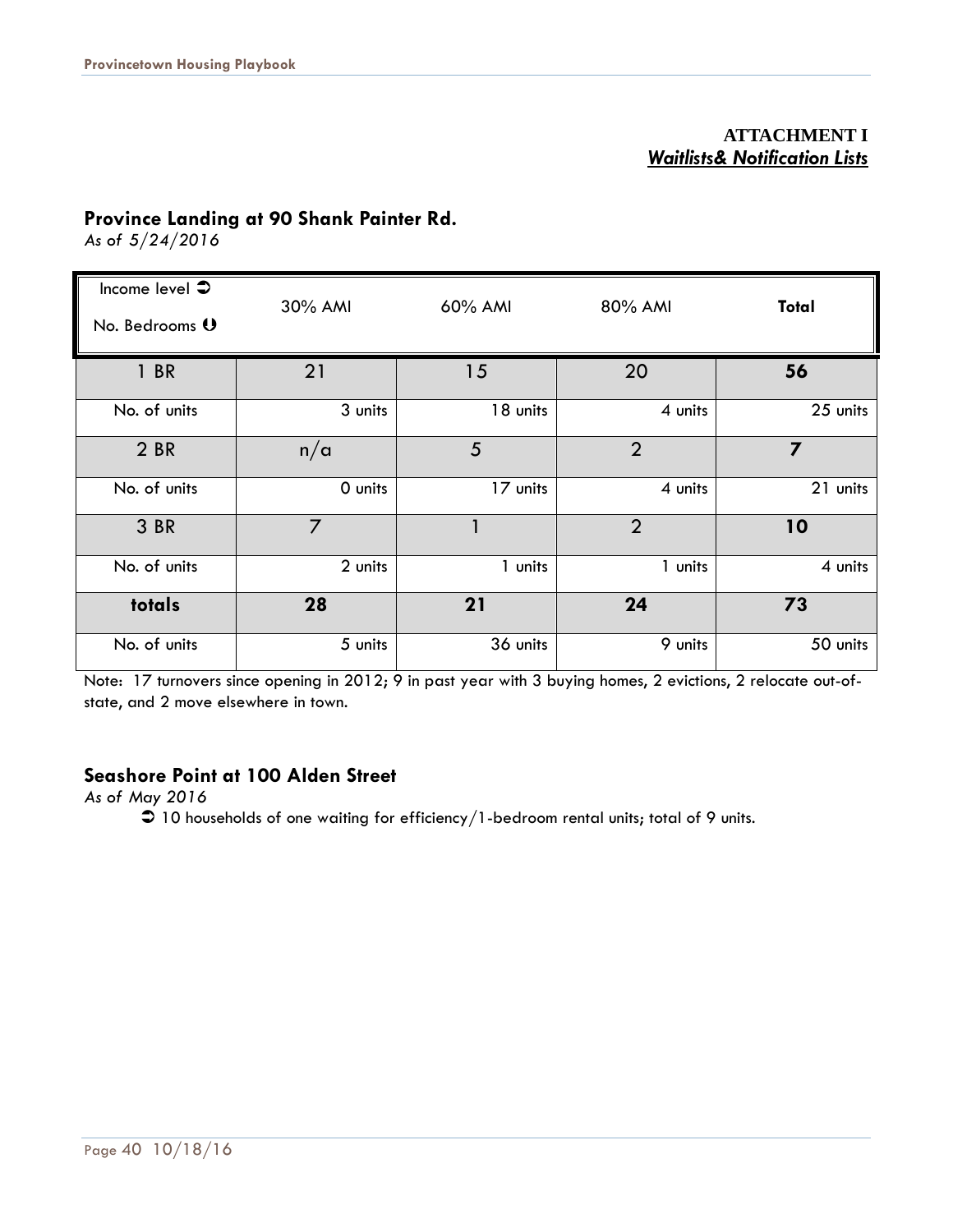### **ATTACHMENT J**  *Affordable Housing Subsidy Programs*

### **HOME Investment Partnership Program [HOME]:**

A federal program run by HUD which provides annual grants on an entitlement basis to states, large cities, and consortia of smaller community [such as Barnstable County HOME Consortium] for affordable housing activities, including homeownership, rent subsidies, housing development and rehabilitation.

### **Massachusetts Affordable Housing Trust Fund [MAHT]:**

A revolving trust fund established by the Massachusetts Legislature as Section 227 of Chapter 159 of the Acts of 2000, and now Chapter 121D. Administered by MassHousing, AHTF functions as gap filler, the last funding piece necessary to make an affordable housing development financially feasible and sustainable for the long term. Funding is typically in the form of deferred payment loans.

### **Housing Stabilization Fund [HSF]:**

The Housing Stabilization Fund is a state funded program for municipalities, non-profit, or for-profit developers to support affordable rental housing production and rehabilitation.

### **Local Sources:**

County HOME funds, CPA, Affordable Housing Trust Fund

### **Community Development Block Grant [CDBG]:**

HUD funds administered by the DHCD for municipalities to complete projects that benefit low/moderate income population including housing rehabilitation programs and site work.

### **Community Based Housing [CBH]:**

Funding for the development of integrated housing for people with disabilities, including elders, with priority for individuals who are in institutions or nursing facilities or at risk of institutionalization.

### **Facilities Consolidated Fund [FCF]:**

A state funded program for non-profit developers to create and preserve affordable rental housing for clients of the Department of Mental Health and the Department of Mental Retardation.

### **Massachusetts Rental Voucher Program [MRVP]:**

A state-funded rental assistance program begun in November 1992, as a revised version of the state's previous rental assistance program (Chapter 707). It has both a project-based component and a tenantbased component.

### **Section 8:**

A HUD program (officially called the Housing Choice Voucher Program) providing funding for rental assistance to low-income households. Participating tenants typically pay 30% of their income for housing (rent & utilities) and the federal subsidy pays the balance of the rent.

### **Low Income Housing Tax Credits [LIHTC]:**

Largest public source to support affordable rental housing development and is run by the IRS. Investors buy credits. Tax credits are offered by the federal government and is administered by the state to provide private investment to fund affordable housing.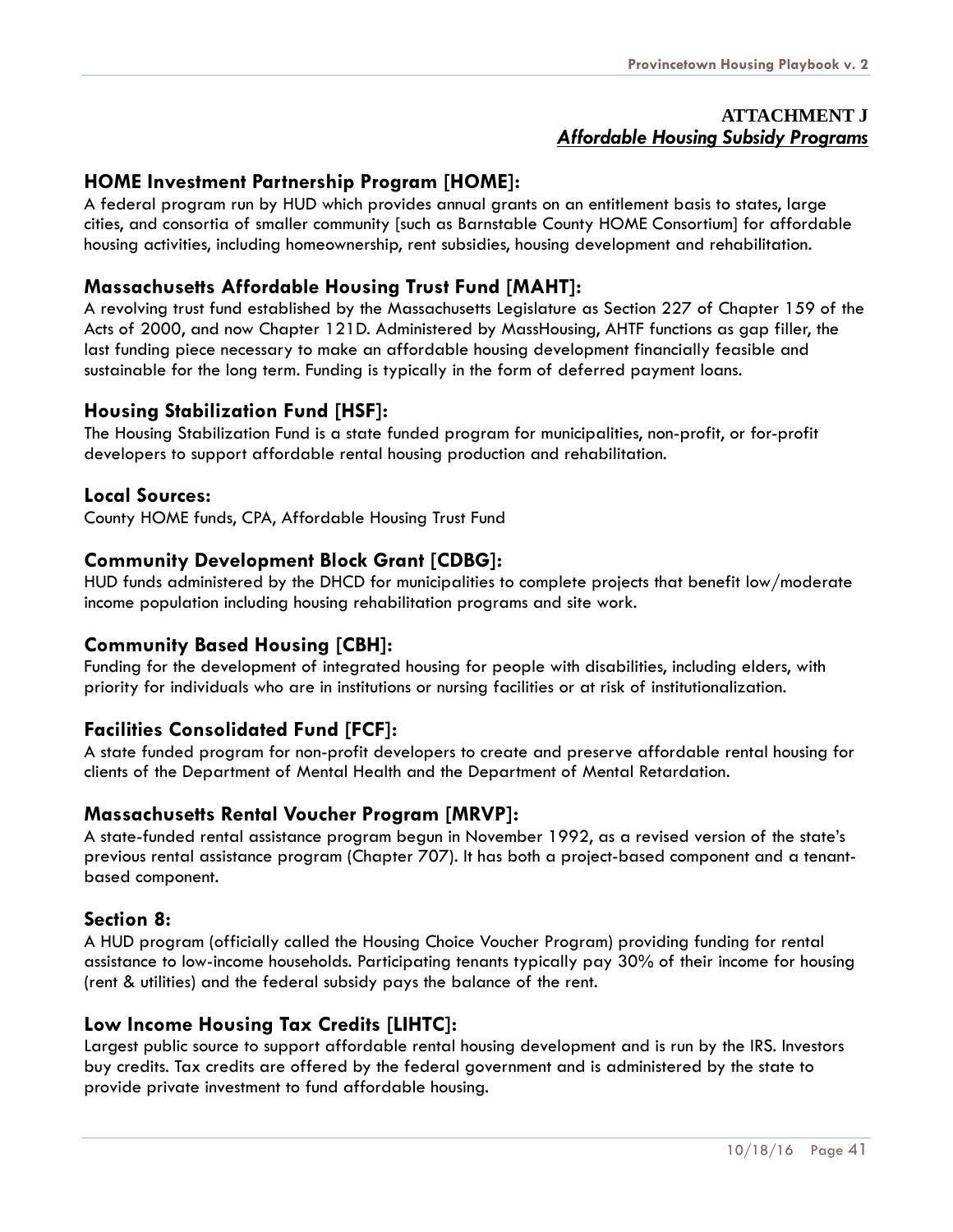### **ATTACHMENT K**  *Income Ranges & Position Placement*

**Income Ranges & Positions** 

10/11/16 DRAFT

### *Assumptions:*

*FY 2016 Income Levels using HUD & CPA numbers as base.* 

*Position income ranges are for FY 2017.* 

*Eligibility is based on total household income; assignment of income category [ies] assume position is for single-person household* 

| Maximum<br>Income: | 80% AMI<br>moderate               | 100%<br><b>AMI</b>                   | 120%<br><b>AMI</b> | 150%<br><b>AMI</b> | 160%<br><b>AMI</b> | 180% AMI<br>middle | 200% AMI  |
|--------------------|-----------------------------------|--------------------------------------|--------------------|--------------------|--------------------|--------------------|-----------|
|                    |                                   | moderate                             | median             | median             | middle             |                    |           |
| Household of 1     | \$47,550                          | \$53,970                             | \$64,764           | \$80,955           | \$86,352           | \$97,146           | \$107,940 |
| Household of 2     | \$54,350                          | \$61,680                             | $\sqrt{$74,016}$   | \$92,520           | \$98,688           | \$111,024          | \$123,360 |
| POSITIONS:         | <b>Assistant Tourism Director</b> |                                      |                    |                    |                    |                    |           |
|                    | $[$39,710 - 49,375]$              |                                      |                    |                    |                    |                    |           |
|                    | <b>COA Outreach Coordinator</b>   |                                      |                    |                    |                    |                    |           |
|                    |                                   | <b>Principal Accounting Clerk</b>    |                    |                    |                    |                    |           |
|                    | $[$42,689 - 53,104]$              |                                      |                    |                    |                    |                    |           |
|                    | School Admin. Assistant           |                                      |                    |                    |                    |                    |           |
|                    | $[$43,450 - 54,294]$              |                                      |                    |                    |                    |                    |           |
|                    | School Custodian                  |                                      |                    |                    |                    |                    |           |
|                    | $[$42,262 - 53,667]$              |                                      |                    |                    |                    |                    |           |
|                    |                                   | Teacher - entry level                |                    |                    |                    |                    |           |
|                    | $[$41,389 - 46,943]$              |                                      |                    |                    |                    |                    |           |
|                    |                                   | <b>Licensing Agent</b>               |                    |                    |                    |                    |           |
|                    |                                   | Library Marketing & Program Director |                    |                    |                    |                    |           |
|                    |                                   | Library Member Services Coordinator  |                    |                    |                    |                    |           |
|                    |                                   | Permit Coordinator                   |                    |                    |                    |                    |           |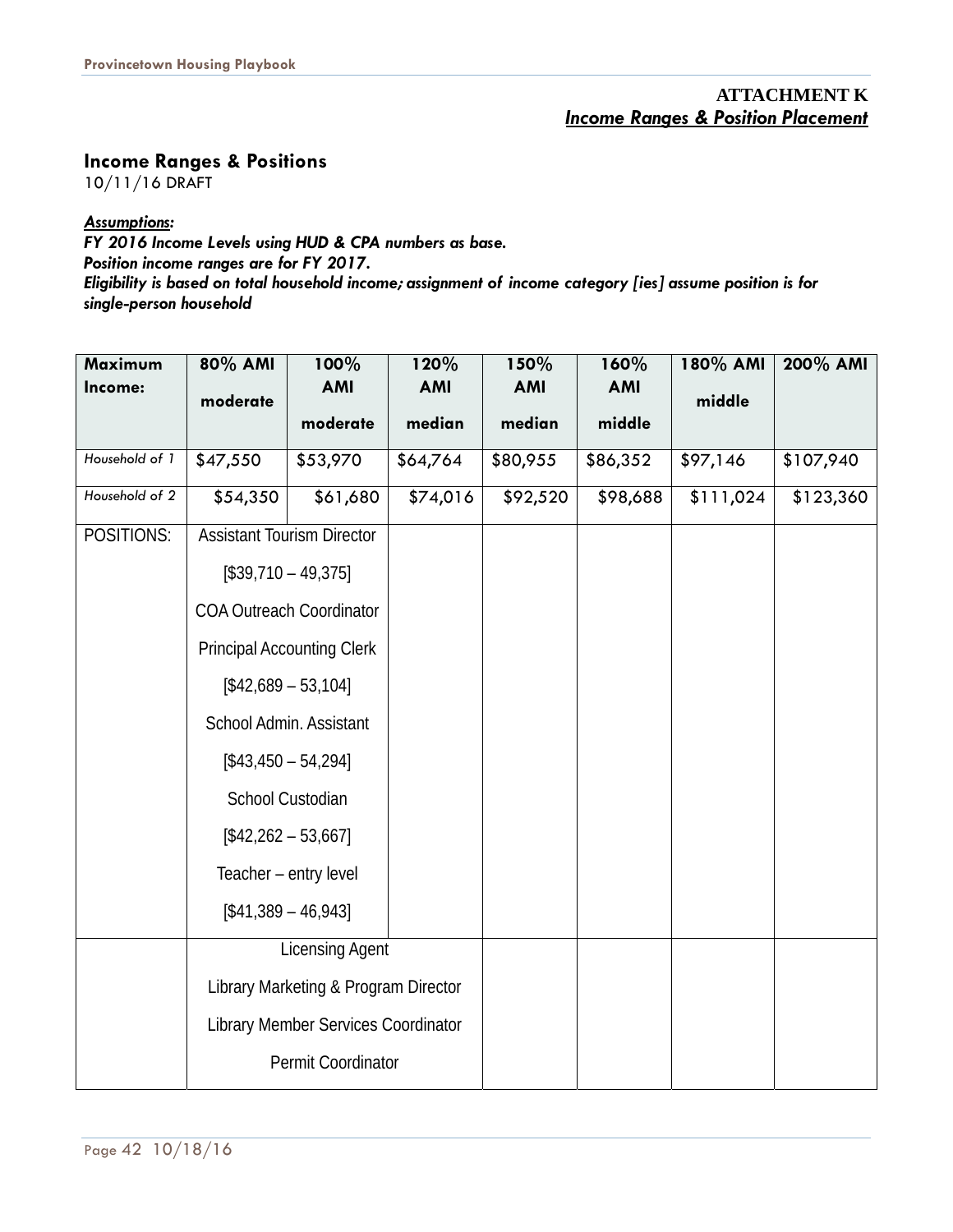| Maximum<br>Income: | 80% AMI<br>moderate | 100%<br><b>AMI</b>            | 120%<br><b>AMI</b>         | 150%<br><b>AMI</b>         | 160%<br><b>AMI</b> | 180% AMI<br>middle | 200% AMI  |
|--------------------|---------------------|-------------------------------|----------------------------|----------------------------|--------------------|--------------------|-----------|
|                    |                     | moderate                      | median                     | median                     | middle             |                    |           |
| Household of 1     | \$47,550            | \$53,970                      | \$64,764                   | \$80,955                   | \$86,352           | \$97,146           | \$107,940 |
| Household of 2     | \$54,350            | \$61,680                      | \$74,016                   | \$92,520                   | \$98,688           | \$111,024          | \$123,360 |
|                    |                     | $[$45,882 - 57,026]$          |                            |                            |                    |                    |           |
|                    |                     | Teacher - mid range 1         |                            |                            |                    |                    |           |
|                    |                     | $[$46,557 - 62,409]$          |                            |                            |                    |                    |           |
|                    |                     | Sec. to BOS                   |                            |                            |                    |                    |           |
|                    |                     | <b>Exec Asst Police Chief</b> |                            |                            |                    |                    |           |
|                    |                     | Parking Administrator         |                            |                            |                    |                    |           |
|                    |                     | MIS Technician                |                            |                            |                    |                    |           |
|                    |                     | $[$49,332 - 61,355]$          |                            |                            |                    |                    |           |
|                    |                     | Police Officer                |                            |                            |                    |                    |           |
|                    |                     | $[$56,429 - 66,777]$          |                            |                            |                    |                    |           |
|                    |                     | Police Dispatcher             |                            |                            |                    |                    |           |
|                    |                     | Animal Control Officer        |                            |                            |                    |                    |           |
|                    |                     | Janitor/Jailor                |                            |                            |                    |                    |           |
|                    |                     | $[$49,765 - 58,846]$          |                            |                            |                    |                    |           |
|                    |                     |                               | Exec Asst to Town Manager  |                            |                    |                    |           |
|                    |                     |                               | Local Building Inspector   |                            |                    |                    |           |
|                    |                     |                               | <b>Conservation Agent</b>  |                            |                    |                    |           |
|                    |                     |                               | <b>Health Agent</b>        |                            |                    |                    |           |
|                    |                     |                               | Payroll & Benefits Manager |                            |                    |                    |           |
|                    |                     |                               | $[$53,040 - 66,005]$       |                            |                    |                    |           |
|                    |                     |                               |                            | <b>Recreation Director</b> |                    |                    |           |
|                    |                     |                               |                            | $[$57,026 - 70,891]$       |                    |                    |           |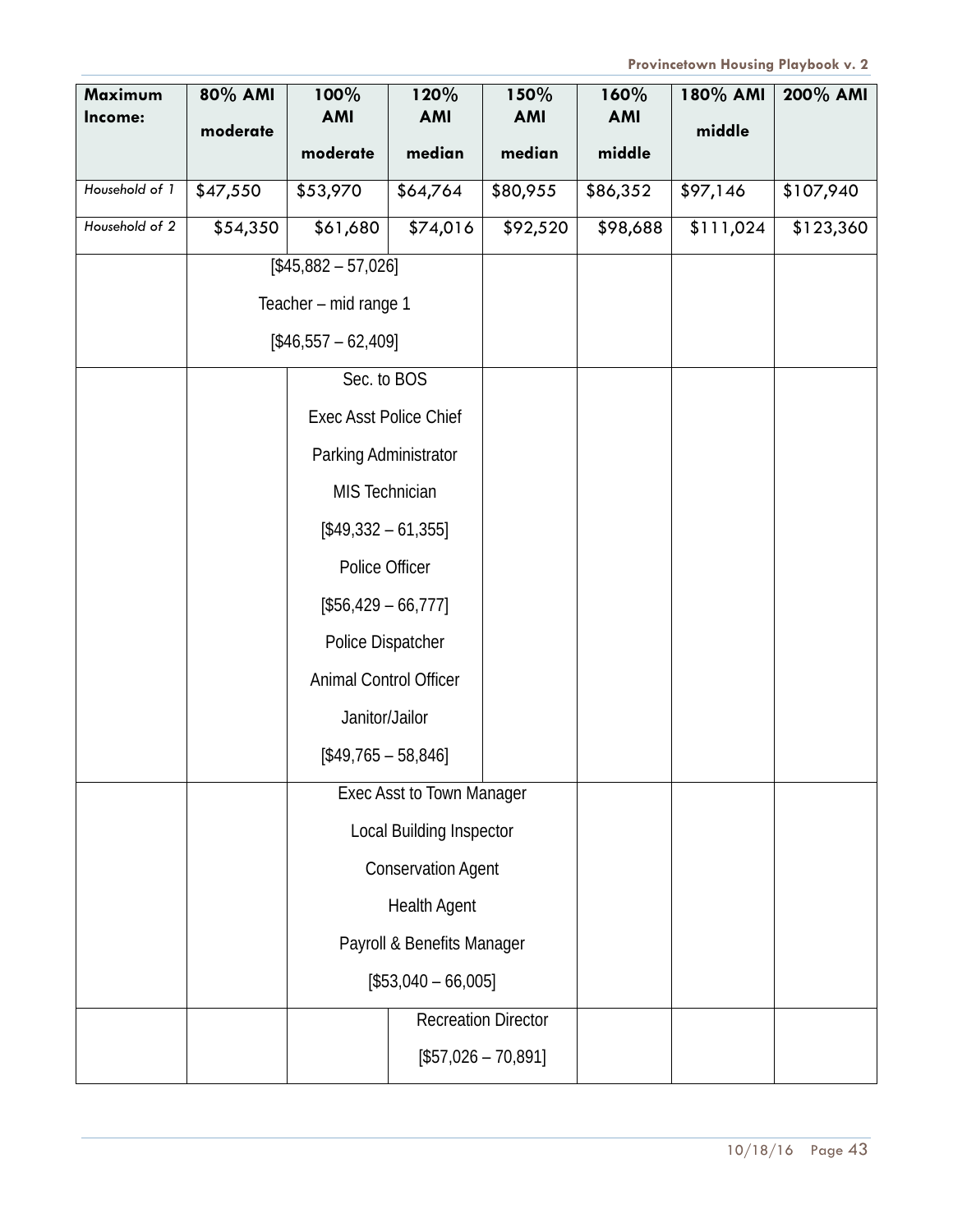| Maximum        | 80% AMI  | 100%                   | 120%                 | 150%                  | 160%                                       | 180% AMI  | 200% AMI  |
|----------------|----------|------------------------|----------------------|-----------------------|--------------------------------------------|-----------|-----------|
| Income:        | moderate | <b>AMI</b><br>moderate | <b>AMI</b><br>median | <b>AMI</b><br>median  | <b>AMI</b><br>middle                       | middle    |           |
|                |          |                        |                      |                       |                                            |           |           |
| Household of 1 | \$47,550 | \$53,970               | \$64,764             | \$80,955              | \$86,352                                   | \$97,146  | \$107,940 |
| Household of 2 | \$54,350 | \$61,680               | $\sqrt{574,016}$     | \$92,520              | \$98,688                                   | \$111,024 | \$123,360 |
|                |          |                        |                      | Teacher - mid range 2 |                                            |           |           |
|                |          |                        |                      | $[$54,916 - 79,206]$  |                                            |           |           |
|                |          |                        |                      | <b>MIS Analyst</b>    |                                            |           |           |
|                |          |                        |                      | <b>COA Director</b>   |                                            |           |           |
|                |          |                        |                      | <b>Town Collector</b> |                                            |           |           |
|                |          |                        |                      | <b>Town Treasurer</b> |                                            |           |           |
|                |          |                        |                      | $[$61,312 - 76,249]$  |                                            |           |           |
|                |          |                        |                      |                       | <b>DPW Operations</b>                      |           |           |
|                |          |                        |                      |                       | <b>Director</b>                            |           |           |
|                |          |                        |                      |                       | <b>Health &amp; Environment</b><br>Manager |           |           |
|                |          |                        |                      |                       | <b>Library Director</b>                    |           |           |
|                |          |                        |                      |                       | Town Clerk                                 |           |           |
|                |          |                        |                      |                       | <b>Town Planner</b>                        |           |           |
|                |          |                        |                      |                       | <b>Tourism Director</b>                    |           |           |
|                |          |                        |                      |                       | $[$65,919 - 81,992]$                       |           |           |
|                |          |                        |                      |                       | <b>DPW Deputy Director</b>                 |           |           |
|                |          |                        |                      |                       | <b>Principal Assessor</b>                  |           |           |
|                |          |                        |                      |                       | <b>Staff Lieutenant</b>                    |           |           |
|                |          |                        |                      |                       | $[$70,870 - 88,100]$                       |           |           |
|                |          |                        |                      |                       | <b>Building Commissioner</b>               |           |           |
|                |          |                        |                      |                       | <b>MIS Director</b>                        |           |           |
|                |          |                        |                      |                       | Water Superintendent                       |           |           |